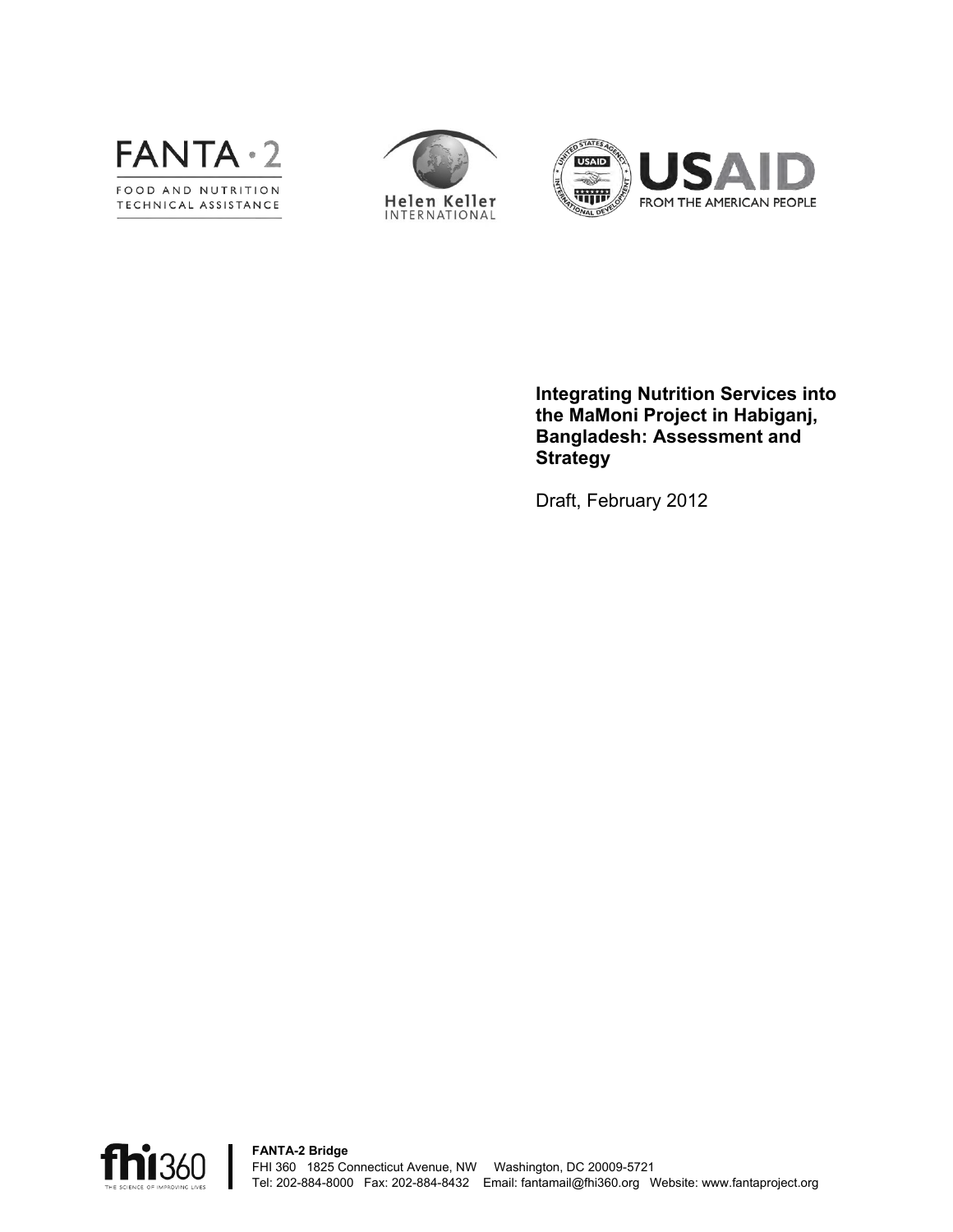This document is made possible by the generous support of the American people through the support of the Office of Health, Infectious Diseases, and Nutrition, Bureau for Global Health, United States Agency for International Development (USAID) and USAID/Bangladesh under terms of Cooperative Agreement No. AID-OAA-A-11-00014, through the FANTA-2 Bridge, managed by FHI 360.

The contents are the responsibility of FHI 360 and do not necessarily reflect the views of USAID or the United States Government.

Draft, February 2012

#### **Recommended Citation:**

*Unpublished draft*

#### **Contact information:**

Food and Nutrition Technical Assistance II Project (FANTA-2) FHI 360 1825 Connecticut Avenue, NW Washington, D.C. 20009-5721 Tel: 202-884-8000 Fax: 202-884-8432 Email: fantamail@fhi360.org Website: www.fantaproject.org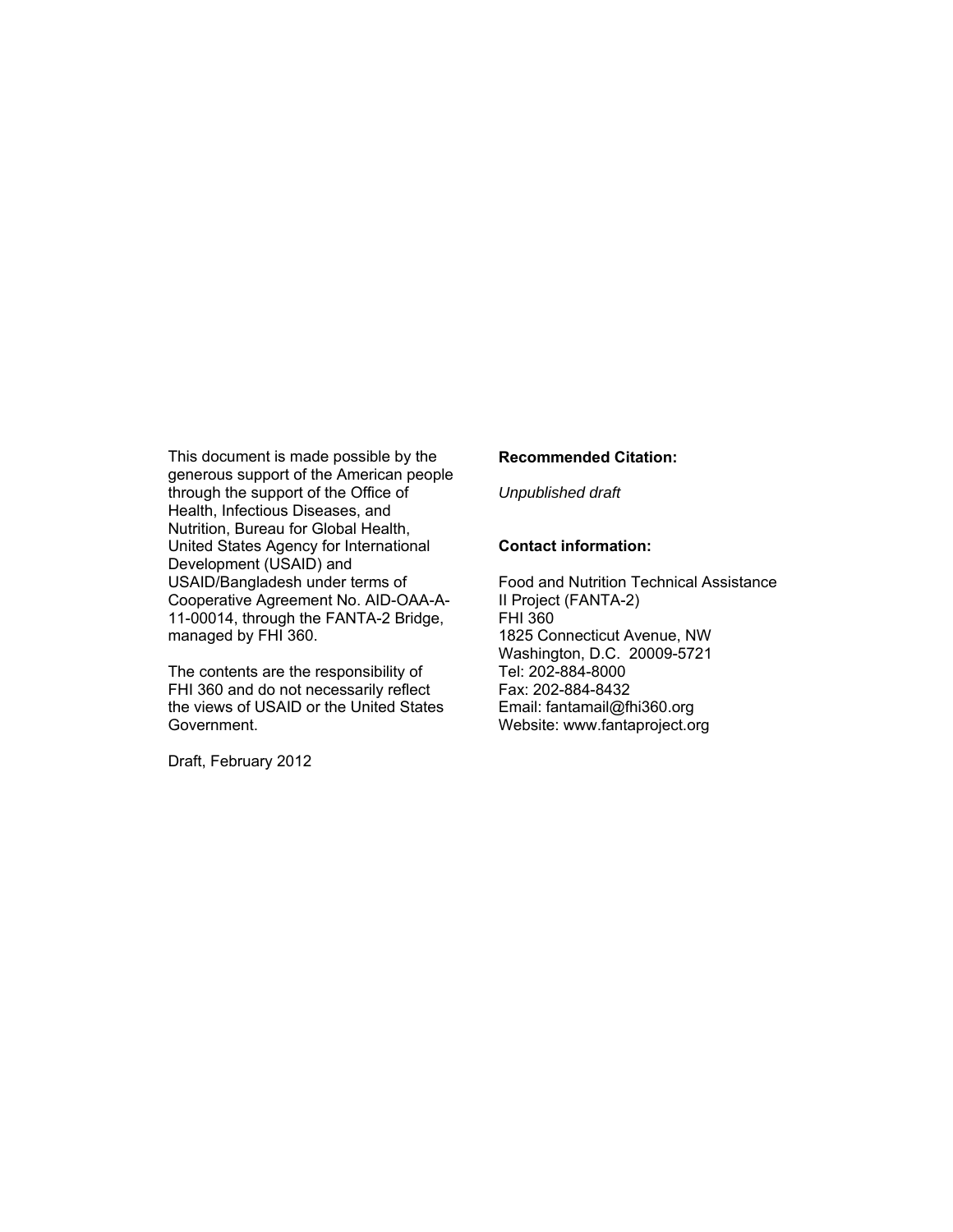# **Contents**

| 1.1. Nutrition Services: Pregnant and Lactating Women and Children under 2 Years of Age 21  |  |
|---------------------------------------------------------------------------------------------|--|
| 1.2. Social and Behavior Change Communication: Women/Mothers, Mothers-in-                   |  |
| Law/Grandmothers, Men/Husbands/Fathers, Caregivers, Adolescents, Community Leaders,         |  |
|                                                                                             |  |
|                                                                                             |  |
|                                                                                             |  |
| 2.1.1. Optimal Nutritional Care of Sick and Severely Malnourished Children 22               |  |
|                                                                                             |  |
|                                                                                             |  |
| 2.1.3. Promotion of Adequate Iron Intake and Prevention and Control of Anemia 23            |  |
|                                                                                             |  |
|                                                                                             |  |
|                                                                                             |  |
|                                                                                             |  |
| 2.2.2. Optimal Complementary Feeding Starting at 6 Months with Continued Breastfeeding to   |  |
|                                                                                             |  |
|                                                                                             |  |
|                                                                                             |  |
|                                                                                             |  |
|                                                                                             |  |
| 3.2. Strengthen Nutrition Service Delivery at the Facility and Community Levels 30          |  |
|                                                                                             |  |
|                                                                                             |  |
| 3.2.4. Incorporating Additional Nutrition Indicators in the Management Information System35 |  |
|                                                                                             |  |
|                                                                                             |  |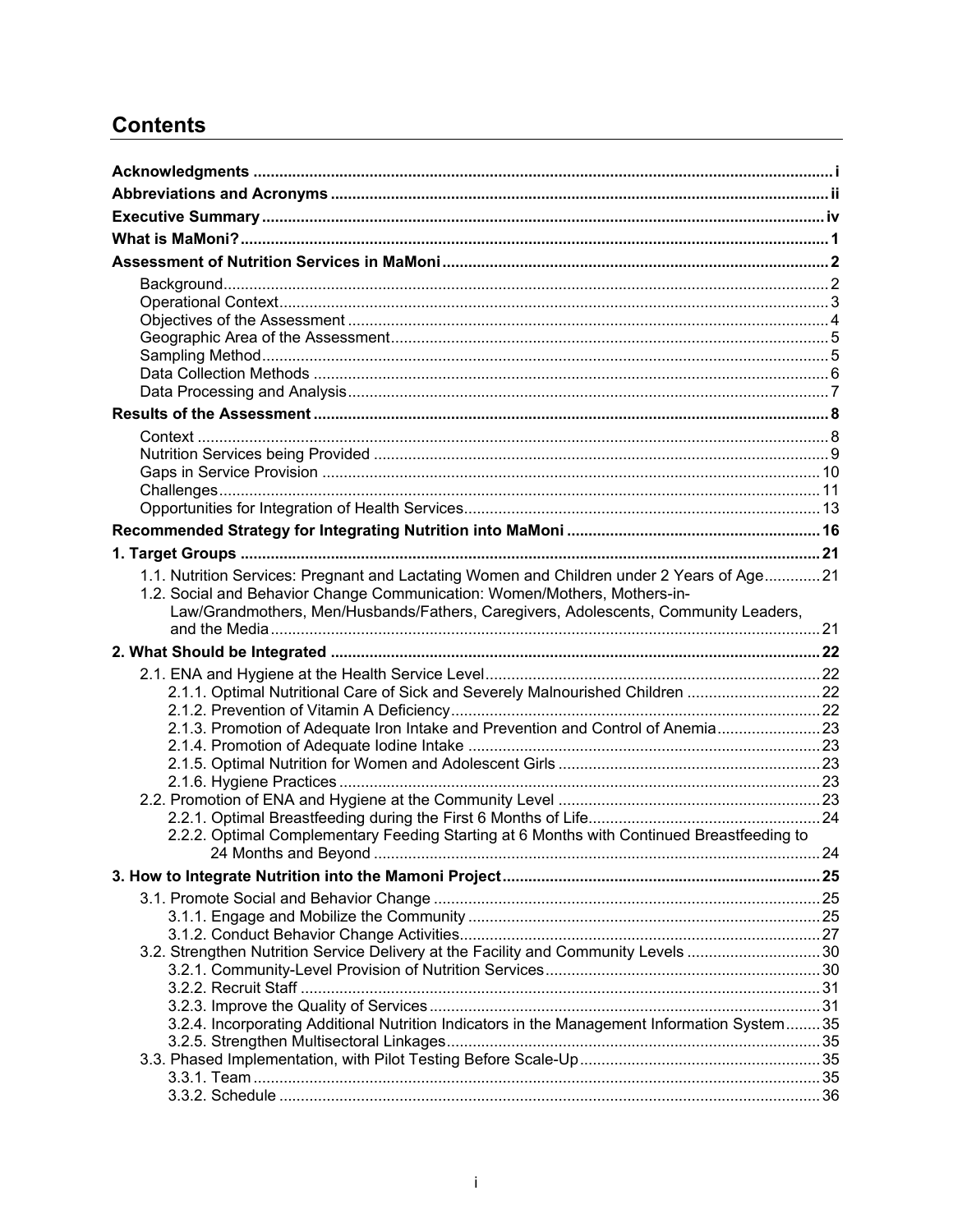| Annex 6. Suggested Nutrition Actions to Include in Existing Service Protocols for Health |  |
|------------------------------------------------------------------------------------------|--|
|                                                                                          |  |
|                                                                                          |  |
|                                                                                          |  |

### **LIST OF FIGURES**

## **LIST OF TABLES**

| Table 1. Healthcare Providers in the Public Sector Health Service Delivery System of Bangladesh 1 |  |
|---------------------------------------------------------------------------------------------------|--|
|                                                                                                   |  |
| Table 3. Examples of Desired Changes for Specific Target Groups (Illustrative) 27                 |  |
|                                                                                                   |  |
|                                                                                                   |  |
| Table 6. Summary of Investments Needed to Implement the Recommendations in this Strategy  37      |  |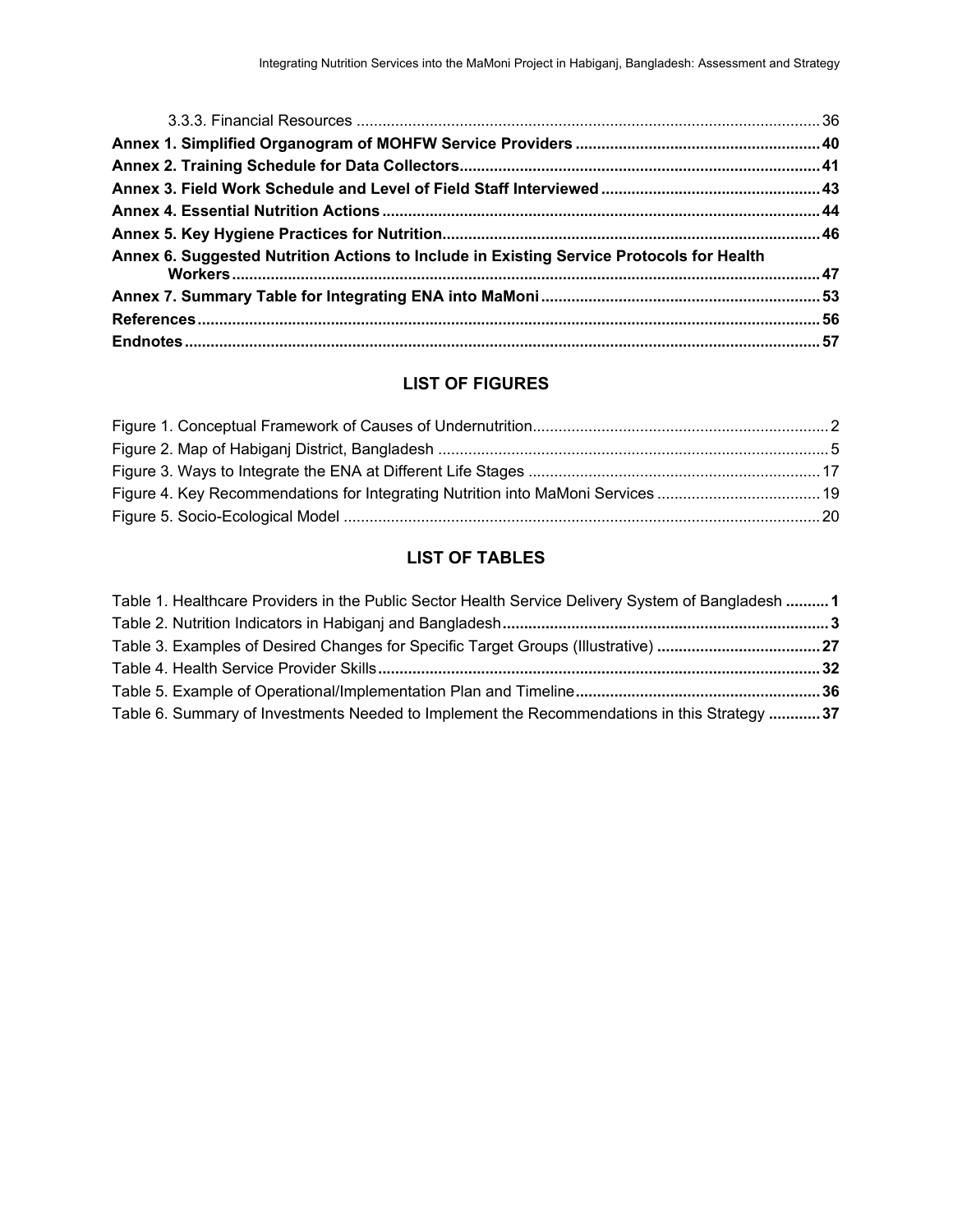# <span id="page-4-0"></span>**Acknowledgments**

The authors of this assessment and strategy are grateful to the many collaborators who contributed their time, technical expertise, and practical knowledge to the development of this report. The main authors of this document are Kristen Cashin (FHI30/Food and Nutrition Technical Assistance Project [FANTA-2]), Sheela Sinharoy (Helen Keller International [HKI]/Bangladesh), and Astrid von Kotze (consultant). However, staff from the MaMoni Project, HKI/Bangladesh, FHI360/FANTA-2, the United States Agency for International Development (USAID)/Bangladesh, and the Government of Bangladesh (GOB) were also critical to the process.

Nasiruzzaman, Thibaut Williams, Shannon Young, and Kadijat Majidi of the OPHNE team at USAID/Bangladesh identified the need for the assessment and supported FANTA-2 in carrying it out. We thank the Ministry of Health and Family Welfare (MOHFW) of Habiganj district for sanctioning this exercise, extending its full cooperation, and opening the doors of it facilities to the team. MOHFW staff shared data and documents, participated in interviews, and patiently responded to many questions. We must also thank members of the assessment team who oversaw the exercise; identified key issues to be reviewed and checked; developed, tested, and reviewed the tools; and collected the data.

Additional collaborators were deeply involved and dedicated to the process, providing the logistical, technical, and editorial support necessary to making the assessment and this report possible. Key contributors included:

- Dr. Md Alamgir, Dr. Jhatan Bhowmick, Mosharraf Hossain, Rowshan Jahan, Dr. Ishtiaq Mannan, Imteaz Mannan, and Dr. Sabbir from MaMoni/Save the Children
- Abdullah Al-Mamun, Masuma Chowdhury, Nahida Hossain, Astrid von Kotze, Diane Lindsey, Sanjoy Saha, and Nigar Sultana,from HKI/Bangladesh
- Dr. Ferdousi Begum, Rachel Elrom, Jeff Feldmesser, Heather Finegan, Kavita Sethuraman, Jill Vitick, and Monica Woldt from FHI360/FANTA-2

Lastly, but not least, we would like to thank the people in Habiganj who were generous with their knowledge, insight, and time as they participated in the assessment, including front-line health workers, supervisors, program staff, and community members. Their honest insights gave us a clearer understanding of opportunities and constraints for integrating nutrition services into health services with MaMoni.

We sincerely hope that this assessment report and strategy will lead to improved nutrition services that better meet the needs of clients, as well as improved support to the providers so that they might better serve the needs of the community as a whole.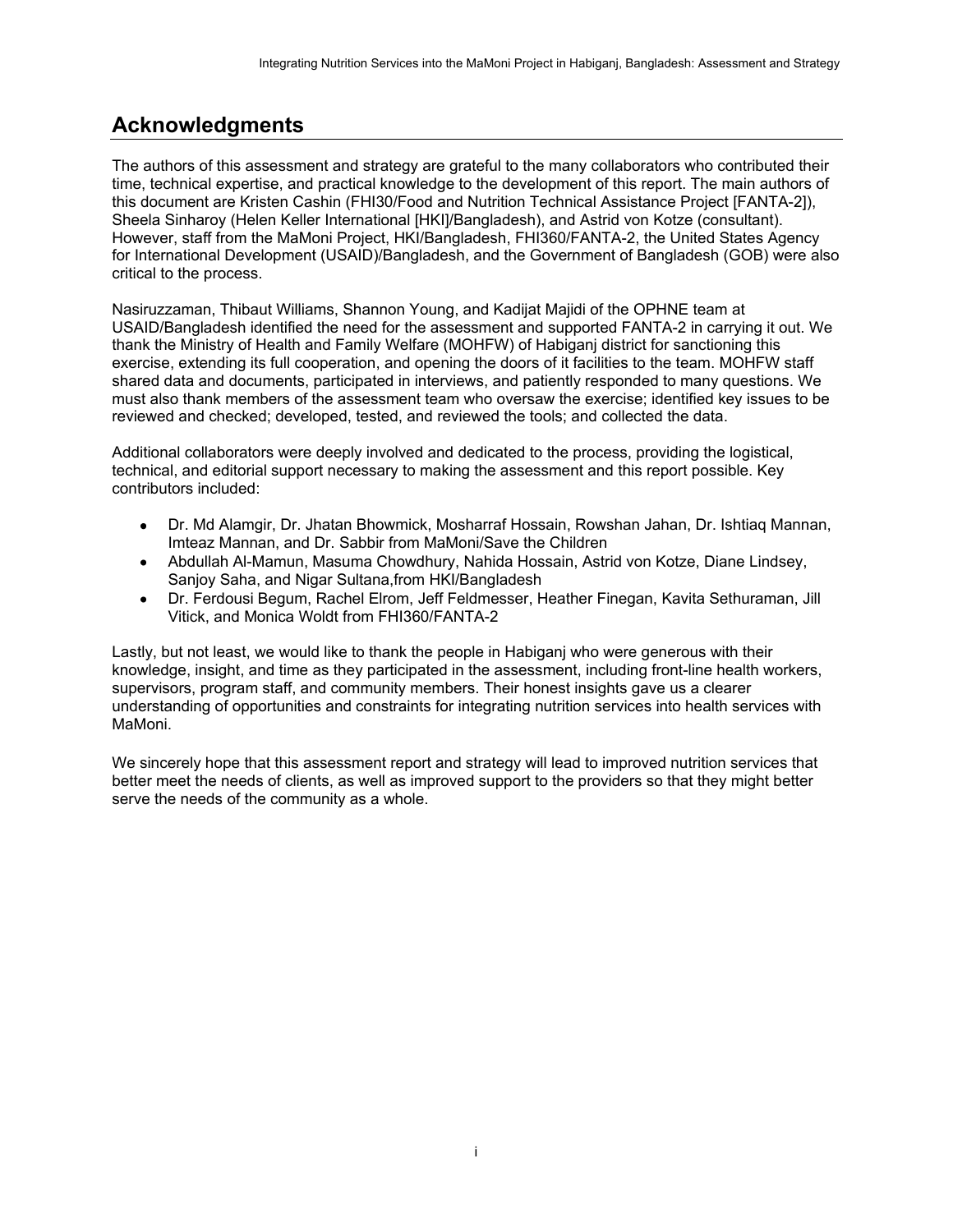# <span id="page-5-0"></span>**Abbreviations and Acronyms**

| A&T              | Alive & Thrive project (FHI360)                                  |
|------------------|------------------------------------------------------------------|
| AD-CC            | assistant director- clinical contraception                       |
| AHI              | assistant health inspector                                       |
| <b>ANC</b>       | antenatal care                                                   |
| <b>BBS</b>       | <b>Bangladesh Bureau of Statistics</b>                           |
| BMI              | body mass index                                                  |
| <b>BRAC</b>      | Bangladesh Rural Advancement Committee                           |
| CAG              | <b>Community Action Group</b>                                    |
| <b>CHG</b>       | community health group                                           |
| <b>CHW</b>       | community health worker                                          |
|                  |                                                                  |
| <b>CMAM</b>      | Community-Based Management of Acute Malnutrition                 |
| DG-FP            | Directorate of Family Planning                                   |
| DG-HS            | Directorate of Health Services                                   |
| <b>DHS</b>       | Demographic and Health Survey                                    |
| EBF              | exclusive breastfeeing                                           |
| <b>ENA</b>       | <b>Essential Nutrition Actions</b>                               |
| EPI              | expanded program of immunization                                 |
| FANTA-2          | Food and Nutrition Technical Assistance II Project (FHI360)      |
| <b>FANTA III</b> | Food and Nutrition Technical Assistance III Project (FHI360)     |
| <b>FIVDB</b>     | Friends in Village Development Bangladesh                        |
| <b>FPI</b>       | family planning inspector                                        |
| <b>FSNSP</b>     | <b>Food Security and Nutrition Surveillance Project</b>          |
| <b>FWA</b>       | family welfare assistant                                         |
| <b>FWV</b>       | family welfare volunteer                                         |
| g                | gram(s)                                                          |
| <b>GAM</b>       | global acute malnutrition                                        |
| <b>GOB</b>       | Government of Bangladesh                                         |
| HA               | health assistant                                                 |
| <b>HAZ</b>       | height-for-age z-score                                           |
| HI               | health inspector                                                 |
| HKI              | Helen Keller International                                       |
| <b>HMIS</b>      | health management information system                             |
| <b>HPNSP</b>     | Health, Population and Nutrition Sector Program                  |
| ICDDR, B         | International Centre for Diarrhoeal Disease Research, Bangladesh |
| <b>IEC</b>       |                                                                  |
|                  | information, education, and communication                        |
| IFA.             | iron and folic acid                                              |
| <b>IMCI</b>      | Integrated Management of Childhood Illness                       |
| <b>IPHN</b>      | Institute of Public Health Nutrition (Government of Bangladesh)  |
| <b>IYCF</b>      | infant and young child feeding                                   |
| kcal             | kilocalorie(s)                                                   |
| <b>KMC</b>       | kangaroo mother care                                             |
| LBW              | low birth weight                                                 |
| m <sup>2</sup>   | meters squared                                                   |
| M&E              | monitoring and evaluation                                        |
| МA               | medical assistant                                                |
| <b>MAM</b>       | moderate acute malnutrition                                      |
| <b>MCHN</b>      | maternal and child health and nutrition                          |
| <b>MCWC</b>      | mother child welfare center                                      |
| <b>MDG</b>       | Millennium Development Goal                                      |
| MNH-FP           | Maternal and Neonatal Health-Family Planning                     |
| МO               | medical officer                                                  |
| <b>MOHFW</b>     | Ministry of Health and Family Welfare                            |
| <b>MUAC</b>      | mid-upper arm circumference                                      |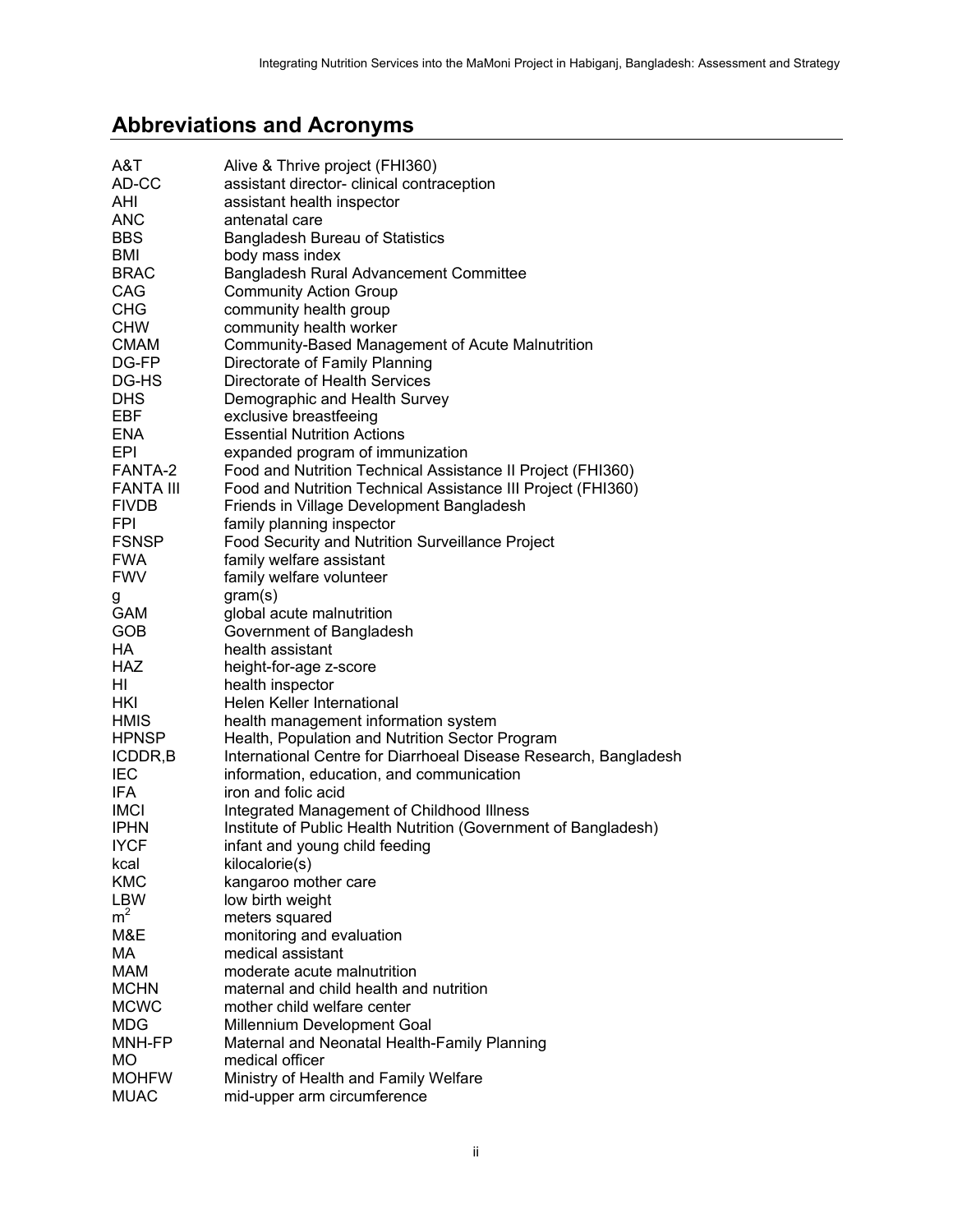| <b>NGO</b>   | nongovernmental organization                      |
|--------------|---------------------------------------------------|
| <b>NID</b>   | national immunization day                         |
| <b>NNP</b>   | <b>National Nutrition Program</b>                 |
| <b>NNS</b>   | <b>National Nutrition Services</b>                |
| <b>ORS</b>   | oral rehydration solution                         |
| <b>PLW</b>   | pregnant and lactating women                      |
| <b>PNC</b>   | postnatal care                                    |
| QI           | quality improvement                               |
| RMO          | resident medical officer                          |
| <b>RUTF</b>  | ready-to-use therapeutic food                     |
| <b>SACMO</b> | sub-clinical medical officer                      |
| <b>SBCC</b>  | social and behavior change communication          |
| <b>SAM</b>   | severe acute malnutrition                         |
| <b>SFWV</b>  | senior family welfare visitor                     |
| <b>SUN</b>   | <b>Scaling Up Nutrition</b>                       |
| TBA          | traditional birth attendant                       |
| <b>UFPO</b>  | upazila family planning officer                   |
| <b>UHC</b>   | Upazila Health Complex                            |
| <b>UHFPO</b> | upazila health and family planning officer        |
| <b>USAID</b> | United State Agency for International Development |
| <b>WAZ</b>   | weight-for-age z-score                            |
| <b>WHO</b>   | World Health Organization                         |
| <b>WHZ</b>   | weight-for-height z-score                         |
| $\,<\,$      | less than                                         |
| %            | percent                                           |
|              |                                                   |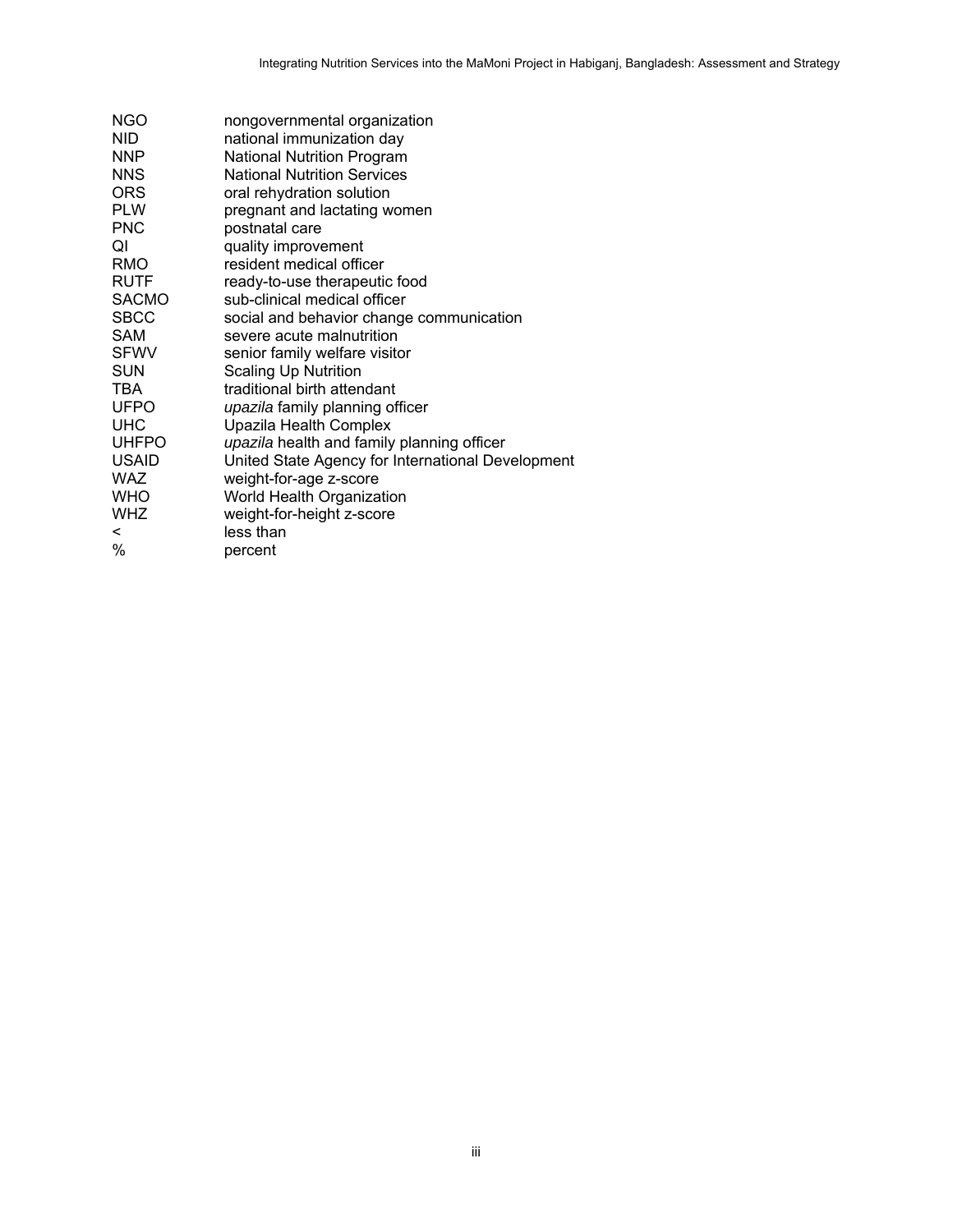## <span id="page-7-0"></span>**Executive Summary**

Nutrition has received increased attention globally in recent years as evidence has accumulated that nutritional status plays a significant role in many aspects of health and development. The 2010 Bangladesh Food Security and Nutrition Surveillance Project (FSNSP) indicated an elevated level of stunting (44.7 percent) and wasting (7.6 percent) among children under 5 years of age and low body mass index (BMI) among women (26.0 percent), indicating that malnutrition remains a serious problem in Bangladesh. The Government of Bangladesh (GOB) has signed on to the Scaling Up Nutrition (SUN) movement and has begun planning to mainstream nutrition through National Nutrition Services (NNS).

The United States Agency for International Development (USAID)-funded MaMoni Project works in all eight *upazilas* (sub-districts) of Habiganj District in Bangladesh to improve maternal and neonatal health outcomes by increasing the practice of healthy behaviors and the use of high-impact health services during the antenatal, childbirth, and postnatal periods. MaMoni's work in Habiganj presents an opportunity to integrate nutrition into health services.

The FHI360 Food and Nutrition Technical Assistance II Project (FANTA-2) and Helen Keller International (HKI)/Bangladesh conducted a qualitative study in 2011 to identify how an Essential Nutrition Actions (ENA) package could be integrated in USAID-funded health service delivery projects such as the MaMoni project. Specifically this included describing the current situation, identifying gaps and opportunities, and developing concrete recommendations. Based on this assessment, the team developed a strategy that provides recommendations for integrating nutrition into MaMoni's services.

The key recommendations include the following three sections.

- 1. Whom to target:
	- For nutrition services, target a population that goes beyond just pregnant women and neonates to include all pregnant and lactating women (PLW), children under 2 years of age, and adolescents.
	- For social and behavior change communication (SBCC), target the entire community to reach women/mothers, men/fathers, mothers-in-law/grandmothers, caregivers, community leaders (elected and religious), and adolescent girls and boys.

#### 2. What to integrate:

The ENA should be integrated at the health service and community levels.

- Health service-level provision:
	- $\circ$  Optimal care of sick and malnourished children  $\circ$  Prevention of micronutrient deficiencies: vitamin
	- Prevention of micronutrient deficiencies: vitamin A, iron, iodine, and zinc
	- o Maternal nutrition
	- o Key hygiene practices

Note: The ENA on optimal breastfeeding and complementary feeding are included in the Gates Foundation-funded FHI 360 Alive & Thrive project (A&T)'s work with MaMoni.

- Community-level promotion:
	- o All seven ENA
	- o Key hygiene practices
- 3. How to integrate nutrition:
	- Promote social and behavior change.
	- Strengthen nutrition service delivery.
		- $\circ$  Provide nutrition services at the community level.
		- o Recruit staff.
		- $\circ$  Improve the quality of services.
		- $\circ$  Incorporate nutrition indicators into the health information system, in collaboration with the International Centre for Diarrhoeal Disease Research, Bangladesh (ICCDR,B), MEASURE Evaluation, and the GOB.
		- o Strengthen multisectoral linkages.
	- Implementation should occur in phases, with initial testing before scale-up.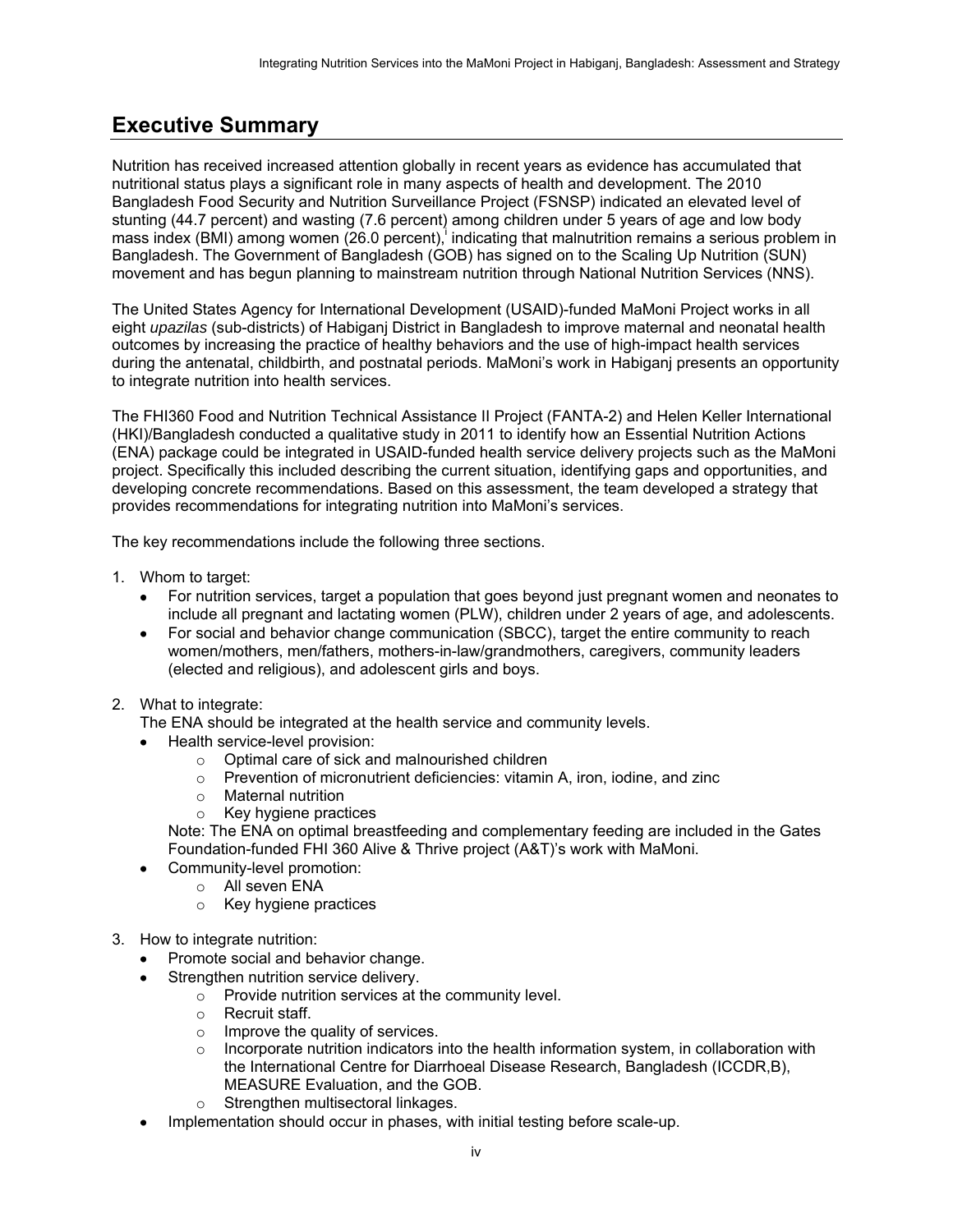## <span id="page-8-0"></span>**What is MaMoni?**

MaMoni is an integrated safe motherhood, newborn care, and family planning project that operates in the Sylhet and Habiganj districts of the Sylhet Division in Bangladesh. MaMoni works to improve maternal and neonatal health outcomes by increasing the practice of healthy maternal and neonatal behaviors and the use of high-impact health services during the antenatal, childbirth, and postnatal periods. This currently includes a small number of nutrition services within the context of maternal and newborn care. MaMoni is also collaborating with the Gates Foundation-funded FHI360 Alive & Thrive project (A&T), to incorporate infant and young child feeding (IYCF) activities for children up to 2 years of age into the project.

MaMoni primarily works through the Government of Bangladesh's (GOB) public health sector delivery system, while also emphasizing community mobilization and behavior change communication. Specifically, MaMoni is working with the Ministry of Health and Family Welfare (MOHFW) to strengthen the capacity of district management, community, and facility service providers and referral systems. This includes improving technical knowledge of public health facility staff and increasing the availability of quality services at the *upazila*, union, and community level. By working within existing health systems, the project aims to demonstrate comprehensive approaches that can be scaled up in other districts.

The MOHFW operates the health care delivery system from the division to the village level. **Table 1**  shows the main cadres of providers within this system, their minimum academic background, and the services they are responsible for providing. Frontline workers, namely the health assistants (HAs) and family welfare assistants (FWAs), work at the community level, where they staff community clinics and satellite clinics. FWAs also work at the household level, going house to house in their designated communities to register pregnant women and provide basic family planning services. Additional information on the organizational structure of the MOHFW health service delivery system is in **Annex 1**.

| <b>Provider</b>                      | <b>Educational background</b>                                            | <b>Services provided</b>                                             |
|--------------------------------------|--------------------------------------------------------------------------|----------------------------------------------------------------------|
| Health assistant (HA)                | 10 years of schooling                                                    | Immunization, limited preventive and<br>curative care                |
| Family welfare assistant (FWA)       | 10 years of schooling                                                    | Antenatal care (ANC), postnatal care<br>(PNC), family planning       |
| Family welfare visitor (FWV)         | 10 years of schooling                                                    | ANC, PNC, family planning                                            |
| Paramedic                            | 10 years of schooling, 1-3 years<br>paramedic or nursing training        | ANC, PNC, family planning, limited<br>preventive and curative care   |
| Sub-clinical medical officer (SACMO) | 10 years of schooling, 3 years<br>medical assistant training             | ANC, PNC, family planning, preventive<br>and curative care           |
| Medical officer (MO)                 | 12 years of schooling, 5 years of<br>medical training, 1 year internship | ANC, PNC, family planning, delivery,<br>preventive and curative care |

<span id="page-8-1"></span>**Table 1. Healthcare Providers in the Public Sector Health Service Delivery System of Bangladesh**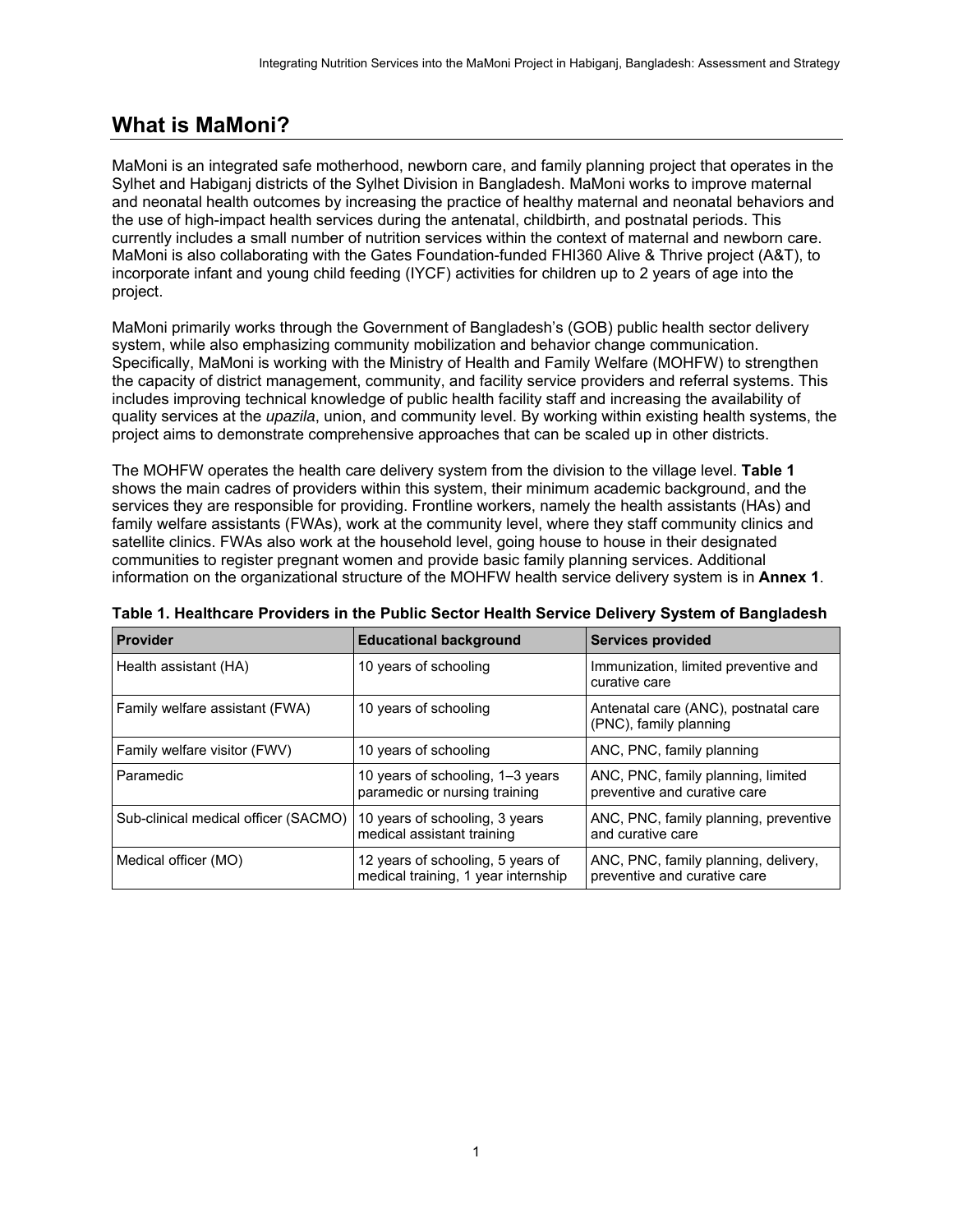# <span id="page-9-0"></span>**Assessment of Nutrition Services in MaMoni**

## <span id="page-9-1"></span>**BACKGROUND**

Nutrition has received increased attention globally in recent years as evidence has accumulated that nutritional status plays a significant role in many aspects of health and development. Undernutrition is a direct or underlying cause in approximately 35 percent of deaths among children under 5 and 11 percent of the total global disease burden.<sup>ii</sup> Long-term consequences of child undernutrition include reduced cognitive ability and economic productivity as well as compromised physical and social development, with potential population-level impact in societies where the prevalence of undernutrition is high. Maternal undernutrition also has an intergenerational effect, as it can lead to intrauterine growth restriction as well as potential long-term consequences for the fetus, such as increased risk of heart disease and diabetes later in life.<sup>"</sup> Maternal undernutrition, as measured through maternal short stature and iron deficiency anemia, also accounts for at least 20 percent of maternal mortality.<sup>i</sup>

The general causes of child nutrition can be conceptualized according to a framework developed by UNICEF (Figure 1)<sup>iv</sup>. The causes range from the availability of basic resources to specific care practices and individual dietary intake. Health services play an important role because high-quality health services can prevent and treat diseases and influence care practices. However, Save the Children's Health Workers Reach Index recently ranked Bangladesh as the nineteenth worst country for a child to fall sick in (out of 161 countries with reliable health data). The report states that Bangladesh falls —blow the [World Health Organization (WHO)] minimum threshold of just over two health workers for every thousand people" and that children in Bangladesh are —five times more likely to die than those further up the index." Y The quality of health services in Bangladesh therefore represents an important challenge to the prevention and reduction of undernutrition.

<span id="page-9-2"></span>



*Source: Mridha MK et al., 2009vi*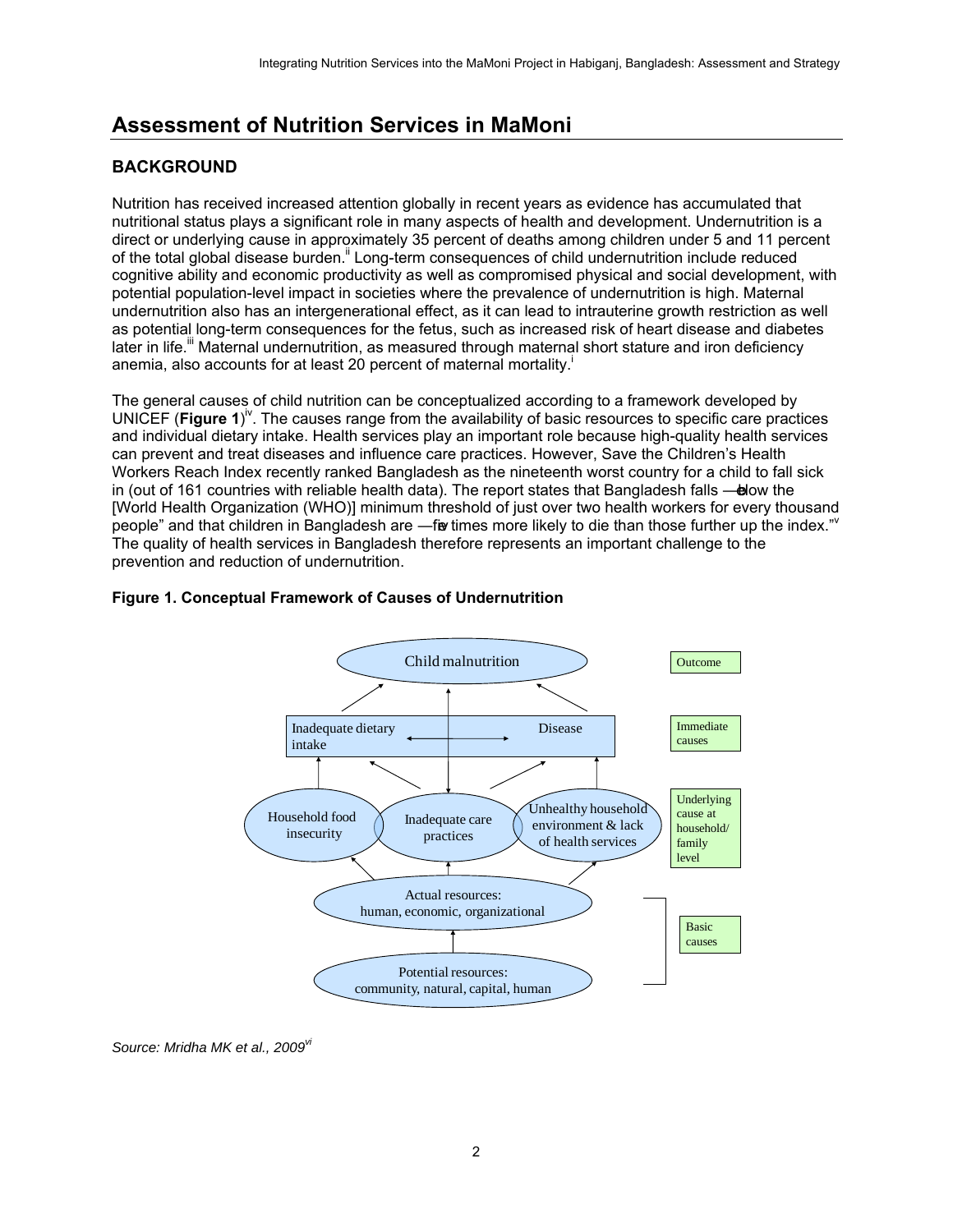The most recent national estimates for nutrition in Bangladesh come from the Food Security and Nutrition Surveillance Project (FSNSP), which is jointly administered by Helen Keller International (HKI), Bangladesh Rural Advancement Committee (BRAC), and the Bangladesh Bureau of Statistics (BBS), with funding from the European Union. According to FSNSP data from 2010, among children under 5 the prevalence of stunting (height-for-age z-score [HAZ] < −2) was 44.7 percent and the prevalence of wasting, or global acute malnutrition (GAM) (weight-for-height z-score [WHZ] < −2), was 7.6 percent. Prevalence of chronic energy deficiency, a measure of malnutrition in women (body mass index [BMI] < 18.5  $g/m<sup>2</sup>$ ), was 26.0 percent. V<sup>ii</sup> These figures indicate that malnutrition, particularly chronic malnutrition, remains a serious problem in Bangladesh. Further, though Bangladesh has already met Millennium Development Goal (MDG) 5 to reduce the maternal mortality ratio by three-quarters and is on track to meet MDG 4 to reduce the under-5 mortality rate by two-thirds, the country is not on track to achieve MDG 1 to halve the proportion of children under 5 who are underweight by 2015. Additional attention and action is needed for nutrition to achieve MDG 1.

In Habiganj district, where the assessment was conducted, the nutrition situation is similar. **Table 2** shows key nutrition indicators for Habiganj district as well as Bangladesh as a whole. The figures show that malnutrition is a serious problem in Habiganj and that nutrition behaviors, such as early initiation of breastfeeding, exclusive breastfeeding (EBF) to 6 months of age, and appropriate complementary feeding, all have a great deal of room for improvement. Improving these behaviors will lead to improved health outcomes. MaMoni's current work in Habiganj presents an exciting opportunity to integrate nutrition into health services to improve these indicators.

| <b>Indicator</b>                                                                              | Habiganj | <b>Bangladesh</b> |
|-----------------------------------------------------------------------------------------------|----------|-------------------|
| Proportion of malnourished children 0-59 months by HAZ, weight-for-age z-score (WAZ), and WHZ |          |                   |
| Moderate and severe stunting ( $HAZ < -2$ )                                                   | 42.4%    | 44.7%             |
| Moderate and severe underweight (WAZ $<-2$ )                                                  | 37.6%    | 30.6%             |
| $GAM (WHZ < -2)$                                                                              | 11.3%    | 7.6%              |
| Early breastfeeding behavior for infants under 6 months of age                                |          |                   |
| Early initiation of breastfeeding                                                             | 55.5%    | 39.6%             |
| EBF under 6 months                                                                            | 53.8%    | 52.4%             |
| Predominant breastfeeding under 6 months                                                      | 59.8%    | 62.8%             |
| Prelacteal feeding                                                                            | 42.9%    | 52.9%             |
| Continuing breastfeeding behavior for older children under 24 months of age                   |          |                   |
| Continued breastfeeding at 2 years                                                            | 91.6%    | 91.7%             |
| Complementary feeding for older children 6-23 months of age                                   |          |                   |
| Introduction of solid, semi-solid, or soft foods (6-8 months)                                 | 86.0%    | 89.0%             |
| Minimum dietary diversity (6-23 months)                                                       | 33.4%    | 38.0%             |
| Consumption of iron-rich or iron-fortified foods (6–23 months)                                | 43.2%    | 41.5%             |

<span id="page-10-1"></span>

*Source: FSNSP 2010* 

#### <span id="page-10-0"></span>**OPERATIONAL CONTEXT**

Historically, nutrition has not been integrated in the GOB health service delivery system. Until 2011, nutrition was largely programmed through an independent National Nutrition Program (NNP), which operated in approximately one-third of the country. However, the NNP produced mixed results and will be replaced by a plan to mainstream nutrition into the health service delivery system. To this end, the new Health, Population and Nutrition Sector Program (HPNSP), which has been approved for 2011–2016,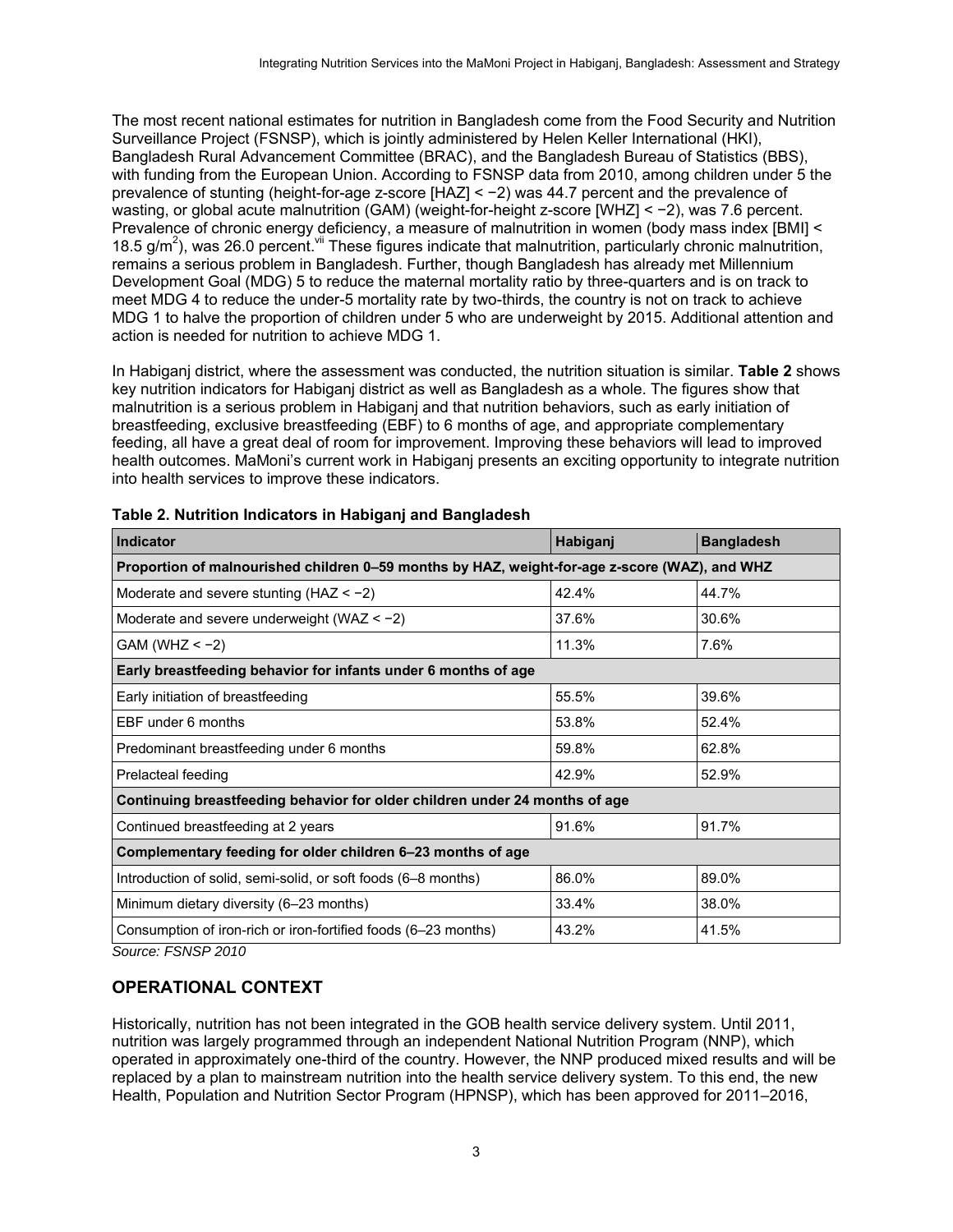now includes National Nutrition Services (NNS). However, the functional operation, specific nutrition services to be provided, and delivery channels of the NNS remain unclear. Due to this history of uneven and poorly coordinated services, there are few models of integrated health and nutrition services in Bangladesh. The scale-up of Essential Nutrition Actions (ENA), a framework composed of seven evidence-based nutrition actions to promote maternal and child nutrition, into United States Agency for International Development (USAID)-funded maternal and child health programs could serve as a useful country-specific example of how nutrition can be integrated into health service delivery platforms.

Further impetus for integration and scale-up comes from the Scaling Up Nutrition (SUN) movement. The SUN movement is a global effort to generate support for countries to address undernutrition through a range of sectors and interventions. The GOB has expressed its intention to scale up nutrition as an -early riser" of the SUN movement. The SUN Road Map, which is designed for governments and their development partners, promotes a multisectoral, coordinated response on the part of governments and better alignment of assistance on the part of development partners. It particularly emphasizes the need for a long term commitment by national governments as well as for functioning health care systems at all levels for sustainable improvement in nutrition.<sup>Viii</sup>

The FHI360 Food and Nutrition Technical Assistance II Project (FANTA-2) and HKI conducted an assessment from June to July 2011 to identify how an ENA package could be integrated into the MaMoni Project, focusing on describing the current situation; identifying gaps, capacity needs, and opportunities for integration; and recommending next steps. Based on the results of that assessment and communication with MaMoni and other partners in Bangladesh, a strategy that provides broad recommendations for integrating nutrition into MaMoni was developed. This report provides the results of the assessment and describes a strategy to integrate nutrition into MaMoni's health services.

### <span id="page-11-0"></span>**OBJECTIVES OF THE ASSESSMENT**

The objective of the assessment was to identify how an ENA package could be integrated in USAIDfunded health service delivery projects such as the MaMoni project. This objective was further broken down into several components:

- To describe the current situation in terms of which maternal and child health and nutrition (MCHN) services are being provided, to which target population, and through which service delivery mechanisms
- To identify gaps, capacity needs, and opportunities for integrating the ENA into health service delivery, focusing on:
	- $\circ$  Health service delivery systems: To identify nutrition services that can be integrated within the current health service delivery structure and within the programs' mandates
	- $\circ$  Capacity and needs: To assess health providers' level of knowledge, skills, and training in the area of nutrition and to identify areas in which human resources and capacity can be strengthened to deliver quality nutrition services
	- $\circ$  Quality improvement (QI): To describe current QI programs/efforts and to identify opportunities to strengthen QI programs within the context of defined quality standards
	- $\circ$  Monitoring and evaluation (M&E): To describe the current data management systems and identify opportunities to strengthen reporting on nutrition indicators
- To recommend concrete steps to effectively integrate nutrition into health services, within the context of the MaMoni program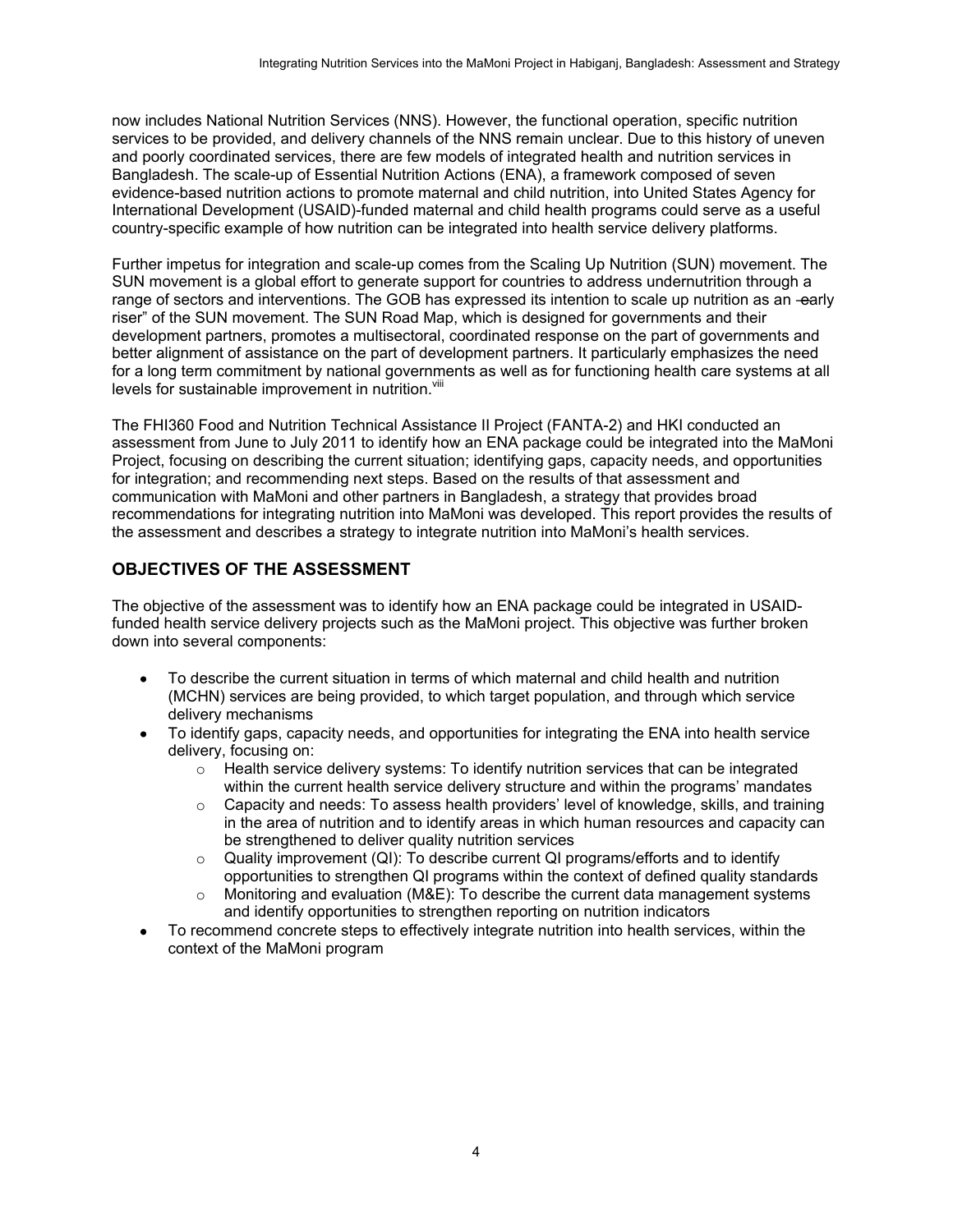#### **Essential Nutrition Actions**

The ENA approach is an evidence-based set of seven cost-effective, integrated nutrition actions focused on improving maternal and child health. These are:

- Promotion of **optimal breastfeeding** during the first 6 months of life (e.g., initiation of breastfeeding within 1 hour of birth, EBF for 6 months)
- Promotion of **optimal complementary feeding** starting at 6 months, with continued breastfeeding to 2 years of age and beyond
- Promotion of **optimal nutritional care for sick and severely malnourished children**
- **Prevention of vitamin A deficiency** for women and children
- **Prevention and control of anemia** for women and children
- **Prevention of iodine deficiency**
- **Promotion of optimal nutrition for women**

### <span id="page-12-0"></span>**GEOGRAPHIC AREA OF THE ASSESSMENT**

The MaMoni program area consists of Sylhet and Habiganj districts, in northeastern Bangladesh. However, the project activities began first in Sylhet, and technical staff were scheduled to transition to Habiganj in September 2011, after which program activities would focus primarily on Habiganj. The assessment therefore collected data only from Habiganj district (**Figure 2**).

#### <span id="page-12-2"></span>**Figure 2. Map of Habiganj District, Bangladesh**



#### <span id="page-12-1"></span>**SAMPLING METHOD**

The sampling method was stratified purposive sampling. First, it was established that the study area, Habiganj district, consists of eight sub-districts, or *upazilas*. These eight *upazilas* are divided among two partner nongovernmental organizations (NGOs), with each partner NGO implementing the project in four *upazilas*. HKI obtained a list of the four *upazilas* for each NGO; these became the sampling strata. From each group of four, one *upazila* was selected randomly, for a total of two *upazilas*. These two *upazilas*,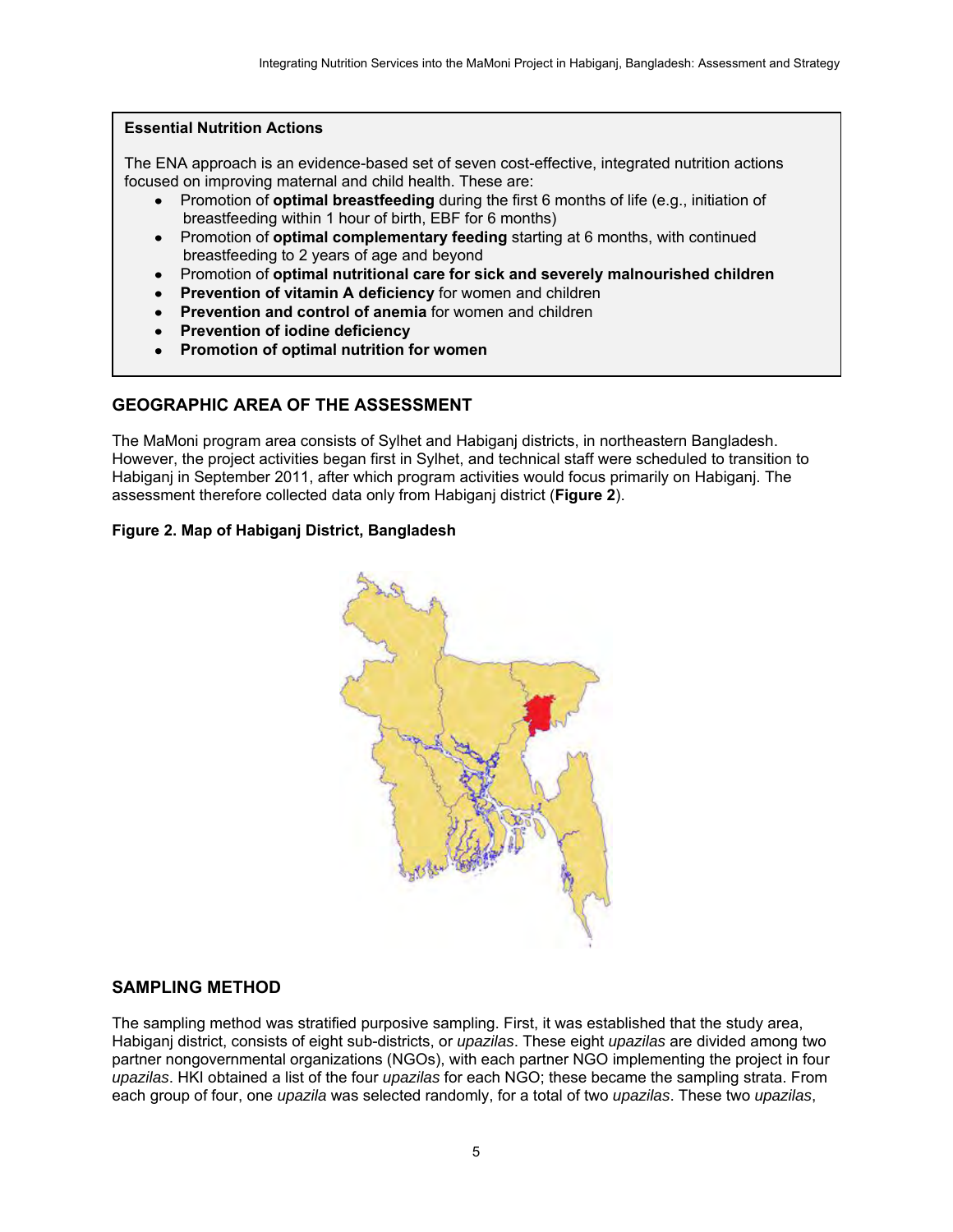Lakhai and Nabiganj, became the study sites. Each *upazila* has one Upazila Health Complex (UHC) as well as a number of smaller facilities. The assessment team visited each *upazila*'s UHC; additional interviews at other facilities were arranged by the NGO staff. Finally, interviews were conducted at the district level with several key figures.

### <span id="page-13-0"></span>**DATA COLLECTION METHODS**

A mixed method approach was used for the assessment. Semi-structured interviews comprised the core of the assessment, including with front-line workers, health care providers, supervisors, managers, and beneficiaries at both the facility and community levels. These interviews were supplemented by providerclient observations, facility level checklists, and document review. Specifically, these included:

- Document review of:
	- $\circ$  General program documents describing MaMoni's goals, objectives, target populations, and activities, M&E plans, supervision and/or QI plans, as well as documents from the GOB relevant to nutrition policy, service delivery, and QI
	- $\circ$  Monitoring documents, such as quarterly reports and evaluation documents (e.g., baseline reports and other special survey reports)
	- o Training materials, such as curricula and manuals
	- $\circ$  Job aids and information, education, and communication (IEC) materials currently being used in MaMoni, such as brochures, posters, leaflets, and flip charts
- Observation at field sites of:
	- $\circ$  Service delivery with beneficiaries at the facility level
	- $\circ$  Record-keeping practices, including review of patient charts, registers, and data collection tools at the facility level
	- o Availability of supplies and materials (including pharmaceuticals, job aids, IEC materials, weighing scales, and monitoring forms)
- Semi-structured interviews with:
	- $\circ$  Front-line workers and health care providers (facility level and community level)
	- o Supervisors and managers
	- o Program staff
	- o Beneficiaries

The data collection tools consisted of semi-structured interview guides, facility level checklists, and a provider-client observation guide. The tools were developed by HKI in collaboration with FANTA-2 and with feedback from MaMoni. All interview guides were translated into Bangla. Interview guides were field tested in MaMoni sites at facilities that were not to be included in the assessment sample and then revised and completed based on the results of the field testing.

The document review began in March 2011, while observations and in-depth interviews were conducted over two periods: the last week of June 2011 and the first week of August 2011. The data collection team consisted of five Master's level nutritionists, all with previous research experience. They received training in qualitative research methods over a period of 2 weeks immediately preceding data collection. The training included an overview of the assessment objectives, the ENA, and the MaMoni project; key concepts in qualitative methods; how to conduct effective in-depth interviews and observations; formulating open-ended questions; developing active listening and probing skills; research ethics; bias in research; how to write up raw field notes and expanded field notes; review of a sample day in the field; and extensive practice in the training venue, field level training, and final preparations for field work. A complete training agenda can be found in **Annex 2**.

The data collection involved conducting semi-structured interviews, completing facility-level checklists, and observing provider-client interactions at the facility level. All interviews were conducted in Bangla by the data collection team, who are native Bangla speakers. The only exceptions to this were the meetings with high level GOB officials and program staff, which were conducted in English. The data generated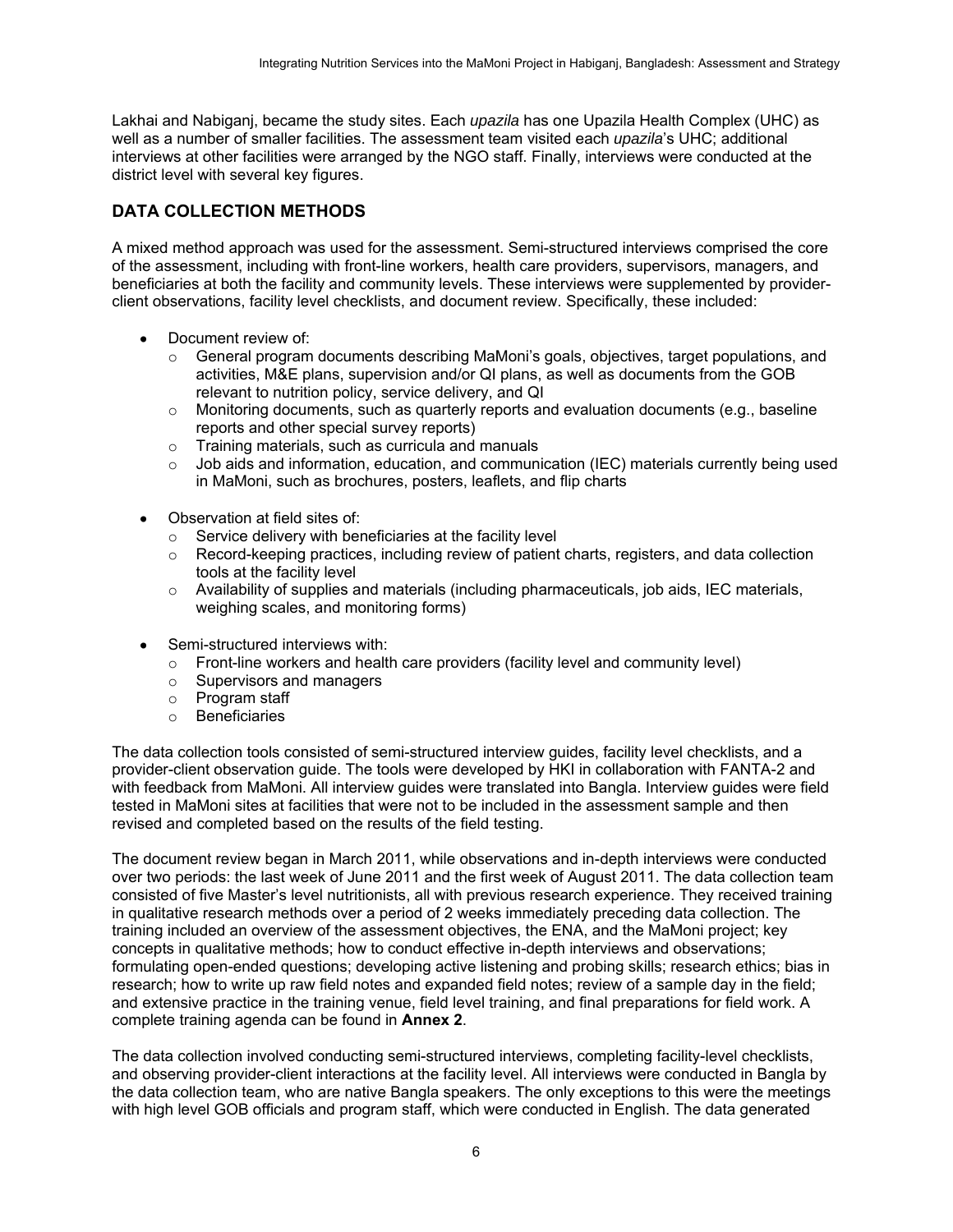included raw field notes, expanded field notes, and audio recordings. A complete field schedule, including details of levels of field staff interviewed, can be found in **Annex 3**.

The assessment methods and procedures were approved by the Institutional Review Board of AED.<sup> $K$ </sup> Written informed consent was obtained from all participants.

#### <span id="page-14-0"></span>**DATA PROCESSING AND ANALYSIS**

The mixed method approach produced primarily qualitative data, with a limited amount of quantitative data being collected through facility-level checklists. Data management activities, including formats, file naming, data organization, and physical archiving, followed a standard protocol.

Audio files were transliterated (i.e., transcribed and simultaneously translated into English) by the assessment team, typically by the same individual who conducted the interview. The first two transcripts produced by each team member underwent careful review by program supervisors. Following this, a random selection of transcripts was proofread by another member of the assessment team. The transcriptions were supplemented with expanded field notes from the interviews.

Coding took place concurrently with transcription. Completed transcripts were imported into ATLAS.ti 6.2 for coding and analysis. A code guide with operational definitions was developed by the lead researchers. The code guide went through a process of revision and refinement following informal testing by the lead researchers, who independently coded transcripts and discussed any issues or problems that arose. After reaching agreement on the final code guide, one lead researcher was tasked with coding all transcripts independently. Given that all coding was being done by the same person, there was no testing for intercoder reliability.

For analysis, the transcripts were grouped in ATLAS.ti into related —afmilies." These were:

- Community level: Those community members who participate in the health service delivery system but who are not service providers, including beneficiaries, husbands, and community leaders
- Front-line workers: Health service providers who work either in or outside of the government health service delivery system, but who work at the household and community level, including HAs, FWAs, traditional birth attendants (TBAs)
- Mid-level workers: Health service providers who work at the ward, union, *upazila* (sub-district), or district level and who do not typically work at the household level, including family welfare volunteers (FWVs), paramedics, sub-assistant clinical medical officers (SACMOs), and medical officers (MOs)
- Supervisors: Individuals whose roles are primarily supervisory and who provide limited to no direct health services, including health inspectors (HIs), family planning inspectors (FPIs), and *upazila* family planning officers/*upazila* health and family planning officers (UFPOs/UHFPOs).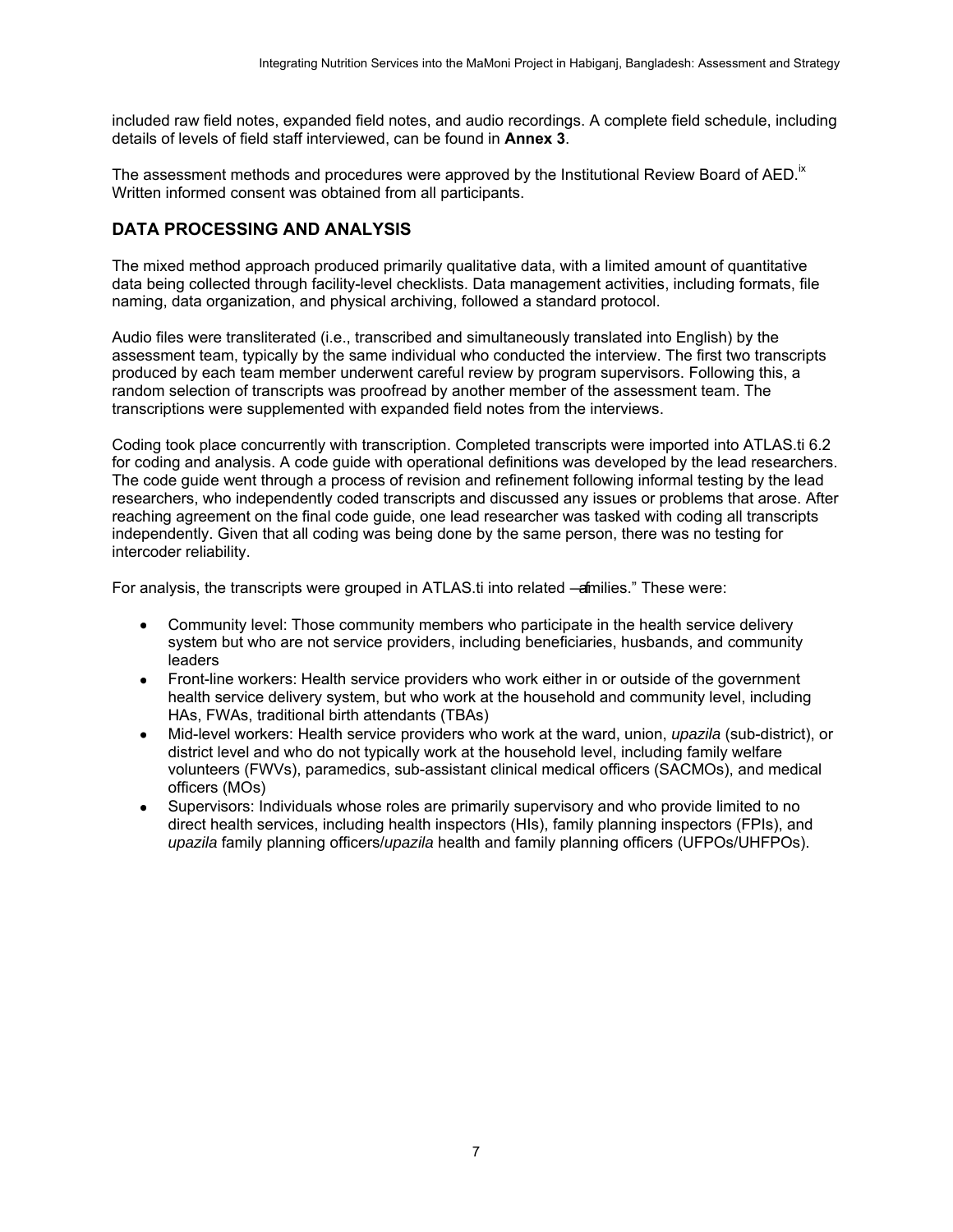## <span id="page-15-0"></span>**Results of the Assessment**

## <span id="page-15-1"></span>**CONTEXT**

In general, the interviews revealed that many health service providers are conversant in some nutrition topics, especially those topics that relate directly to maternal and child health. They regularly referenced standard recommendations around IYCF, especially for breastfeeding. They also demonstrated knowledge of maternal nutrition during pregnancy, such as the need for increased food intake and consumption of iron tablets. Some providers discussed maternal diet during lactation, often emphasizing that the mother must eat well for the baby to eat well. (As one TBA said, —If he mother eats well, then the baby gets good nutrition.") Some described feeding recommendations for sick children, and a few mentioned kangaroo mother care (KMC) for sick and —wak" babies. Much of this information was covered in the 5-day MaMoni Maternal Neonatal Health-Family Planning (MNH-FP) training, which all informants had received by the time of the interviews. The training therefore appears to have established a uniform base of knowledge. However, beyond this, a great deal of variability existed in the amount and accuracy of providers' nutrition knowledge and the ways in which it was shared, which in turn likely leads to variability in the quality of services provided.

Providers were generally very interested in nutrition topics and services. They recognize nutrition issues to be a problem in their communities that needs to be addressed and express an interest in adding nutrition services. At all levels, providers expressed an openness to adding more on nutrition, frequently saying that they want to provide good quality services to their patients. They seemed to have in common a sense that nutrition should be a shared responsibility across the health system and, indeed, across society and that they would like to play an active role in fulfilling this responsibility. However, providers did not seem to have a clear sense of what this might entail. When asked about what specifically their roles could be, their responses indicated that they perceive nutrition services as delivering targeted messages to patients. As such, they would not be able to accurately judge the amount of time and effort involved in the provision of more interactive services, and their readiness to add nutrition services to their current workload may need to be taken with caution.

When asked, in turn, about the level of nutrition knowledge among their patients, providers seemed to perceive that people in their communities lack knowledge about nutrition and that some of the knowledge that they do have may be inaccurate. For example, several providers commented that people have misconceptions around nutrition, such as pregnant women being afraid to eat more or to consume iron tablets for fear of having their babies grow too large. They also said that many people in their communities think of nutritious foods as being expensive or imported foods such as apples; instead, the providers said that they counsel patients to eat leafy greens such as arum and kangkong, which are inexpensive and easy to grow or purchase locally. When asked whether patients bring up nutrition concerns, providers typically said that patients do not know enough to ask about nutrition. Rather, the providers identify nutrition issues and bring them up with the patients. However, providers' own time, knowledge, and skill constraints limit their ability to effectively provide nutrition counseling. Regarding MOs' perceptions of patient knowledge, one MO stated, —There's no education, they are not educated, how they can realize? If they could realize that, then the situation might be changed in our country." The topic of education was brought up similarly by several informants, who emphasized that education was necessary for nutrition to improve.

From the perspective of community members, when asked about the quality of services received from the local health facility, some were generally positive, while others listed facility-level issues, such as a lack of trained providers, medicines, and equipment (particularly diagnostic testing equipment), as well as long waiting times. Some also mentioned barriers to accessing services, such as long distances combined with high transport costs to reach the facility. Community leaders brought up broader issues such as the low coverage of services, but they also said that they have good working relationships with the local health facilities and gave examples of their participation in the system. On the whole, community members had little feedback specific to nutrition services. This is likely due to a combination of a lack of nutrition services being provided and lack of knowledge on the part of community members about nutrition.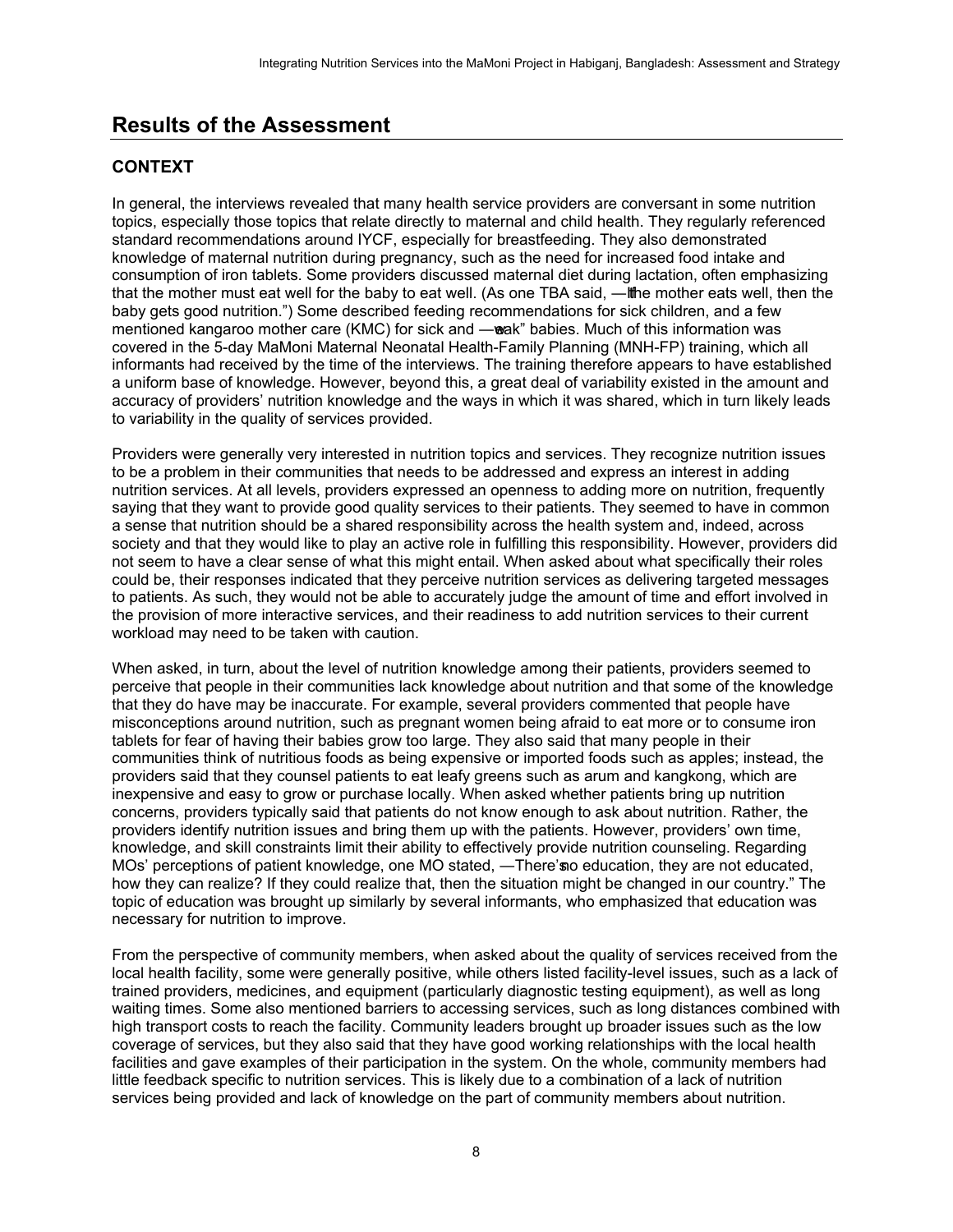Individuals at the community level do not seem to know what they need in terms of nutrition services or what they should be receiving—or expecting and demanding—and therefore cannot make an accurate judgment as to the quality of nutrition services.

#### <span id="page-16-0"></span>**NUTRITION SERVICES BEING PROVIDED**

Within this context, providers often recognize a need for nutrition education and services, and they conduct some nutrition activities within the structure of their jobs. The most systematic and formalized of these activities is the provision of supplements: vitamin A capsules for infants and young children (6–59 months of age) and postpartum women and iron tablets for pregnant and lactating women (PLW). The vitamin A capsules for infants and young children are provided through the expanded program on immunization (EPI), which also provides antihelminths on national immunization days (NIDs). (Although antihelminths are not always included in the ENA, they fall under the category of control of anemia, as soil-transmitted helminths can lead to anemia due to intestinal blood loss.) Additionally, providers do counseling on an ad-hoc basis on breastfeeding, complementary feeding, nutrition care of sick children, and women's nutrition, especially for PLW. Few mentioned anything about consumption of iodized salt, the last ENA. Finally, per their job descriptions, FWAs organize courtyard sessions to discuss nutrition and other health topics with small groups of women, though the frequency and consistency of these sessions is not clear.

Further questions about the provision of iron tablets and vitamin A capsules for women post-partum revealed some inconsistencies. For example, some FWAs said they provide iron tablets, while others said they did not. Of those who did not, they said that the FWV or paramedic distributes iron tablets. At the same time, when an FPI (who supervises the FWAs) was asked about iron tablet distribution, he said explicitly that they —do not distribute iron tablets." Some providers said they give iron tablets to lactating mothers, others said they did not. Similar inconsistencies came up around vitamin A capsules for postpartum women. In terms of supply, again, some providers and supervisors said that they have problems with the supply of iron tablets, while others said the supply was fine. Among those who said that the supply was not enough, a fairly typical response came from an FWV who said, –We are not fulfilling our patients' demand of iron tablets. Supplies are less, then patients are more. Most of the patients are coming from a long distance. They are not interested to frequently visit the centre. They are not continuing consumption when iron tablets are finished. We are not able to supply them more iron tablets at a time.‖

Another area where inconsistencies arose was with regard to materials and job aids used in service delivery. When asked about this, providers described a range of posters, flipcharts, and leaflets. However, of the GOB providers who were interviewed, each one described a different range of materials (from no materials at all to a variety of flipcharts, books, etc.) that they used in their work. Most had very limited materials; one FWA said that she is using a flipchart that is 20 years old. Perhaps the most commonly referenced materials were those relating to the five risk signs of pregnancy complications, which are shown in the FWAs' antenatal care (ANC) flipchart, on posters that hang in some facilities, and in ANC cards that are given to pregnant women (though the supply of ANC cards seems to be variable, as some facilities had run out of cards at the time of the interview). A few providers mentioned using materials from the MaMoni 5-day MNH-FP training. None of the MOs listed any materials at all. Still, when asked about types of support that they would need to add nutrition activities to their work, materials did not seem to be a high priority. Some providers mentioned them, including materials that they could give patients to take home and review later on, but training and manpower were more frequent requests.

Overall, while providers acknowledge the need for nutrition services and attempt to meet this need within their capacities, the services being provided fall broadly into the categories of (a) transmission of nutrition messages, and (b) distribution of supplements. The transmission of nutrition messages is often very adhoc, unsystematic, and informal, with messages varying in accuracy and detail. Services are rarely more in-depth or hands-on than these. An exception to this would be the TBAs, who actively put the baby to the breast to ensure early initiation of breastfeeding and assist the mother in achieving correct position and attachment. However, providers within the GOB system generally do not take on this role of actively assisting or demonstrating nutrition activities.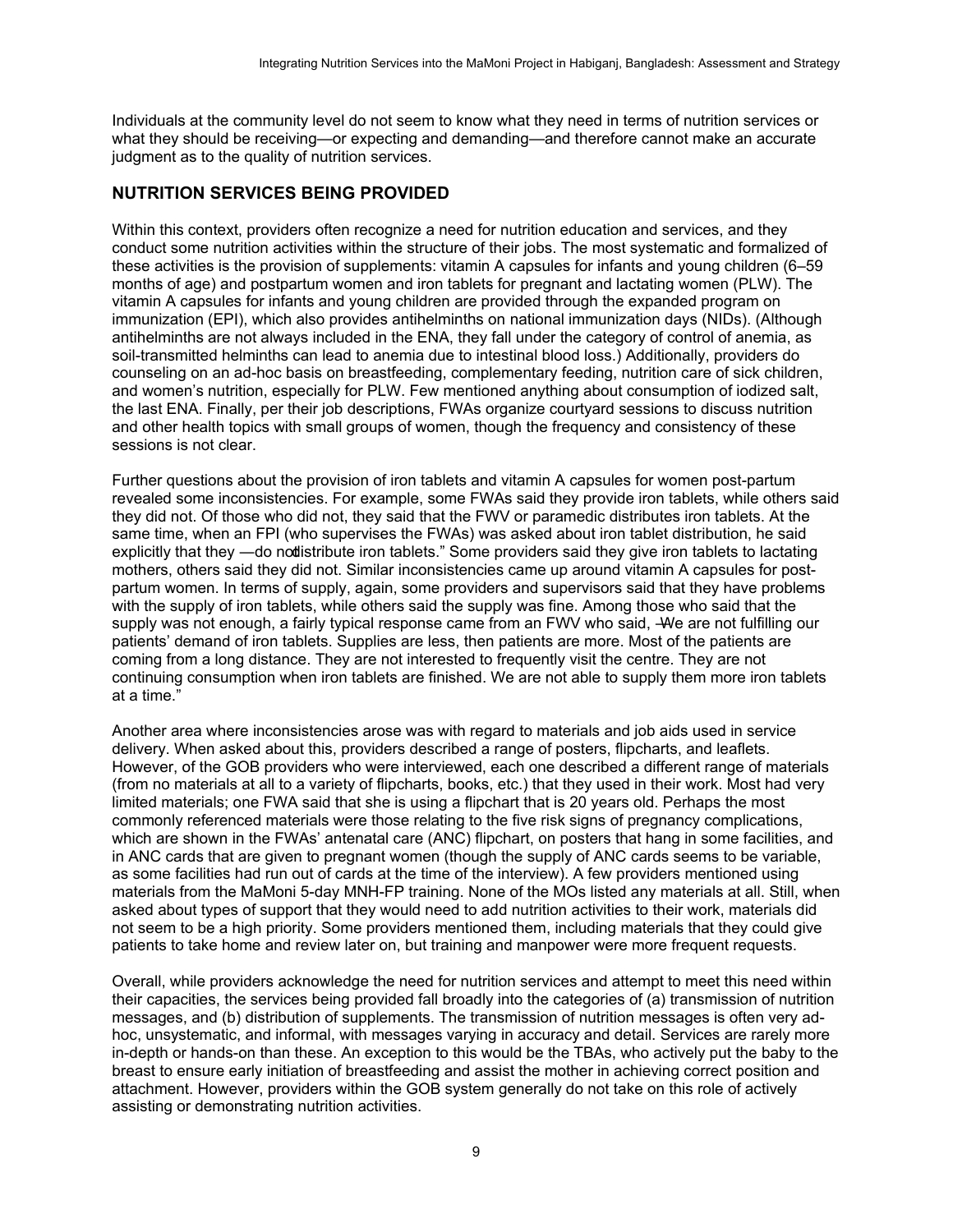### <span id="page-17-0"></span>**GAPS IN SERVICE PROVISION**

In terms of gaps, it is important to state at the outset that many of the gaps that exist in service provision are likely due in large part to several system-level factors. First, in general, it seems that providers lack time to counsel patients in any depth due to their heavy workload. Second, nutrition services are for the most part neither a stated job responsibility nor a part of the formal reporting system, so they can easily become marginalized. Third, providers lack clear protocols or guidelines about the nutrition services that can and should be provided at each key contact point. As stated above, nutrition historically has not been integrated in the GOB health service delivery system, so the absence of protocols and guidelines is not surprising given the general absence of nutrition system wide. Still, these are underlying factors in all of the gaps in service provision and will need to be addressed in order for any nutrition interventions to be effective.

The provider-level gaps that exist can be broadly categorized as gaps in knowledge and gaps in skills. Although providers seem to have a basic foundation of knowledge of nutrition, it is not clear whether this knowledge goes in-depth beyond an ability to recount standard recommendations and guidelines around IYCF and maternal diet. In particular, knowledge is lacking about details of guidelines or their scientific rationale. Providers at all levels acknowledge this gap, stating that they would like to tell patients more about nutrition, but lack information and need additional training. However, to promote improved practices around nutrition, providers should not only be able to explain the details of their recommended behaviors, but should be able to demonstrate or provide interactive instruction for behaviors as well. This requires skills in communication and counseling, including problem solving and negotiating behavior change, which are generally lacking. Some exceptions exist, as TBAs in particular seem to be interactively teaching and explaining the importance of early initiation of breastfeeding and colostrum, but these types of hands-on services seem to be largely absent in the GOB system.

One critical gap in providers' knowledge is around complementary feeding. Specifically, it seems that many providers advise mothers to exclusively breastfeed for 6 months then to begin complementary feeding with family foods, such as *khichuri*. However, none of the providers mentioned advising mothers on other components of complementary feeding, such as dietary diversity, number of meals per day, or techniques for responsive feeding. These are essential components of complementary feeding, but it is not clear that providers' knowledge or service delivery extends to include these. This gap in knowledge could be due in large part to the fact that the MaMoni MNH-FP training addressed infant nutrition only for the newborn period, focusing on EBF. Providers have not had the same opportunity to learn about complementary feeding, which has resulted in uneven knowledge of optimal IYCF practices.

Another clear gap in knowledge exists around nutrition care of the sick child. This includes assessing the current feeding practices of sick children and counseling caregivers on appropriate nutrition care as an integral part of treatment of illnesses. Some providers did mention feeding recommendations for the sick child, which they may have learned through previous training on the Integrated Management of Childhood Illness (IMCI). The IMCI strategy, which has been introduced by the GOB in some districts of Bangladesh, includes a module on nutrition. However, IMCI has not been implemented in the GOB health services in Habiganj. Providers coming to Habiganj from other districts of the country may bring some professional or academic knowledge of IMCI, but most providers would not have received this training.

Similarly, there is also a gap in knowledge and skills around the measurement, classification, and treatment of undernutrition, including micronutrient deficiencies such as anemia. Protocols on managing malnourished children are not well defined by the GOB; when an FPI was asked how providers identify these children, he responded, —When a hild of 2 years does not get sufficient height compared with age and through visual appearance, we think the child is malnourished." Indeed, due partly to a lack of accessible equipment, such as infant scales, stadiometers/length boards, and hemoglobin testing equipment, most providers seem to be visually assessing (and grossly misclassifying) nutritional status. Especially in terms of child undernutrition, in a context where over 40 percent of children 0–59 months of age are stunted,<sup>x</sup> it is quite possible that providers see malnourished children so frequently that their ability to visually assess this form of malnutrition would be seriously impaired. In this sense, a sort of contradiction seems to exist in that providers recognize that nutrition problems exist in their communities,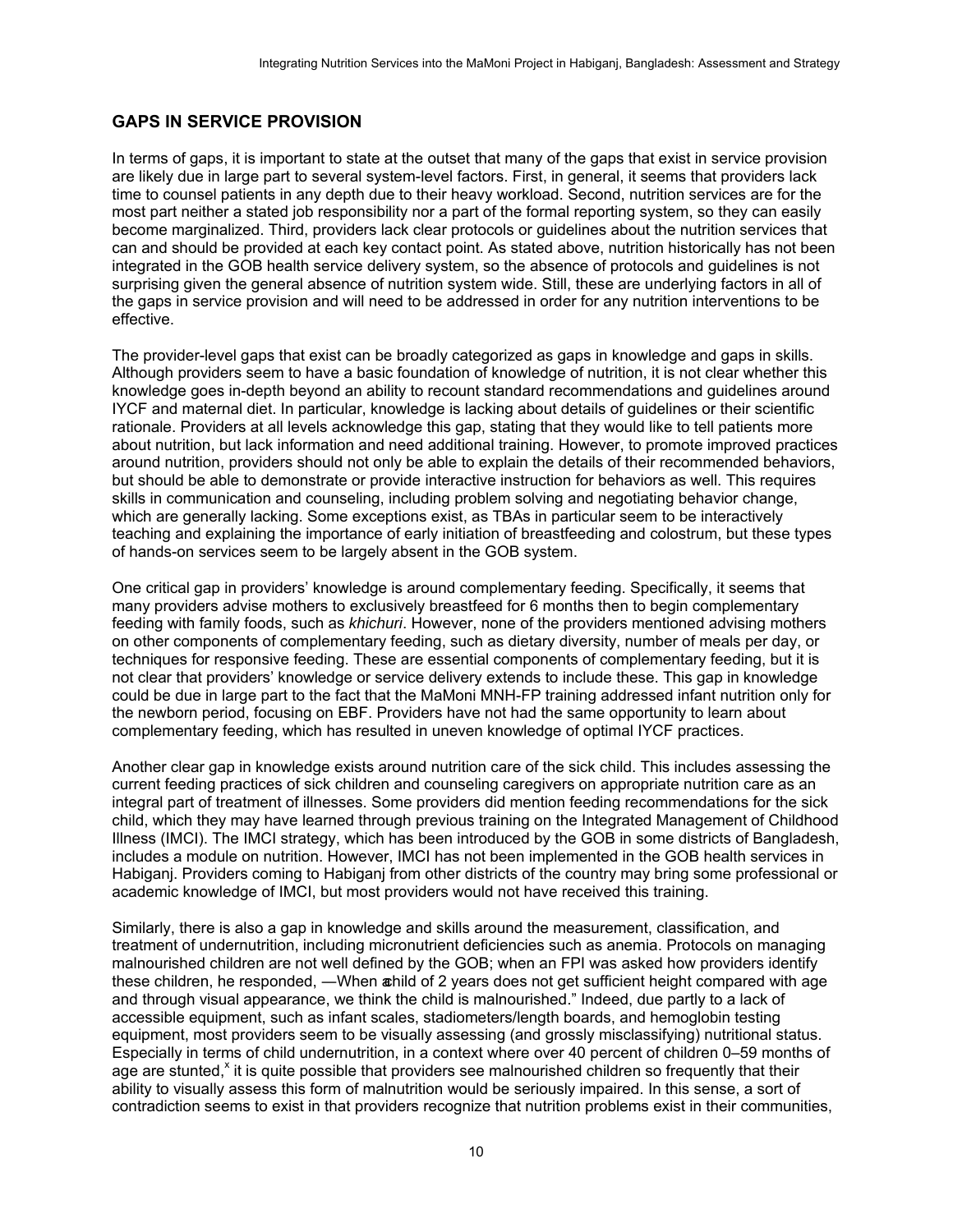yet they may be overlooking them in their facilities. Even when the problem is identified, providers lack a systematic approach to address the problem, as their ability to treat malnutrition is severely limited by a lack of knowledge, skills, supplies, and equipment.

At the supervisory and system level, a broader gap relates to reporting, supervision, and capacity strengthening. The GOB reporting systems include very few nutrition indicators: beyond tallying the distribution of iron and folic acid (IFA) and vitamin A supplements, some providers, but not all, report on numbers of malnourished children, anemic patients, and patients with night blindness. However, again, these categories are loosely defined and often inaccurately measured. This near-complete absence of nutrition in the reporting system implies that nutrition is not a priority, making it very easy to overlook at all levels.

Even for those indicators on which data is collected, the process seems to be unidirectional, with reports going up the hierarchy to supervisors and eventually to the Civil Surgeon and the Director General of Family Planning. The providers are not required or expected to use the reporting information in their own work, for example as part of a self-assessment process to improve their services. They simply pass the information along the supervisory chain, and none of the providers said anything about receiving feedback or suggestions based on the reports they had submitted. Some supervisors, when asked how they use the reporting information, said that they have monthly meetings where they discuss the information with their staff and identify gaps, problems, and solutions. However, it is not clear that providers are receiving supportive supervision to improve their service provision, nor does it appear that reporting information is being used to actively improve services or coverage. In this sense, reporting seems to be done only to fulfill a requirement rather than to inform change, empower providers, or improve quality of services. Finally, opportunities for training among providers are rare; none of the providers said that they had received any training on nutrition in the past 3 years.

### <span id="page-18-0"></span>**CHALLENGES**

Informants mentioned several barriers to the provision of nutrition services. A frequently cited challenge is workload and time constraints. These are due partly to high patient volume and partly to staff shortages and unfilled vacancies that result in a higher patient to provider ratio. Many providers see large numbers of patients each day and simply do not have the time to counsel each one appropriately on diet and nutrition. Still, when asked what role they could play in providing nutrition services, some felt that they could add these services to their current workload without becoming overburdened—though, as discussed above, they also often seemed to think of nutrition services as only the transmission of targeted messages, which would not require much time or effort—while others expressed that staff shortages and vacancies had already left them overloaded and doing the work of more than one person. In these cases, providers suggested that existing staff vacancies would need to be filled to obtain the level of manpower needed for the integration of nutrition services.

A major issue for frontline workers is that they must work in several different locations, such as community clinics, satellite clinics, and individual beneficiaries' households across several villages. Several providers said that cost and transportation are issues for them, as their transportation allowances are minimal and do not cover the actual costs involved in performing their job responsibilities. Additionally, their lack of transportation options means that it is often difficult to carry materials, supplies, and equipment with them from one location to another. Of the six GOB frontline workers interviewed (two HAs and four FWAs), all said that they had some job aids, but when they were asked to show the job aids to the interviewer, they all said that the materials were in a different location. When one HA was asked about types of job aids that would be helpful, he said, —Whater we have, we could use that in our work easily. But *apa*, do something to carry our bundle (*gatti*). We have a lot of materials to carry, a large bundle. It creates problems. If we will have some carrying cost, field allowance… sometimes use boat for crossing river and sometimes use bus or rickshaw. We can smoothly do our work if we have a field allowance." These issues mean that even when providers can reach their working areas, the impact of their work is limited by their lack of materials and equipment.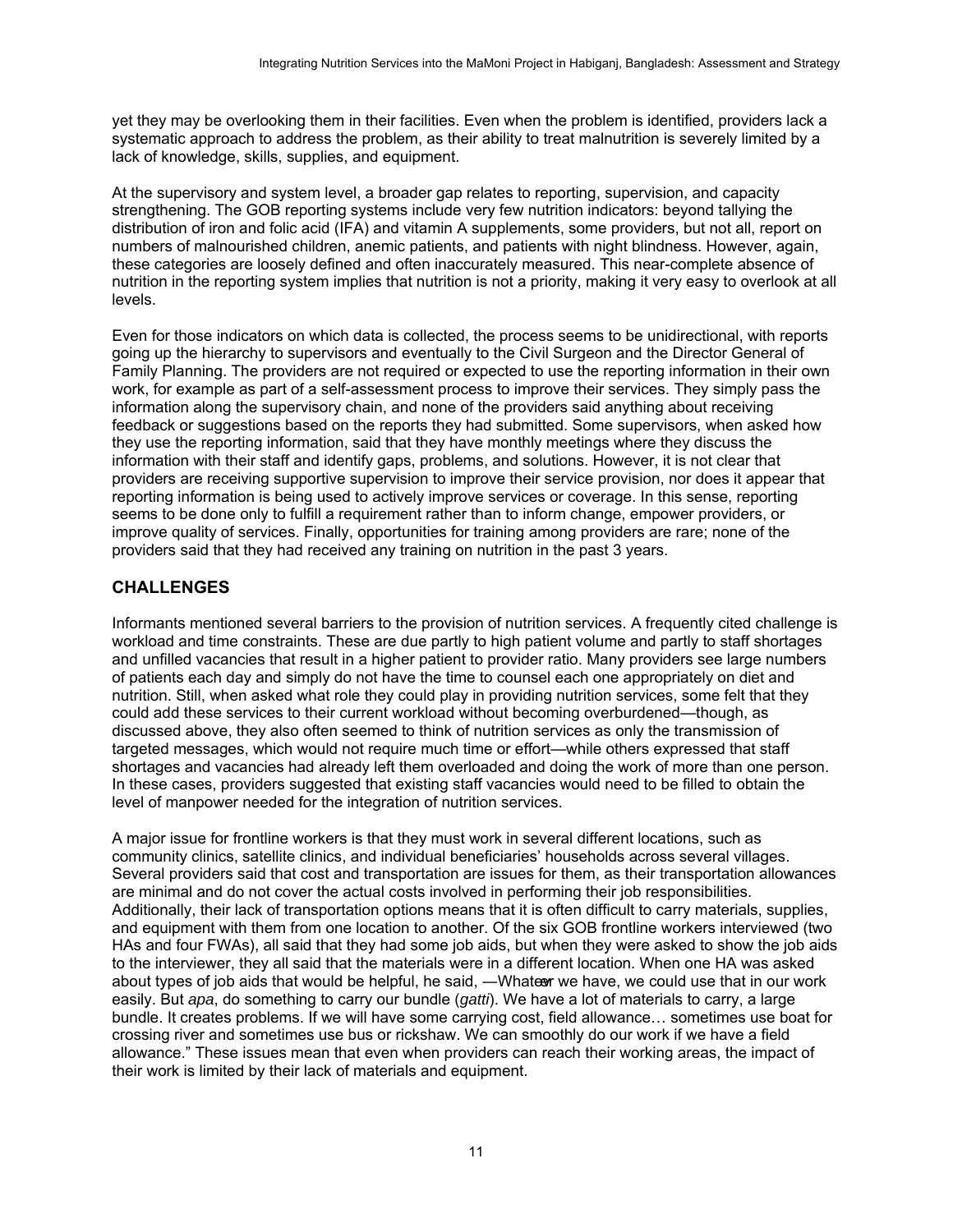Additionally, some frontline workers described challenges around resistance to receiving their services or following their advice, either from the patients themselves or from caregivers and family members. For example, patients and families sometimes have superstitions that prevent women from seeking health services, such as beliefs in ghosts that could attack a pregnant woman along the road. Also, patients' relatives and caregivers may resist following providers' advice, even when the patient is willing, for a variety of reasons. For example, one FWA said,

Sometimes we refer complicated patients to the health facilities center, and that time we face many problems. Patients' attendants do not agree to refer the patient anywhere; they want to call a *hature doctor* [a Bengali term for an unqualified provider of health services]. That time it's hard to convince them. They don't value our opinion. Sometimes the *hature doctor* also makes problems with me. What will I do then? I am alone then. They want to avoid the referral process because of distance, money, etc. The *hature doctor* is more cost effective to them. The *hature doctor* gives some injection and delivers baby and it makes vaginal tear and other infection.

Though it is not uncommon for women to come alone or with their children to health facilities, they often are accompanied by adult family members, such as a mother, mother-in-law, or sister-in-law, or, less frequently, by a neighbor. Providers therefore typically said that when possible, they speak with and counsel family members as needed to ensure that their instructions can be followed. For example, when one FWV was asked whether she discusses health and nutrition information with family members, she replied, —Yes if we do not discuss about pregnant woman and child care with family members, it is not possible for a woman [to] do it." Several providers mentioned that they counsel mothers-in-law by reminding them that their grandchildren are their descendants and that they should ensure their daughters-in-law's health for the sake of their grandchildren. For example, a SACMO said, —When the mother-in-law and some other relatives come with the pregnant mother, we tell them to follow our instructions if they want to save the life of the child and ensure the baby's better health." On the whole, however, these interactions are informal and unsystematic and depend on the providers' own motivation.

For supervisors, other challenges exist. Among the challenges cited were excessive workload (for themselves and their staff), transportation (again, for themselves and their staff), insufficient travel allowance to adequately supervise staff in different locations, and a lack of staff due to unfilled vacancies. Some supervisors expressed frustration around the unavailability and shortened working hours of staff. On a system level, the division of responsibilities between the Directorate of Health Services (DG-HS) and the Directorate of Family Planning (DG-FP) seems to be a source of tension for some, especially among those who work under the DG-FP. Several stated that they have to contribute to the work of the DG-HS, for example by assisting with EPI days, as well as other departments and ministries, but that no one helps them with their work. Finally, some said that they face shortages in terms of medicines, though others reported that their supply of materials and equipment was sufficient.

Supervisors also expressed a desire for more support from communities. As with the frontline workers, they described resistance from family members, especially with regard to family planning activities. However, they also expressed a desire for community mobilization and support from all levels of the community. Some said that they would like more support from community leaders, for example through community meetings. One UFPO said, -To keep family size small and to maintain maternal and child health well, everyone from all society, especially who work in local government organization or at union level; teacher of school, college, or madrasha; staff from other departments should come together in the same front in a platform." They felt that health and nutrition should be a shared responsibility and that as much as they work, they cannot accomplish their targets without the support and focus of community leaders and the community at large.

The lack of participation by the community in nutrition services means that there is less impetus to provide these services. This gap was addressed by one UFPO, who described the need to —aise consciousness" so that the people of the community would feel empowered to hold the clinic and providers accountable for providing the services to which they are entitled: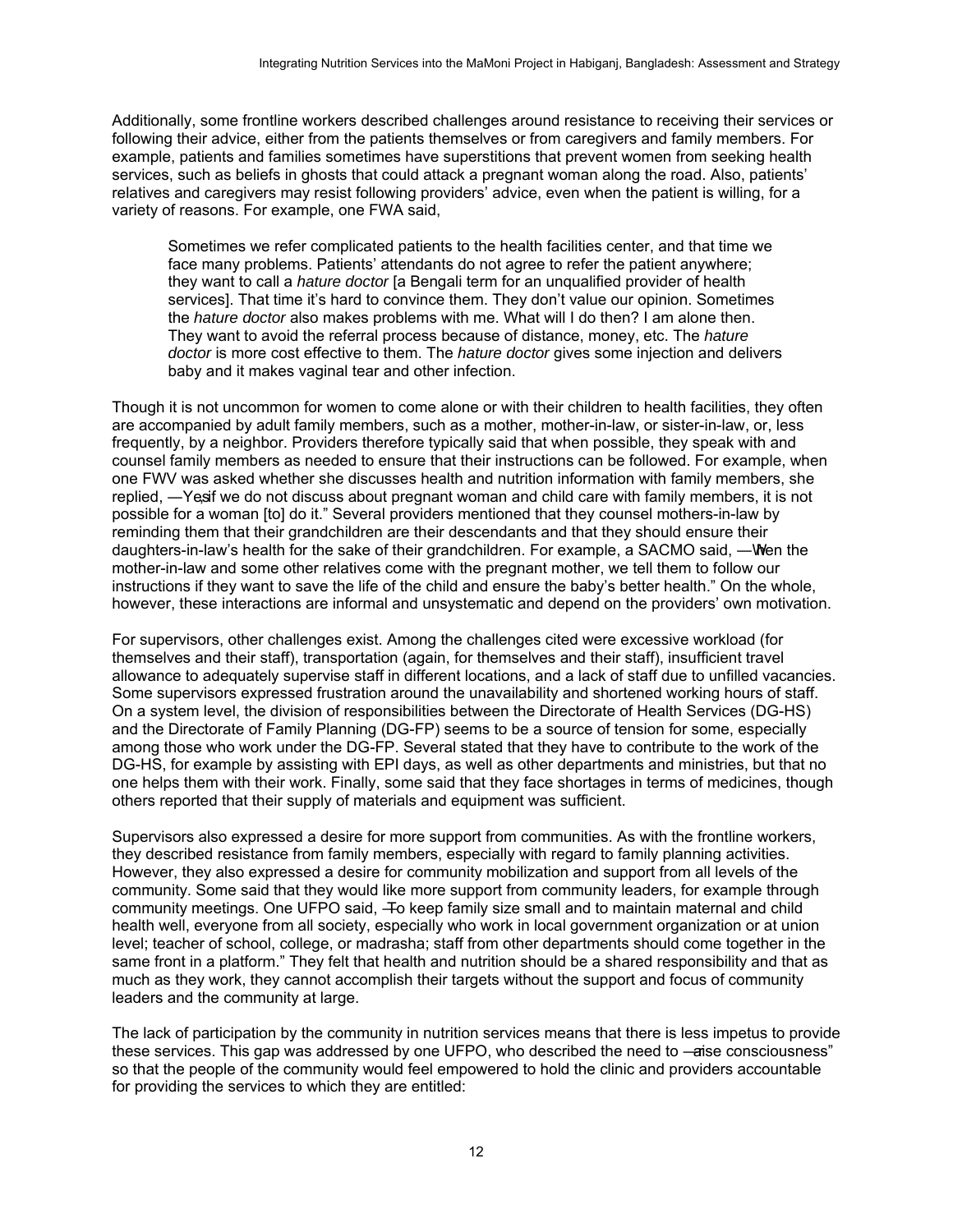Our service is so-so and we cannot provide quality service due to the large population. We need to raise more consciousness in all levels of society. Village people do not even know that it is their right to get services from the clinic... They think this hospital is a government center, it is not mine. They have no consciousness that it is also my asset and I have a right to get facilities from the clinic. The result is that they have no care on us and staffs work independently without impunity or accountability. Quality service cannot be provided until general people become conscious about health services. People know that there are some facilities at the hospital and they go to the hospital to get health service. If they do not get as much facility as they are informed, then they never protest against getting poor service. As a consequence, the doctor moves on his way. Local people, local government such as the Union Council does not monitor his or her work.

When providers were asked whether patients ever brought up nutrition concerns, they consistently said that patients did not. Therefore, without any official requirements within their job responsibilities to provide nutrition services or report on nutrition indicators, and without any demand from the community for nutrition information or services, nutrition is unlikely to be prioritized by providers who have many other demands on their time. Still, several providers also expressed an interest in working with community leaders or other respected individuals to raise awareness of nutrition issues, which would take nutrition messages out of the health facility and into the community to reach even more people.

### <span id="page-20-0"></span>**OPPORTUNITIES FOR INTEGRATION OF HEALTH SERVICES**

Understanding the current situation, including the nutrition services being provided and gaps in service provision, allows for an analysis of opportunities for the integration of nutrition services. Based on the assessment findings, it seems clear that although some nutrition services are being provided, they are largely incomplete and in need of expansion and standardization. The base of knowledge established by MaMoni along with providers' interest in nutrition services provide a foundation on which to build. An opportunity exists now to take nutrition services beyond transmission of basic messages and distribution of supplements to address attitudes and practices in a way that can more effectively promote behavior change. Changes are needed at the system, facility and provider level in order to accomplish the integration of nutrition into existing health services.

Any decision to expand nutrition services should, of course, take into consideration the scientific evidence of the interventions' effectiveness. The 2008 *Lancet* series on maternal and child undernutrition included a review of nutrition interventions and their potential effectiveness. Based on the review, counseling on breastfeeding and complementary feeding were among the interventions described as having ―the greatest potential to reduce the burden of child morbidity and mortality.<sup>xi</sup> Complementary feeding in particular should be emphasized within the GOB health system because a clear knowledge gap exists among providers, despite the heightened risk of growth faltering during the age range of 6 to 24 months.<sup>xi</sup> To promote improved complementary feeding practices during this critical period, providers' knowledge, counseling skills, and practices must all be strengthened. Research has shown that this is possible, as several interventions in developing countries (including in India and Pakistan) have resulted in improved service delivery as well as improved complementary feeding practices and nutritional status by working within the existing health service delivery system. xiv, xvi

Though counseling skills are crucial for services along the full spectrum from prevention to treatment, additional skills are necessary for the accurate classification and treatment of undernutrition and micronutrient deficiencies, especially anemia, in young children. It is well established that undernutrition is a direct or underlying cause in approximately half of young child deaths. Still, in a 2000 study that measured quality of care for children under 5 in GOB health facilities, researchers found that -almost none of the children whose weights were very low were correctly classified" and —one of the children presenting with [anamia] was treated correctly."<sup>xvii</sup> Though this study was done in another district of Bangladesh, there is reason to believe that quality of care would be similar in Habiganj, given the similar conditions in GOB health facilities nationwide. Providers' capacity therefore needs to be strengthened with improved techniques and equipment to assess children's nutritional status (by looking for symptoms systematically and identifying them accurately) and to counsel and treat for undernutrition and anemia.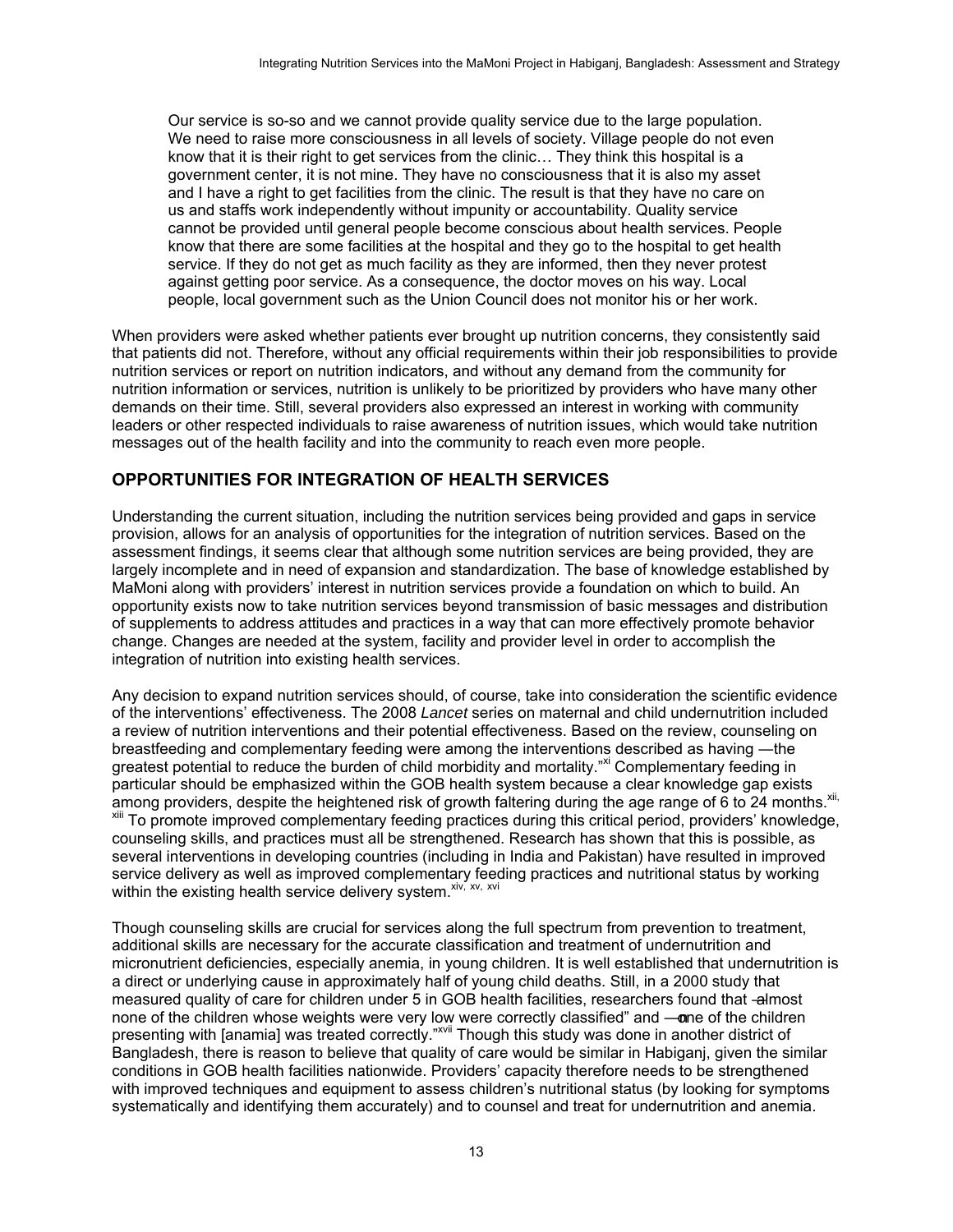Closely related to the need for treatment of undernutrition is the need for services around nutrition care for sick children. As discussed above, the IMCI strategy includes a module called —Ounsel the Mother," in which providers assess feeding practices and counsel mothers or caregivers on nutrition care for sick children. Even training providers in only this module, without the rest of the IMCI modules, has been shown to result in behavior changes among providers and caregivers, as well as significantly improved anthropometric status in children 12–24 months of age.<sup>xviii</sup> This could be further complemented by social and behavior change (SBCC) approaches targeting family members who would need to support the mother to ensure that she has time to tend to the sick child. However, IMCI has not yet been rolled out in Habiganj district at either the community or facility level. The services being provided for sick children in Habiganj are therefore likely to reflect those in the 2000 study discussed above, which was a baseline survey conducted prior to introduction of IMCI in another district of Bangladesh. There, the results showed that only —ne in every 20 caregivers was advised to give extra fluids and to continue feeding the sick child" as per IMCI protocol.<sup>xv</sup> Again, despite the data having come from another region of Bangladesh, the findings likely apply to Habiganj as well.

A final area where additional training may be necessary is the care of low birth weight (LBW) babies. An estimated 22 percent of infants born in Bangladesh are LBW.<sup>xix</sup> LBW can be caused by poor maternal nutritional status before and during pregnancy, among other factors, and it can be an important risk factor for infant morbidity and mortality. Some cultural practices in Bangladesh may contribute to the high prevalence of LBW, such as the common misconception, often perpetuated by mothers-in-law, that pregnant women should limit their food intake to prevent their baby from growing too large and creating difficulties during labor and delivery. Providers often address this misconception by encouraging pregnant women to eat more, but they conversely do not seem to discuss the risks of eating too little. In general, providers also seem to lack a good method for determining whether babies are of a healthy birth weight (and, as a corollary, whether babies are healthy or unhealthy), though some mentioned that they judge babies based on their color or whether they —seem weak." Even among those who identified babies as weak or LBW, there did not seem to be a great deal of knowledge about special recommendations for feeding and care of these babies.

To achieve improved nutrition outcomes, nutrition services should particularly focus on working interactively with patients to negotiate behavior change through problem solving and, where applicable, demonstration, practice, and peer support. This is challenging because providers' time with each patient is limited. However, providers do currently share some nutrition information, but not necessarily accurate information, and they do not always employ effective counseling skills. Strengthening nutrition counseling skills will help providers optimize the time spent with each patient. Families are unlikely to follow providers' advice on nutrition if the advice requires behavior changes that are challenging, whether due to resource constraints, household dynamics, or personal beliefs, or that are culturally unfamiliar. In these situations, a skilled counselor may be able to work with patients and families to identify strategies through which they would be more likely to adopt the recommended behaviors. They can also assist families who have attempted to adopt behaviors but have encountered obstacles. For example, many challenges can arise for a newly breastfeeding mother, from lack of time to breastfeed (especially to breastfeed frequently and on demand, as required for EBF) to perceptions of insufficient milk flow to painful infections, any of which can in turn lead the mother to discontinue breastfeeding. This need to move beyond messages to more intensive, interactive counseling and problem-solving was documented in the evaluation of HKI's 1-year ENA pilot project in 2009 and should be taken into consideration for future program implementation. However, again, training in counseling skills must be accompanied by strengthening of diagnosis and treatment.

Providers' interactions with family members should also be more formalized and systematic. Though providers do often speak with the individuals who accompany a patient, as described above, this is entirely informal. However, family members, particularly husbands, hold a great deal of decision-making power over women's health care; according to one report, 48 percent of women in Bangladesh state that power over women's nearer care, according to one report, to porson, or measure a single this proposally do their husbands typically do not come to the health facility with their wives (an exception being when couples come together for family planning services) nor are they usually at home when the frontline workers visit households. This limits the effectiveness of the health service providers, who offer advice to women who may lack decision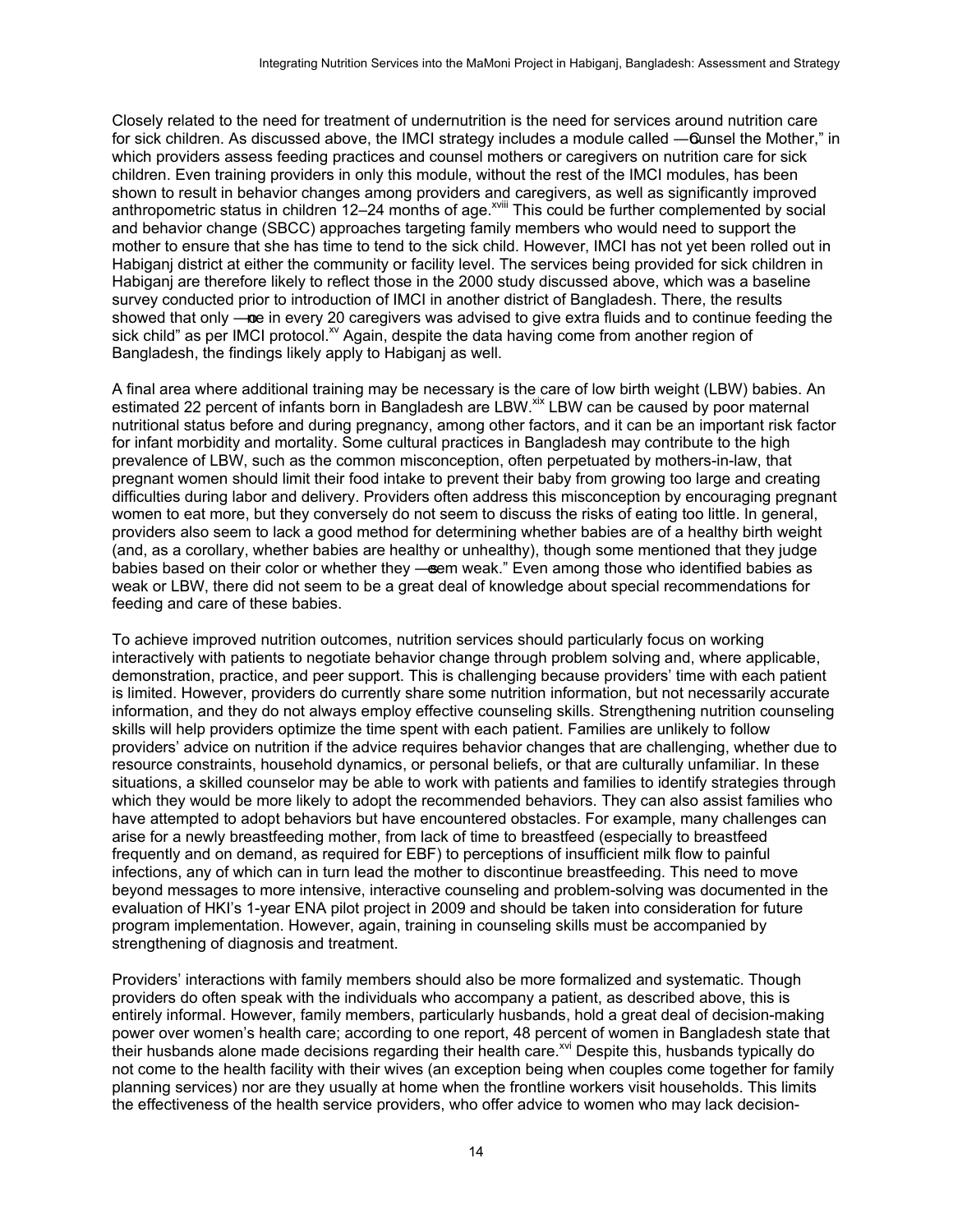making power in their households. Providers should therefore engage family members and community members in a systematic way in order to mobilize them for nutrition actions.

An important consideration in planning how to engage families relates to the timing of information and services. Timing is important because the ENA approach emphasizes key contact points throughout the life cycle when nutrition services can have the greatest impact, such as at delivery and regular well-baby checks. Though the MaMoni project trained a number of high-volume TBAs in nutrition topics, many women still deliver at home with untrained TBAs or with only family members present. Additionally, most babies are not seen by a trained provider soon after birth, many not until they begin receiving immunizations. Given that up to 75 percent of newborn deaths occur in the first week of life and over 50 percent of newborn deaths occur at home,<sup>xx</sup> the lack of contact between the GOB health system and families in this critical period should be addressed. These are examples of times when increased outreach efforts may be necessary to reach families with necessary nutrition services.

In order for the GOB health service delivery system to expand services to include more nutrition actions, additional support will be needed. When asked whether they could add nutrition activities to their current workload, providers generally said that they could. However, when they were asked what type of support they would need to carry out nutrition activities, frontline providers within the GOB system (HAs and FWAs) all said that they would need support to manage their workload. Government service providers at all levels also consistently said that they would need training. (At the same time, when asked about the nutrition information in the recent MaMoni training, which they had all received, they universally said that they had not learned anything new about nutrition and that they knew all of the information previously. Only the TBAs said that they had learned new information relating to nutrition as well as to delivery practices and personal hygiene.) These human resource issues will need to be addressed as the program moves forward with implementation.

Ultimately, these human resource issues should be part of a larger systematic and cultural shift within the health service delivery system. The most successful programs use data and information for program planning and improvement to achieve maximum impact over the life of the program. The same should be true at every level of the GOB health service delivery system, from the individual provider to the supervisory and management levels. Providers must be able to take the data and information that is in front of them (e.g., the signs and symptoms of a nutritional disorder or deficiency) and adapt, modify, and customize the services they are providing to the individual patient, selecting from the full range of nutrition services, to maximize the potential impact of that contact. Supervisors should expect this and should make their expectations clear and consistent. This culture of using information to maximize impact requires going beyond the status quo, doing more than the basics of what is written in a job description and having the critical thinking skills and initiative to make the most of limited interactions with patients.

One of the biggest challenges to achieving improved nutrition outcomes may simply be reaching people with nutrition services, which is somewhat outside of MaMoni's control, as the project works through the GOB health system. Bangladesh faces a serious health worker shortage, which results partly in low overall health service consumption and partly in some patients seeking health care from providers in the NGO or informal sector.<sup>xxi</sup> Indeed, the number of unqualified providers in the informal sector is much larger than the number of qualified providers or even semi-qualified paraprofessionals (such as FWVs) and community health workers (CHWs) (such as FWAs). While the number of both qualified and unqualified providers is increasing, the number of unqualified providers is increasing much more rapidly. xix The implication of this is that the proportion of the population being reached by the GOB health service delivery system is likely declining as the informal sector grows. Given that a minimum coverage level of 70 percent is recommended to achieve population-level impact, it is unclear to what extent the GOB health service delivery system can affect nutrition outcomes with declining coverage levels.<sup>ix</sup> Community mobilization will therefore be even more important in the future to ensure that nutrition services reach their intended target population.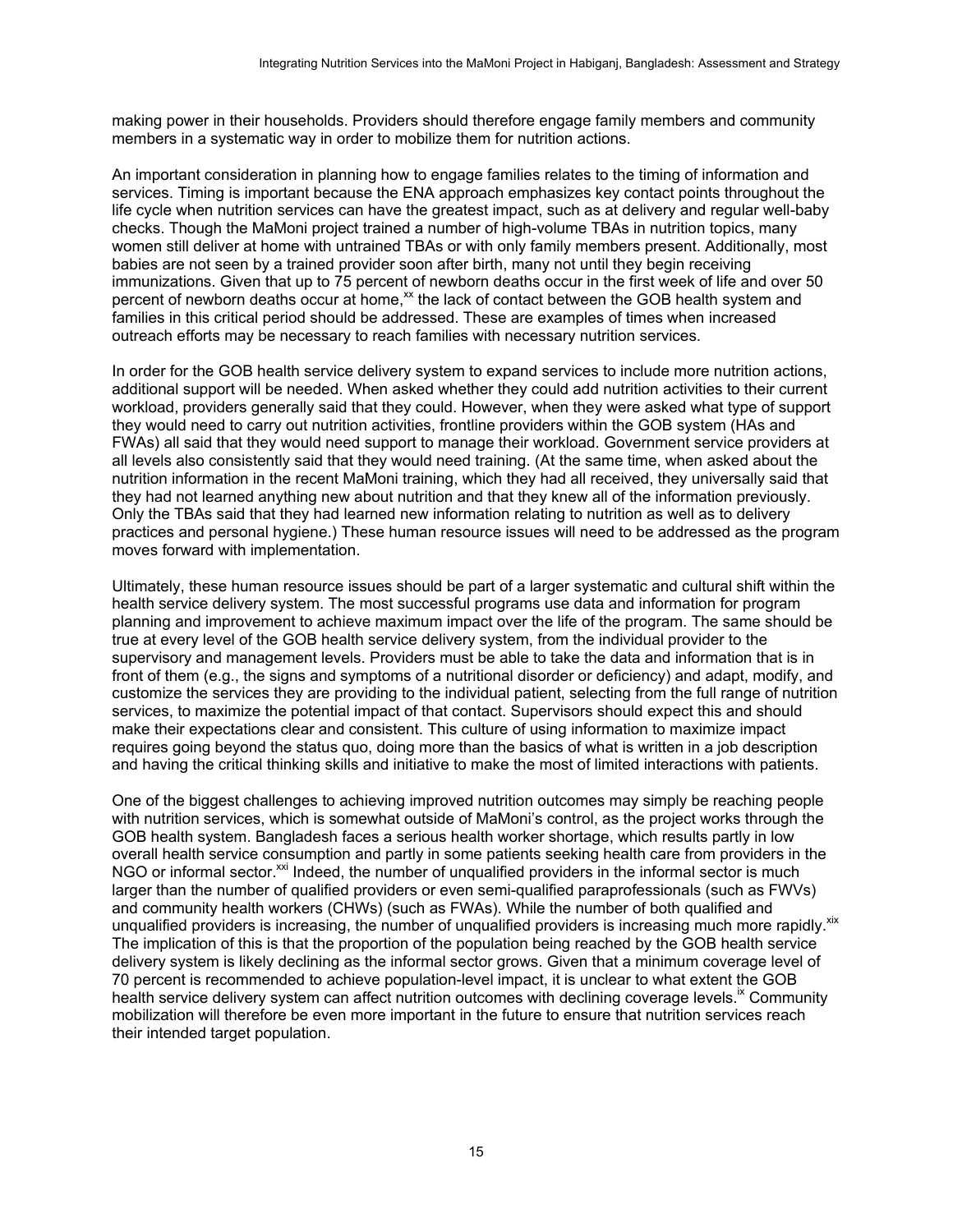## <span id="page-23-0"></span>**Recommended Strategy for Integrating Nutrition into MaMoni**

Based on the results of the assessment, this strategy provides recommendations on three components of integrating nutrition into MaMoni's health services in Habiganj, Bangladesh, namely

- 1. Whom to target:
	- For nutrition services, target a population that goes beyond just pregnant women and neonates to include all PLW, children under 2 years of age, and adolescents.
	- For SBCC, target the entire community to reach women/mothers, men/fathers, mothers-inlaw/grandmothers, caregivers, community leaders (elected and religious), and adolescent girls and boys.
- 2. What to integrate:

The ENA should be integrated at the health service and community levels (see **Figure 3** for how this can be implemented).

- Health service-level provision:
	- o Optimal care of sick and malnourished children
	- o Prevention of micronutrient deficiencies: vitamin A, iron, iodine, and zinc
	-
	- o Maternal nutrition<br>o Key hygiene pract Key hygiene practices

Note: The ENA on optimal breastfeeding and complementary feeding are included in A&T's work with MaMoni.

- Community-level promotion:
	- o All seven ENA
	- o Key hygiene practices
- 3. How to integrate nutrition:
	- Promote social and behavior change.
	- Strengthen nutrition service delivery.
		- o Provide nutrition services at the community level.
			- o Recruit staff.
			- o Improve the quality of services.
			- $\circ$  Incorporate nutrition indicators into the health information system, in collaboration with ICCDR,B, MEASURE Evaluation, and the GOB.
			- o Build multisectoral linkages.
	- Implementation should occur in phases, with initial testing before scale-up.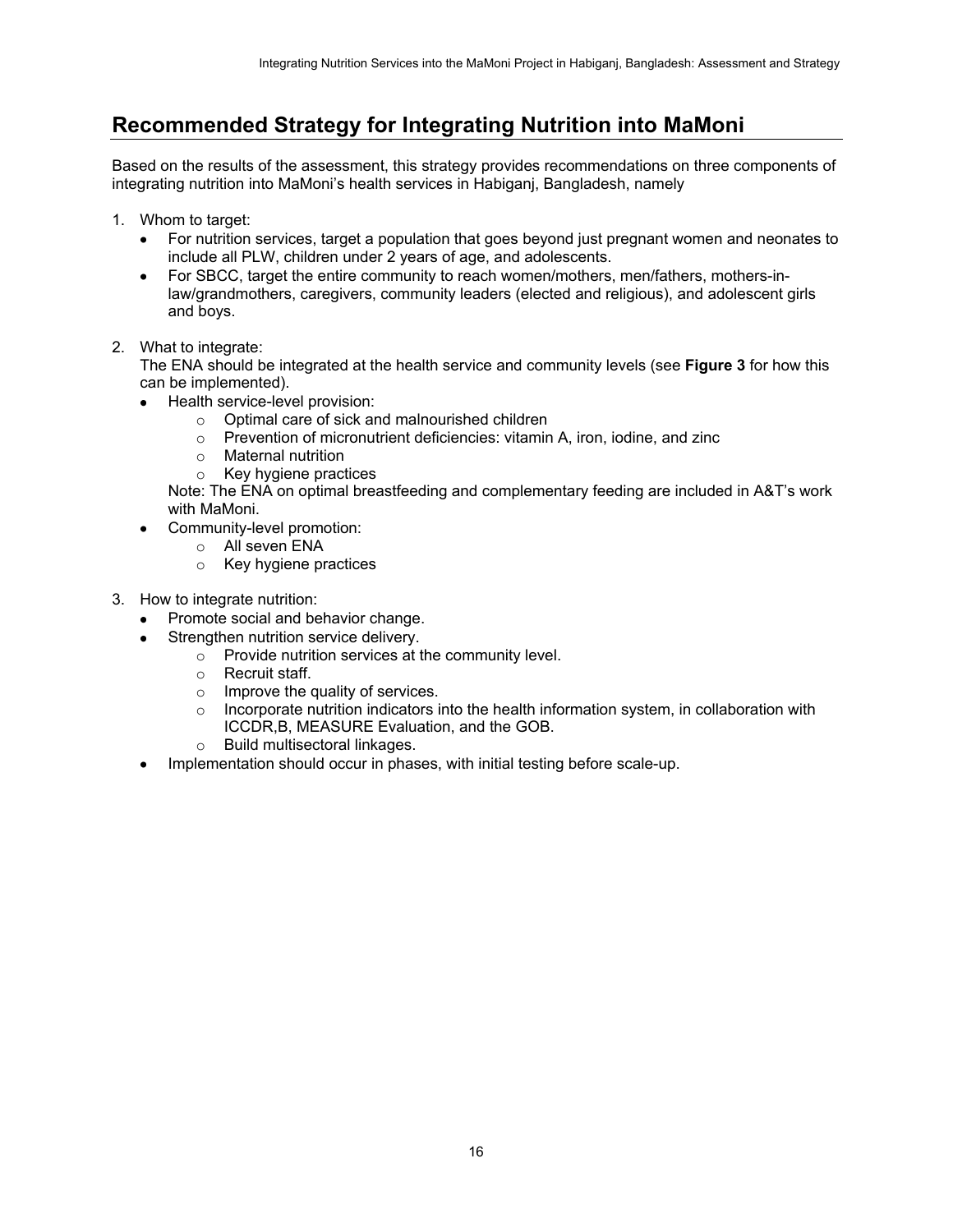#### **Figure 3. Ways to Integrate the ENA at Different Life Stages**

# **Essential Nutrition Actions and Key Hygiene Practices**

<span id="page-24-0"></span>

**Targeted Beneficiary:** & Woman **M** Community **O** Baby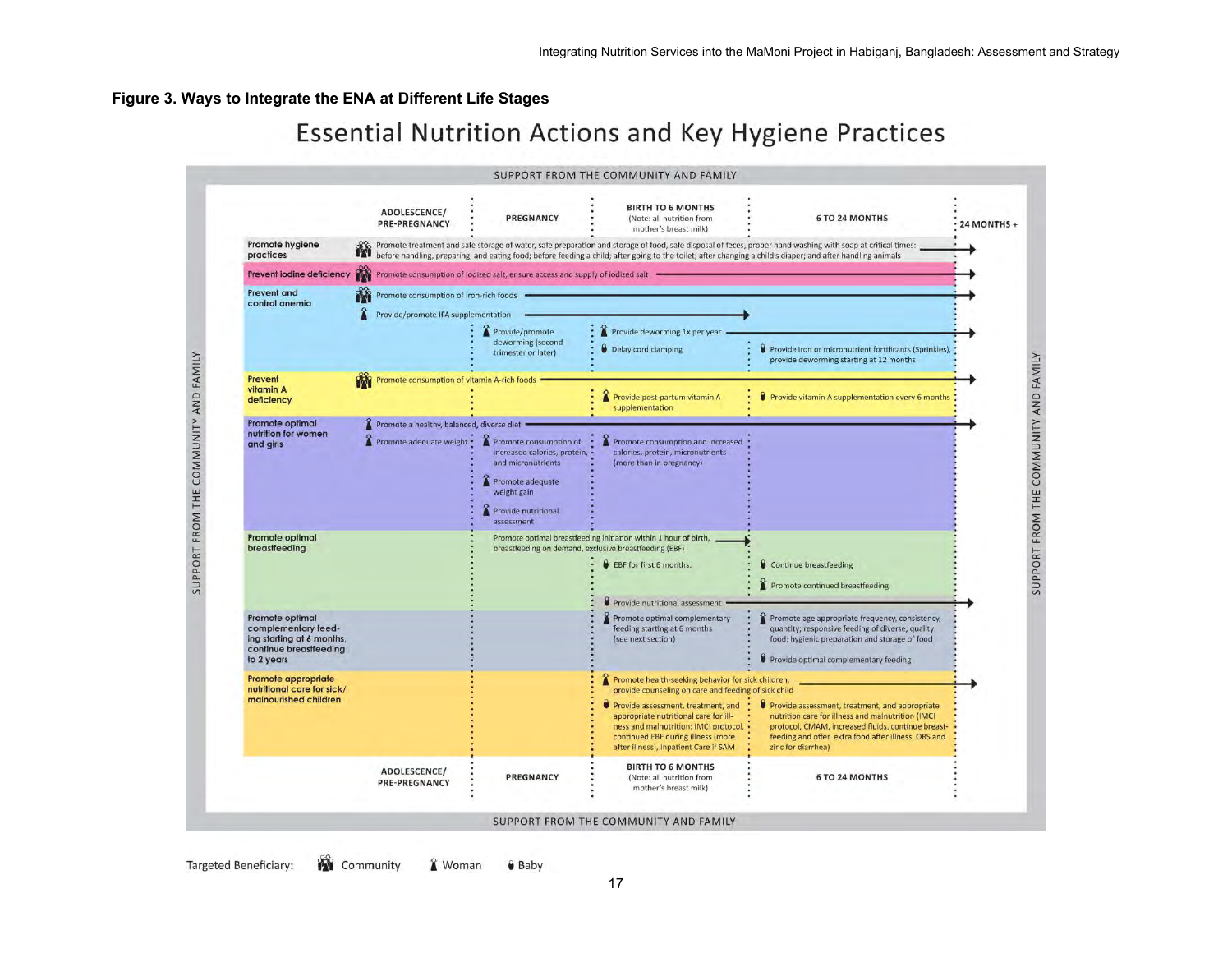We recommend building on MaMoni's existing nutrition activities and work with A&T to increase the breadth, depth, quality, and reach of MaMoni's nutrition services. In addition, we suggest working to improve the supportive environment that enables mothers and caregivers to access quality nutrition services and improve their nutrition practices.

To the extent possible, the strategy works within MaMoni's program design and current human and financial resources. However, the strategy includes recommendations that would change the scope of the MaMoni program and require increased up-front or sustained investment. We recommend that the nutrition program target all PLW, children under 2 years of age, and adolescent girls and be based on and include all appropriate ENA and hygiene practices at key contacts. In addition, the program should provide social support and social and behavior change programming at the community and household levels, building on the local community action groups (CAGs) and networks of community volunteers and reaching men, mothers-in-law, and adolescents in addition to mothers. To be effective, the program must go beyond delivering basic nutrition information and messages and seek to understand and address other factors underlying nutrition and care-seeking behaviors, including household- and community-level norms and traditions; the roles of men, women, and other household members; perceived barriers and benefits to key nutrition behaviors; decision-making power; quality and dependability of services; and the oftenlimited resources of households.

**Figure 4** shows the breakdown of key recommendations for integrating nutrition into MaMoni Services.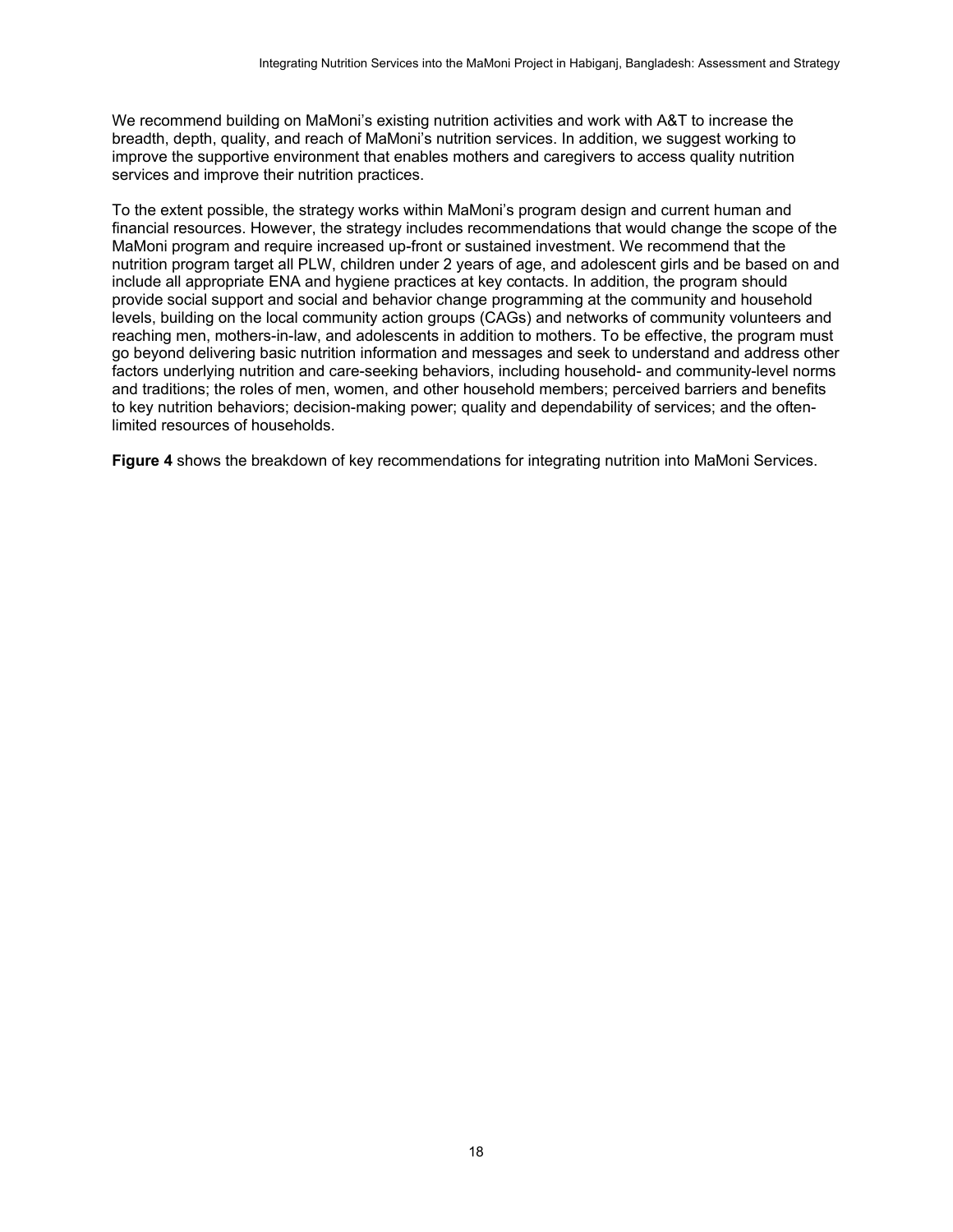#### <span id="page-26-0"></span>**Figure 4. Key Recommendations for Integrating Nutrition into MaMoni Services**



#### **ABOUT SBCC**

SBCC uses a socioecological model (**Figure 5**) to examine several levels of influence to ignite change. At the center of the model are those individuals who are most affected by undernutrition in Bangladesh. Those in the next two layers, including partners, family, peers, service providers, and community and religious leaders, can directly influence those most affected by undernutrition by helping to shape community and gender norms, access to and demand for community resources, and existing services. Those in the outer ring are indirect influencers who make up the enabling environment, which can facilitate or hinder positive nutrition practices.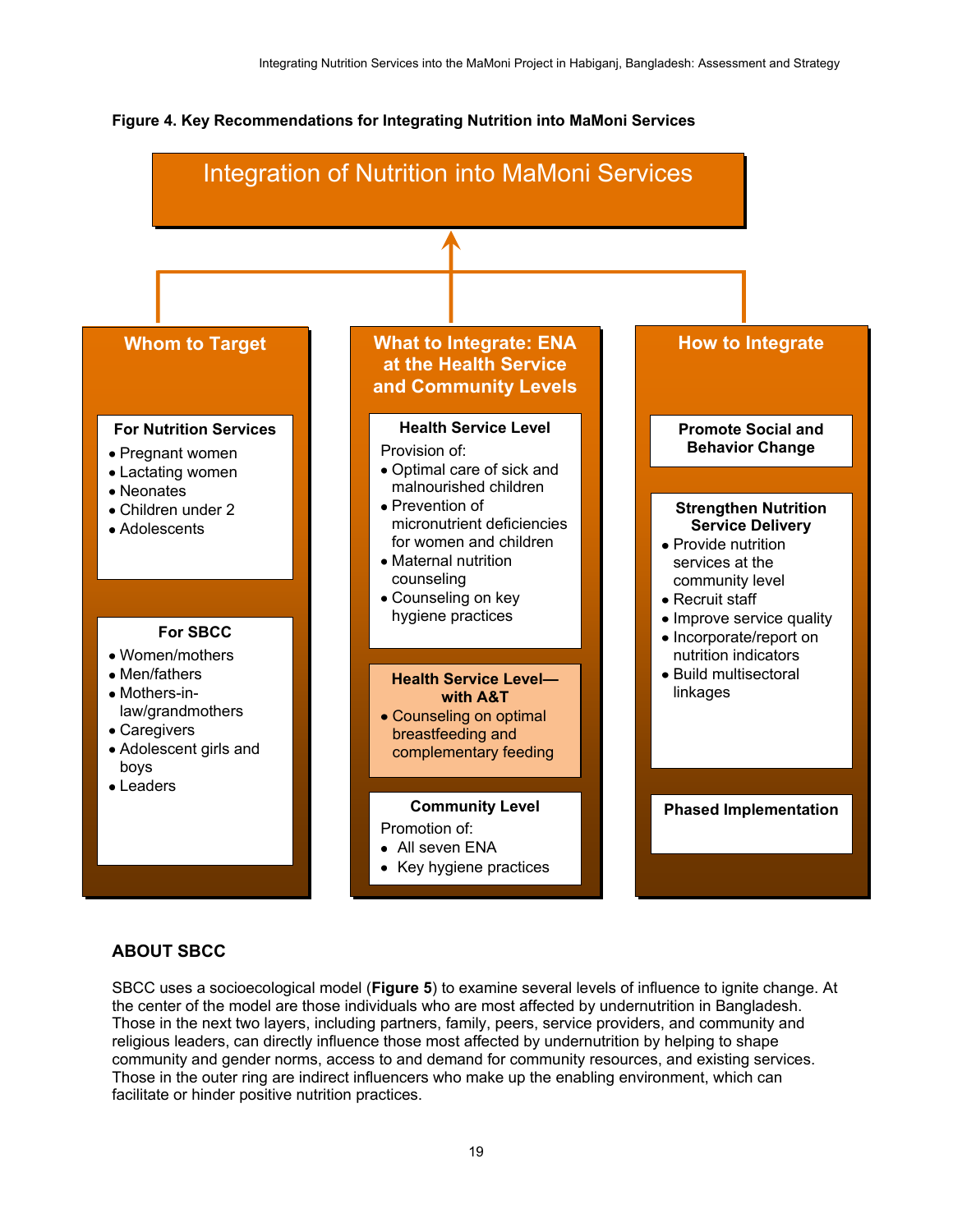In addition, each level is influenced by several cross-cutting factors, including social and gender norms. These factors also recognize that people's actions are influenced by:

- Information that is timely, accessible, and relevant
- 
- The ability to act, which includes skills, self-efficacy, and access to services and adequate food

#### <span id="page-27-0"></span>**Figure 5. Socio-Ecological Model**

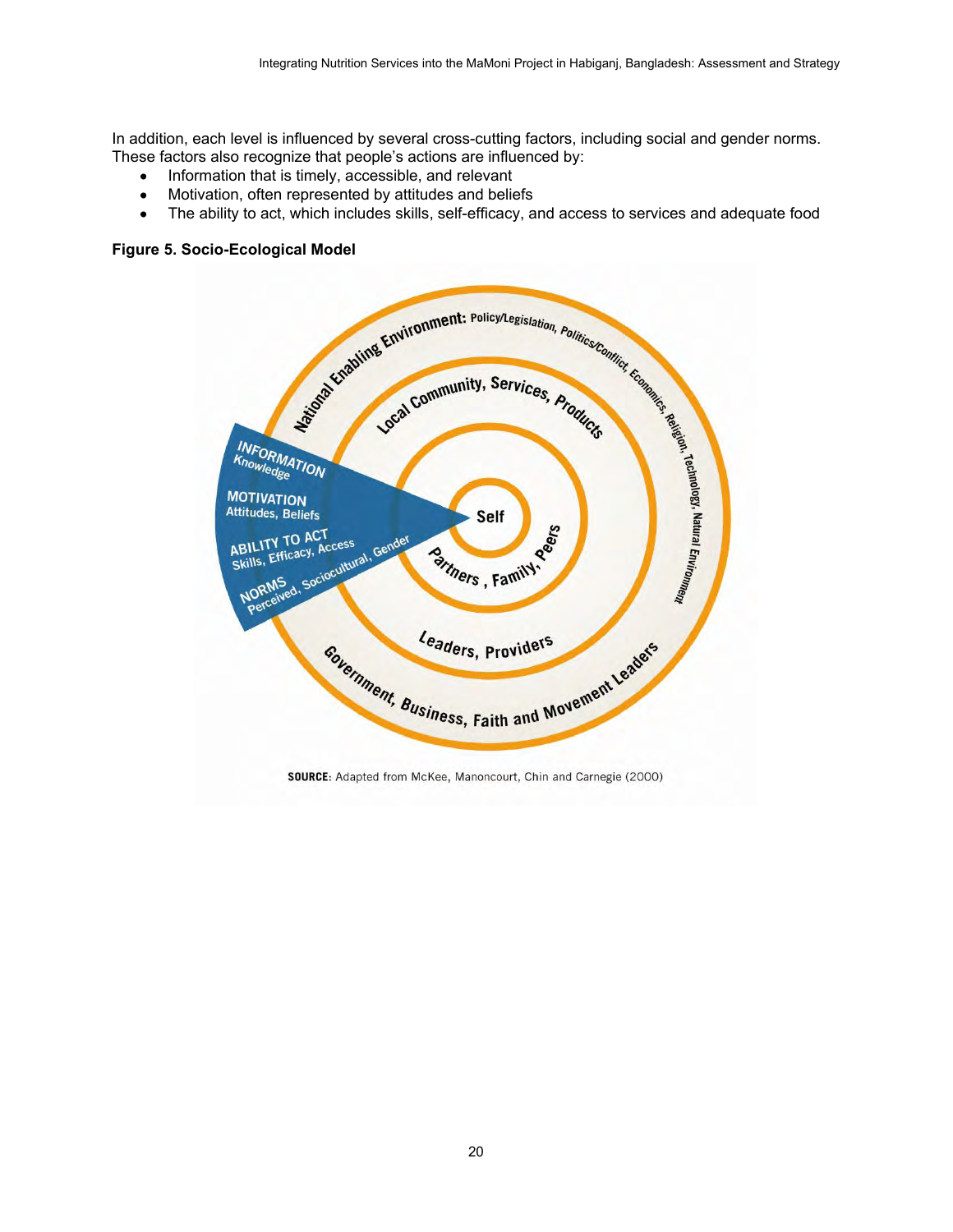# <span id="page-28-0"></span>**1. Target Groups**

### <span id="page-28-1"></span>**1.1. NUTRITION SERVICES: PREGNANT AND LACTATING WOMEN AND CHILDREN UNDER 2 YEARS OF AGE**

Conception through age 2, also known as the first 1,000 days, is the period when a child is at greatest risk for undernutrition. Because this is the stage of most rapid growth and development, PLW, and children under 2 have relatively high nutritional needs. A mother's nutritional status before and during pregnancy affects her child's health and development; infants born to undernourished mothers have a higher risk of LBW and neonatal complications. Meanwhile, suboptimal feeding practices and high risk of illness and infection make children under 2 years of age more vulnerable to growth faltering and undernutrition than at any other time in the life cycle, the consequences of which are long term and sometimes irreversible after age 2.<sup>xxii</sup>

This age range, however, also presents the greatest opportunity to promote healthy growth and development because since children are growing so rapidly they are also more responsive to nutrition interventions than at any other time. Targeting nutrition programs to PLW and children under 2 is the most cost-effective approach to preventing undernutrition and its long-term consequences.<sup>xxiii</sup>

The international community has reached consensus on the need to target the first 1,000 days, and the SUN movement, of which Bangladesh is a member, focuses specifically on this target group. Therefore, in light of the GOB commitment to SUN and the clear benefits of targeting this age group for nutrition services described above, this strategy recommends that MaMoni expand beyond the maternal and neonatal age group for its nutrition program.

In addition to the first 1,000 days, adolescence is another period of rapid growth during which nutritional needs increase, including increased energy and iron intake. If these increased needs are not met, adolescent girls are at risk of malnutrition. In Bangladesh, 35 percent of girls 15–19 years of age are malnourished and the median age of a mother when she delivers her first child is about 19 years. Their age increases risk of pregnancy complications, and poor pre-pregnancy nutritional status puts them at further risk. Ensuring that adolescent girls are well-nourished is also essential to reducing maternal malnutrition, maternal mortality, LBW, and pre-term birth.

#### <span id="page-28-2"></span>**1.2. SOCIAL AND BEHAVIOR CHANGE COMMUNICATION: WOMEN/MOTHERS, MOTHERS-IN-LAW/GRANDMOTHERS, MEN/HUSBANDS/FATHERS, CAREGIVERS, ADOLESCENTS, COMMUNITY LEADERS, AND THE MEDIA**

Social and behavior change programming recognizes that individual behavior change depends on a person understanding the key behavior; having the resources, motivation, and ability to practice that behavior; and having a supportive environment. Because care and feeding require tradeoffs in terms of how a woman spends her time, caregivers require support from their communities and families to practice optimal behaviors. MaMoni should use its linkages with communities to expand its current services, targeting mothers, fathers, mothers-in-law, caregivers, unmarried and newly married adolescents, family members, and influential community members with SBCC to create an enabling environment to improve nutrition practices. Fostering this enabling environment is a challenging but essential objective of social and behavior change to improve nutrition.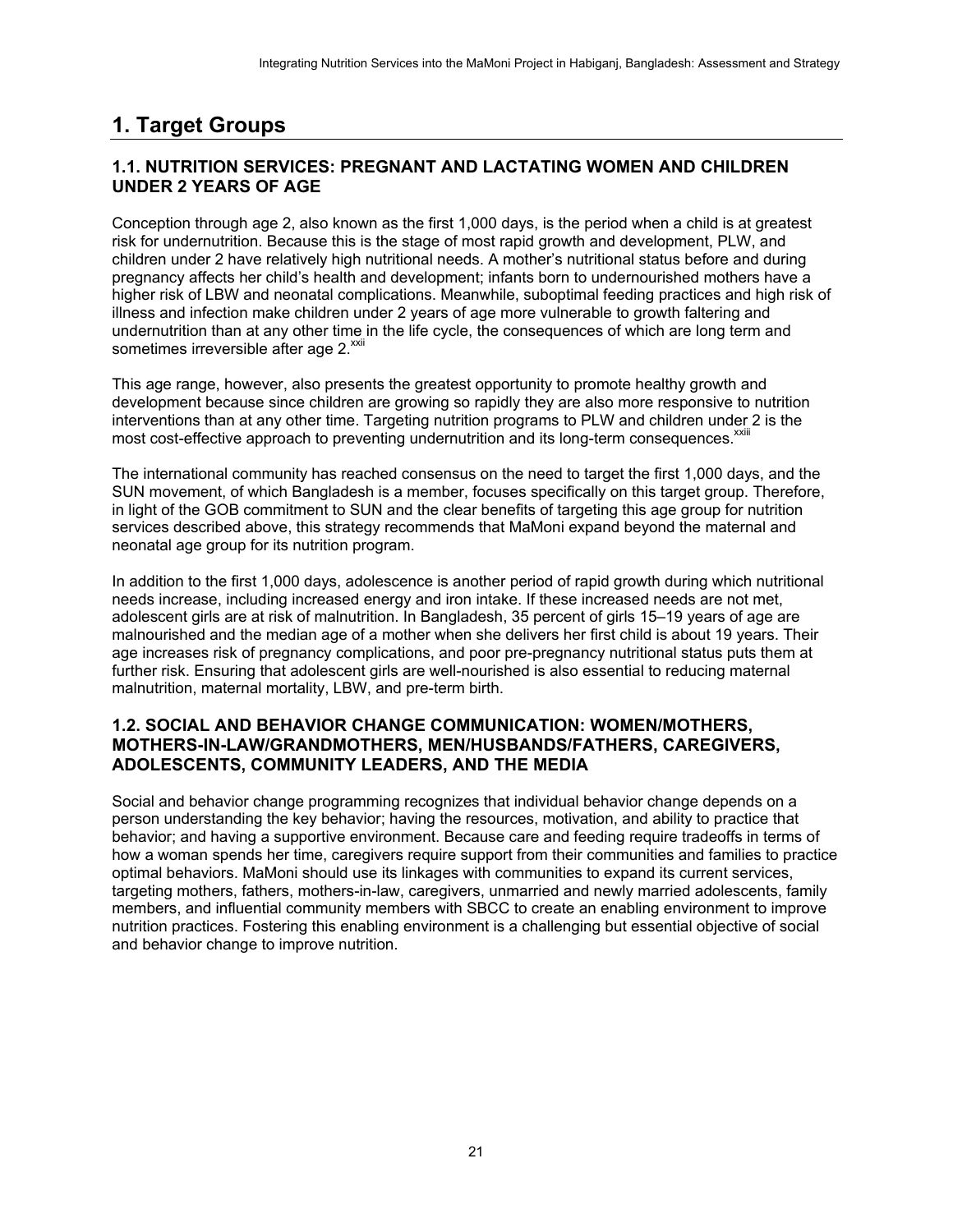# <span id="page-29-0"></span>**2. What Should be Integrated**

The SUN Framework highlights internationally agreed upon evidence-based interventions that it recommends SUN countries, including Bangladesh, implement to prevent and treat undernutrition. The focus is on prevention of all forms of undernutrition, but treatment will also be necessary for those children who still become acutely malnourished. The nutrition interventions are captured in the ENA, an evidence-based, set of cost-effective, integrated nutrition actions to improve maternal and child health<sup>xxiv</sup> (see a detailed summary of the ENA in **Annex 4**). In addition, efforts to improve hygiene practices to prevent diarrhea, which has a strong relationship with nutrition, are needed (see the key hygiene practices listed in **Annex 5**). These are a package; all of them are needed together to support the health of women and children.

## <span id="page-29-1"></span>**2.1. ENA AND HYGIENE AT THE HEALTH SERVICE LEVEL**

Within health services, the ENA can be integrated into maternal and child health contact points, including ANC, delivery, postpartum care, immunization, well-baby visits, and sick child visits. A&T is already working with MaMoni to integrate the first two ENA—optimal breastfeeding during the first 6 months and optimal complementary feeding with continued breastfeeding to 2 years of age—into their health services, including training staff and community volunteers. This strategy complements that work and focuses on the other ENA that can be provided at the health service level. These ENA are described further in this section.

### <span id="page-29-2"></span>**2.1.1. Optimal Nutritional Care of Sick and Severely Malnourished Children**

Providing optimal care to sick and severely malnourished children includes accurate assessment and diagnosis of a child's health and nutritional status and appropriate treatment and care, including oral rehydration solution (ORS) and zinc for diarrhea, vitamin A for measles, and counseling caregivers to continue to feed and increase fluids during illness and increase feeding after illness. Children with LBW (less than 2,500 g) or moderate acute malnutrition (MAM) require special feeding support, and children with severe acute malnutrition (SAM) require referral for medical management and therapeutic feeding. Appropriate care provided to sick children helps reduce the severity of the illness and prevent the malnutrition and death that may result from severe, repeated, or long-term illness and malnutrition.

The FANTA-2/HKI assessment identified that provider knowledge of nutrition assessment and nutrition care of the sick and malnourished child is a clear gap in the current program. Because Habiganj has higher prevalence of diarrhea (16 percent), fever (63 percent), acute respiratory infection (11 percent), GAM (11 percent), and SAM (1.7 percent)<sup>xxv</sup> than the Bangladesh national average, integrating care of sick and severely malnourished children into MaMoni's sick child visits is a high priority.

### <span id="page-29-3"></span>**2.1.2. Prevention of Vitamin A Deficiency**

Vitamin A deficiency compromises the immune system, increasing a child's risk of illness and death. Prevention of vitamin A deficiency is essential to promoting child health. At the health service level, providers can counsel caregivers on a healthy diet for mother and child. For children under 6 months of age, this means EBF. For children over 6 months, this would include vitamin A-rich foods, breast milk, and twice-yearly high-dose vitamin A supplementation. Post-partum women receive one high dose supplement within 6 weeks of delivery.

The assessment found that vitamin A supplementation of children, provided through the EPI and NIDs, was the most systematic nutrition activity provided in MaMoni's service area. The 2007 Bangladesh Demographic and Health Survey (DHS) reported that 88 percent of children 9–59 months of age in Sylhet Division, where Habiganj is located, had received a vitamin A capsule in the previous 6 months. Vitamin A supplementation of post-partum women was less consistent and should be strengthened. MaMoni should continue supporting the GOB vitamin A supplementation program.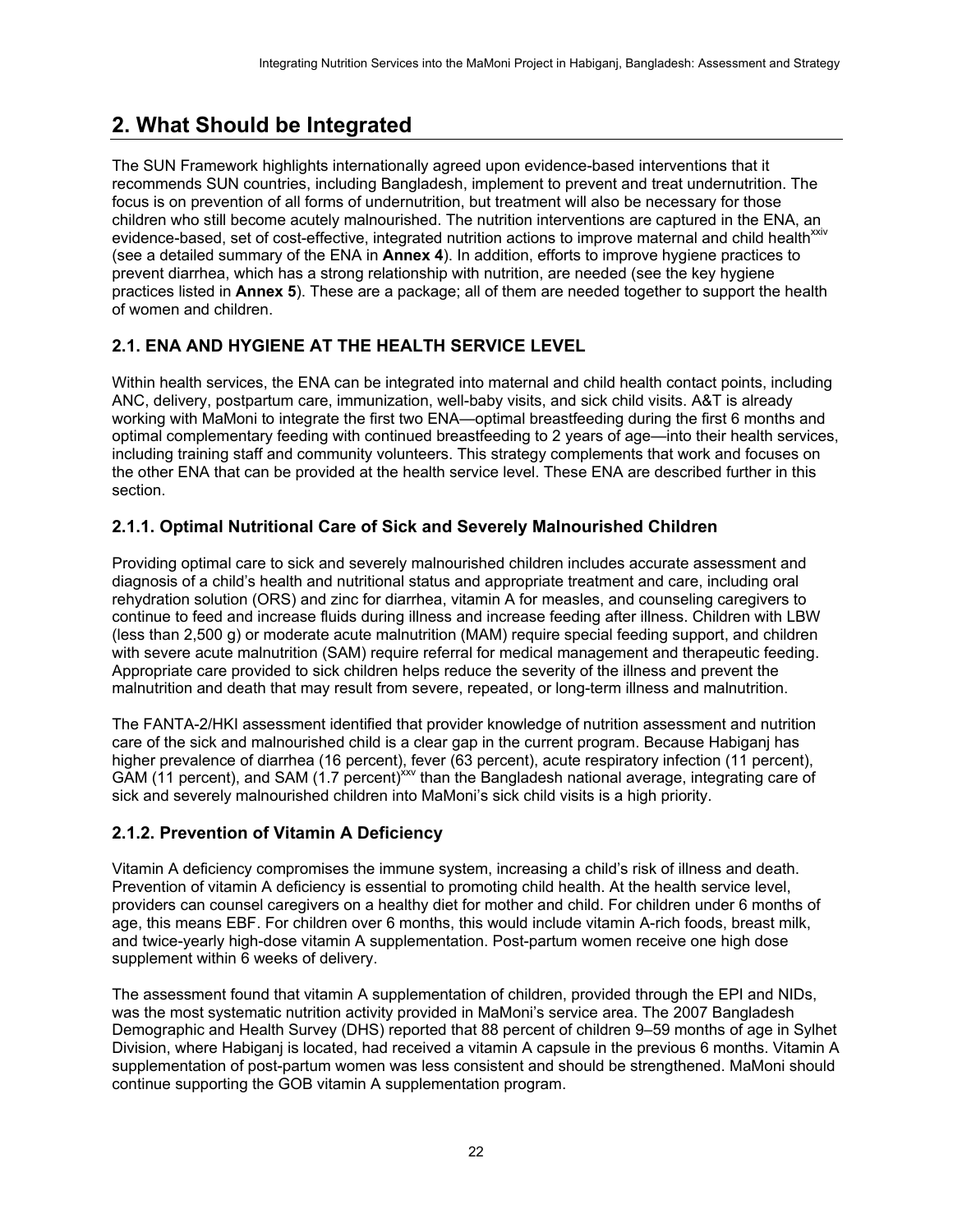### <span id="page-30-0"></span>**2.1.3. Promotion of Adequate Iron Intake and Prevention and Control of Anemia**

Anemia, which occurs when there is insufficient hemoglobin in the blood, has severe consequences. About half of anemia cases worldwide are caused by iron deficiency, the most common nutritional deficiency in the world. Anemia increases the risk of maternal and perinatal mortality, premature birth, and LBW and reduces cognitive development and productivity. Nutrition interventions to prevent and control anemia include IFA supplementation for pregnant women, provision/promotion of micronutrient powders (e.g.. Monimix) for children,<sup>xxvi</sup> and dietary counseling. Deworming and malaria prevention and treatment also help prevent anemia from non-nutrition causes.

Although IFA supplementation of pregnant women is a national policy in Bangladesh, the assessment in Habiganj indicated that services and supplies are inconsistent and vary in quality from one ANC service provider to another. In addition, counseling skills and dietary knowledge of iron-rich foods were also identified as gaps among service providers and clients. Therefore, it will be important to take steps to improve the knowledge and counseling skills of service providers and ensure adequate supplies.

#### <span id="page-30-1"></span>**2.1.4. Promotion of Adequate Iodine Intake**

Iodine deficiency is the leading cause of preventable brain damage, causes nervous system disorders, and is associated with neonatal deaths, stillbirths, and miscarriages.<sup>XXVII</sup> A very effective method of preventing iodine deficiency is consumption of iodized salt, which is available in Bangladesh. Dietary counseling to promote iodized salt consumption should be provided at all appropriate contact points. In addition, it would be useful to conduct market research on the price of iodized salt to determine if there are any price-related constraints to access. If so, MaMoni could use its linkages to the GOB and suppliers to work on reducing iodized salt prices.

#### <span id="page-30-2"></span>**2.1.5. Optimal Nutrition for Women and Adolescent Girls**

In addition to the micronutrient and anemia prevention activities already summarized, optimal nutrition for women and adolescent girls focuses on a balanced, diverse diet that meets their energy needs. Nutritional needs increase during adolescence, which is a time of rapid growth. Proper nutrition during this time period focused on achieving a healthy weight and preventing anemia will ensure that a women or girl is well nourished before becoming pregnant, reducing the risk of maternal mortality, pre-term birth, and LBW in future pregnancies. Women also have greater nutritional needs during pregnancy and lactation and should consume extra energy, protein, and micronutrients, such as iron and calcium. Tracking weight, counseling for adequate weight gain, and providing nutrition counseling as part of family planning, ANC, post-partum care, provision of IFA, deworming, and social and behavior change at the community level to achieve commitment from family members to support maternal nutrition are key to ensuring women and adolescent girls get the nutrition they need for their own and their children's health.

#### <span id="page-30-3"></span>**2.1.6. Hygiene Practices**

Children who experience frequent bouts of diarrhea are at greater risk for growth faltering.<sup>xxviii</sup> In addition, unsanitary feeding practices and malnutrition, including micronutrient deficiencies, increase the risk of diarrhea and diarrhea-related mortality. Yet hygiene interventions are often neglected in nutrition programs. At the health service provider level, counseling on safe storage and treatment of water at the point of use, safe preparation and storage of food, hand washing with soap at critical times, and sanitary disposal of feces is essential. In addition, it is imperative that health providers adopt these same practices themselves to prevent infection and serve as community role models.

### <span id="page-30-4"></span>**2.2. PROMOTION OF ENA AND HYGIENE AT THE COMMUNITY LEVEL**

The strategy recommends that all of the ENA, including optimal breastfeeding and complementary feeding (described below), be promoted at the community level through SBCC and community-level service provision. This will complement MaMoni and A&T's training of health providers and counseling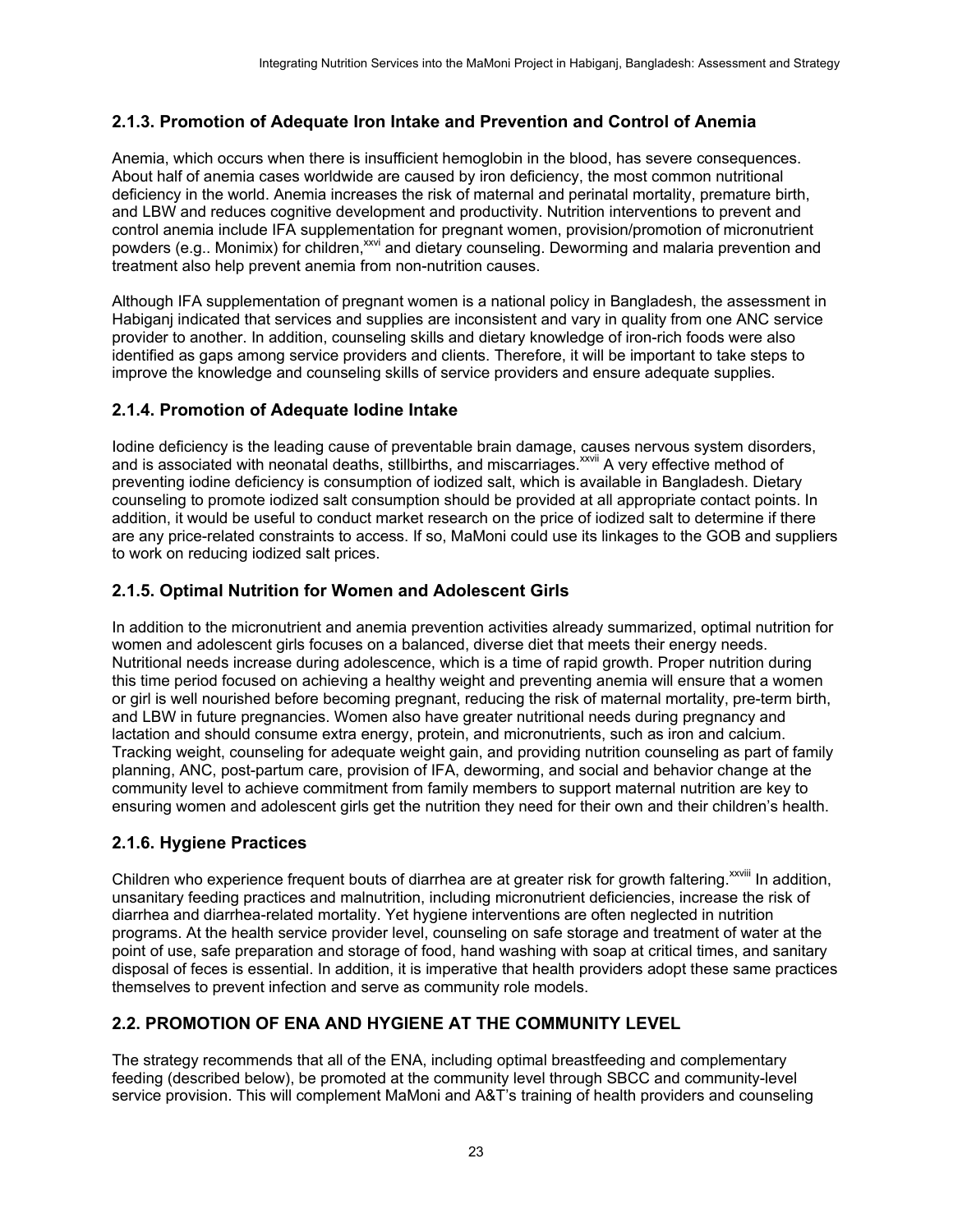mothers on IYCF by integrating EBF and complementary feeding into the community-level SBCC that will also cover the other five ENA and key hygiene practices.

### <span id="page-31-0"></span>**2.2.1. Optimal Breastfeeding during the First 6 Months of Life**

Optimal breastfeeding provides the ideal nutrition for an infant under 6 months of age and reduces the risks of infant illness and death. This intervention was identified as essential by the *Lancet* series on maternal and child undernutrition.<sup>xxix</sup> This intervention relies on the mother to initiate breastfeeding within 1 hour of birth; breastfeed exclusively, providing only breast milk and no other foods or liquids for the first 6 months; and breastfeed on demand, up to 12 times per day. To successfully breastfeed, a woman needs support to learn correct positioning and attachment and to shift many of her household responsibilities to other family members so that she has adequate time and rest to breastfeed. Health service providers can counsel a mother, father, and mother-in-law about optimal breastfeeding and the need for family support during ANC, post-partum care, and well-baby visits.

### <span id="page-31-1"></span>**2.2.2. Optimal Complementary Feeding Starting at 6 Months with Continued Breastfeeding to 24 Months and Beyond**

Beginning at 6 months of age, breast milk is no longer sufficient to satisfy an infant's nutritional requirements to support growth and development.<sup>xxx</sup> At this age, caregivers should begin to provide semisolid and solid foods, in addition to continued breastfeeding. Complementary feeding is often a challenging intervention as there are several key practices necessary to achieve optimal practices, including timely introduction of foods at 6 months of age; continued breastfeeding; age-appropriate food consistency; age-appropriate food frequency; a varied diet that includes animal-source food; proper hygiene during food preparation, storage, and feeding; and responsive feeding, paying attention to an infant's hunger cues. Health service providers can provide counseling and demonstrations to mothers, fathers, caregivers, and mothers-in-law in order to promote optimal complementary feeding, beyond introduction of food at 6 months. The assessment indicated that MaMoni providers are generally aware of the need to begin complementary feeding at 6 months, but do not provide counseling or information that addresses the other essential aspects of complementary feeding.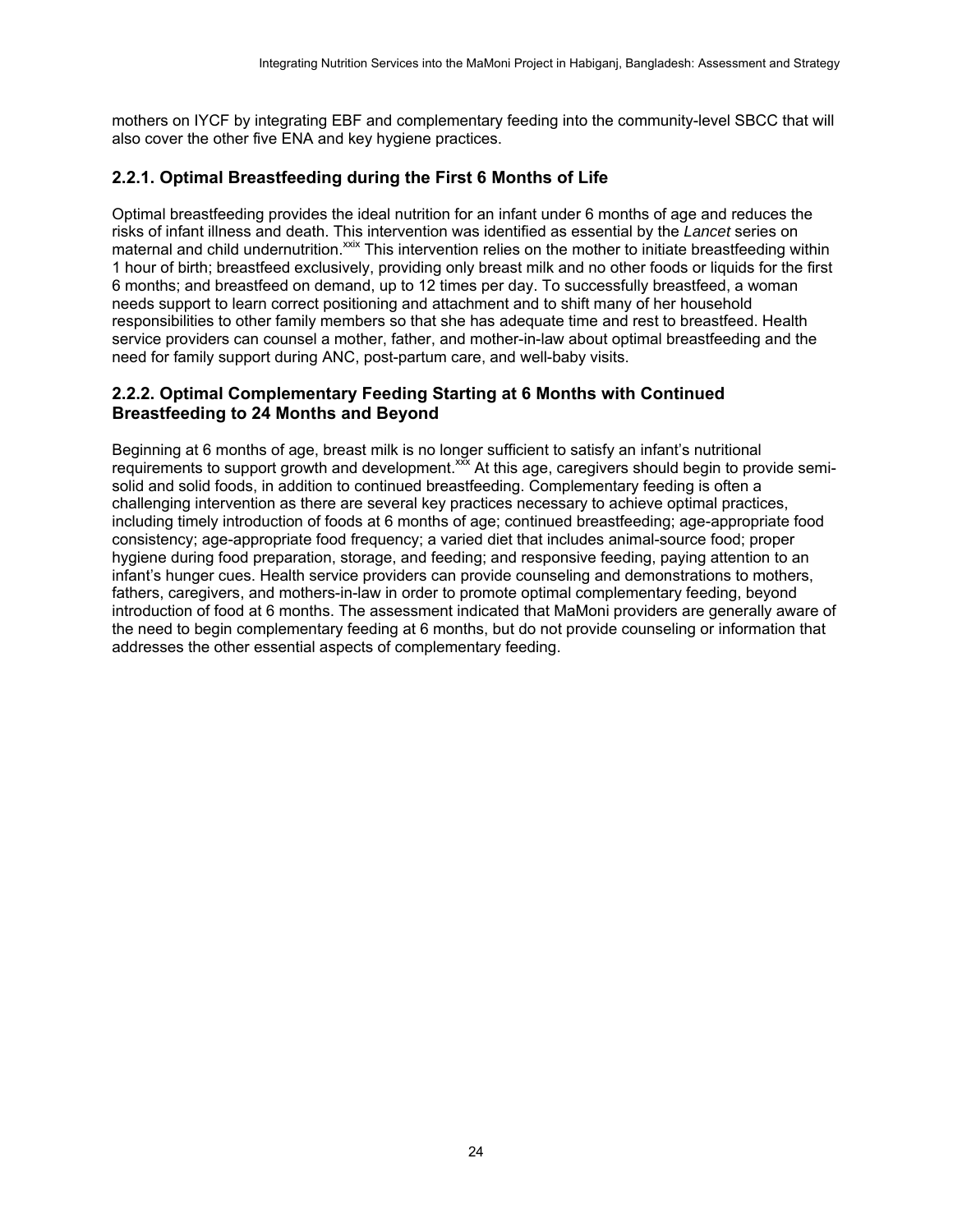## <span id="page-32-0"></span>**3. How to Integrate Nutrition into the Mamoni Project**

The ENA discussed in **Section 2** can be integrated into the MaMoni Project by, for example, promoting social and behavior change, strengthening nutrition service delivery, and implementing in phases with initial testing before scale-up. A summary of actions that can be taken at different service points can be found in **Annex 6**.

### <span id="page-32-1"></span>**3.1. PROMOTE SOCIAL AND BEHAVIOR CHANGE**

Data from the FSNSP from 2010, the 2007 Bangladesh DHS, and formative and behavior change research conducted in Bangladesh in 2004 and 2011 indicate that care and feeding practices are a factor in maternal and child nutritional status in Bangladesh.xxxi In addition to insufficient knowledge of optimal breastfeeding and complementary feeding practices, caregivers were faced with challenges, such as insufficient time to tend to their own and child's health and nutritional needs while also managing other household responsibilities and insufficient support within the household and community. It is clear that social and behavior change around nutrition, including promotion of optimal feeding and health careseeking practices as well as support for mothers to overcome barriers to practicing these behaviors, is a necessary part of any strategy to improve nutrition in Habiganj.

Optimal child care and feeding require tradeoffs in terms of how a woman spends her time. EBF can require 8 hours a day of a mother's time, responsive feeding requires focused attention on a child, and proper hygiene to prevent contamination of food and drinking water requires the entire family's commitment to promising practices. A mother needs support from her family and community to practice these and other optimal behaviors to ensure the long-term health of the child. Support may include help doing chores, housework, child care, or food preparation. Importantly, this requires the whole family's participation and should not require an older sibling to miss school to help out at home.

We recommend that MaMoni engage and mobilize the community through CAGs and advocacy (both described in **Section 3.1.1**) to raise the profile of nutrition issues. MaMoni could also use its existing linkages with communities to expand its current reach of behavior change programming to target mothers, fathers, mothers-in-law, unmarried and newly married adolescents, family members, and influential community members to create an enabling environment to improve nutrition practices (described in **Section 3.1.2**). This includes incorporating nutrition counseling and support into household and facility visits; establishing community health groups (CHGs) facilitated by FWAs, CHWs, and community volunteers; and providing accessible information at public locations, including health facilities and common gathering places.

Specific behavior-focused programming should be developed for each target audience. This will be based on their role in ensuring maternal and child nutrition and consider the barriers and constraints facing the family. Social and behavior change should be led by health care providers, community leaders, and peers—a horizontal approach that has been effective at improving nutrition behaviors in multiple settings. The program should use interpersonal communication methods identified as promising in Habiganj, both one-on-one and group level, and reach people in the community, common gathering spots, their homes, and the health system.

The social and behavior change work will require an initial investment in technical assistance to help MaMoni develop messages and materials and train health workers and volunteers. In addition, effective implementation of the entire social and behavior change intervention will require increased staffing and volunteers.

#### <span id="page-32-2"></span>**3.1.1. Engage and Mobilize the Community**

The assessment noted that although acute and chronic malnutrition are both serious problems in Habiganj, community members are not aware of the scope of the problem, its causes and consequences, or what nutrition services they could or should demand. Therefore, it will be important to raise the profile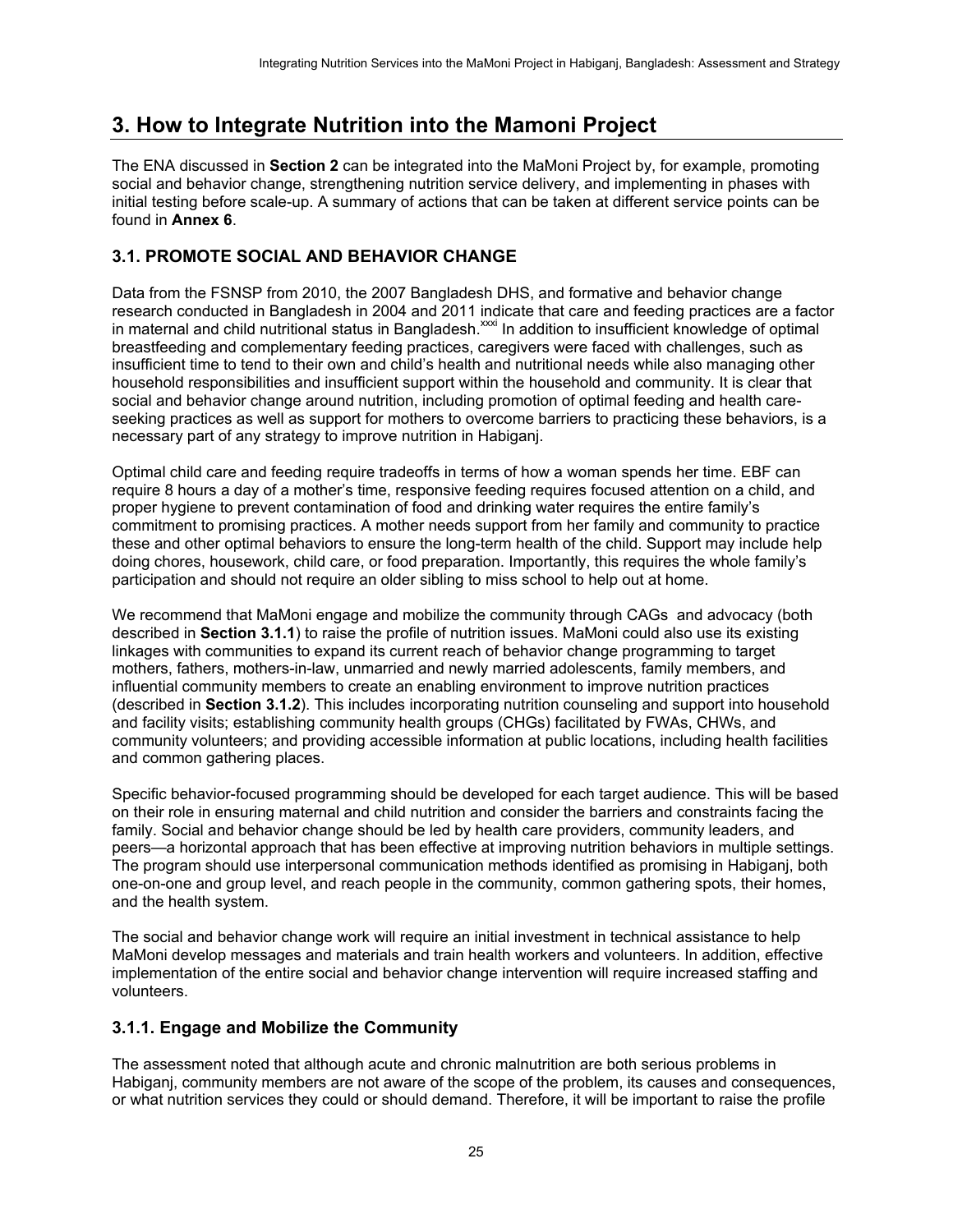of nutrition as important to the health and success of the community and to help communities and families increase their commitment to finding and owning solutions to reduce maternal and child malnutrition. Community engagement will help motivate sustainable individual-, household-, and community-level behavior change and increase demand for quality nutrition services over the long term.

Suggested approaches to engage the community in nutrition are discussed below.

#### *Community Action Groups*

The MaMoni Project currently engages the community through problem-solving and planning groups called CAGs. The CAGs are composed of 25–30 community members, some with both male and female members and some with separate groups for males and females, and are facilitated by trained community volunteers. They use a community action cycle approach to identify priority maternal and neonatal health issues facing the community and develop and implement community-led solutions. In various communities, CAGs have arranged emergency transport systems, developed emergency health funds, and opened and improved clinics. About 60 percent of CAGs conduct the community action cycle independently without external support from MaMoni.<sup>xxxii</sup>

CAGs are a long-term approach to improving health and nutrition through community action. They currently meet monthly and go through a cycle—the community action cycle—that starts with selecting a top priority problem and then planning, acting out, and evaluating their actions. They focus on one or two issues at a time. At any given time a CAG may or may not be working on a nutrition problem. So, while it is an important point of entry, the CAG is only one step in engaging the community for nutrition action. It will be necessary to complement the CAGs with other activities to gain a long-term community commitment for improved nutrition.

Through experience with CAGs in Bangladesh MaMoni has found that community engagement increases when the CAGs share results with the community, men's participation in the community action cycle increases their involvement in maternal and neonatal health, and men and women could work together in CAGs, even in conservative communities. However, they have had challenges in ensuring participation of vulnerable groups, including women who may not have permission to attend, and have struggled to achieve results in areas where health services are unavailable or of poor quality.

The strategy recommends that MaMoni expand the scope of the CAGs in Habiganj to also cover maternal and child nutrition issues. To implement this, trainings and problem identification tools (e.g., picture cards) could be updated to include nutrition, and simple nutrition technical reference materials could be developed as part of a —ressurce bank" available to the CAGs and the community. The revised training and tools would include information on technical nutrition issues (e.g., optimal feeding practices, causes and consequences of malnutrition) and discuss gender, social support, and community and household members' roles in achieving good maternal and child nutrition. CAG leaders could also practice facilitating discussions on constraints to achieving optimal nutrition and collaborate to ensure that CAGs represent the entire population, including the most vulnerable.

#### *Community-Level Advocacy*

We recommend that MaMoni also conduct advocacy to help stakeholders recognize the nutrition problems affecting their community and to understand nutrition as essential for healthy mothers, newborns, and children. MaMoni should collaborate with people of influence in the community (e.g., imams, union leaders, village doctors, TBAs) and household decision-makers and caregivers (e.g., fathers, mothers, mothers-in-law) to promote promising nutrition practices and increase demand for high quality services in their communities.

**Influential community members and leaders.** MaMoni and partners should reach out to influential community members to facilitate discussions about the consequences of malnutrition in the community and the roles that different people play in ensuring that mothers and children are healthy, including providing emotional support and helping mothers and other caregivers. MaMoni and the influential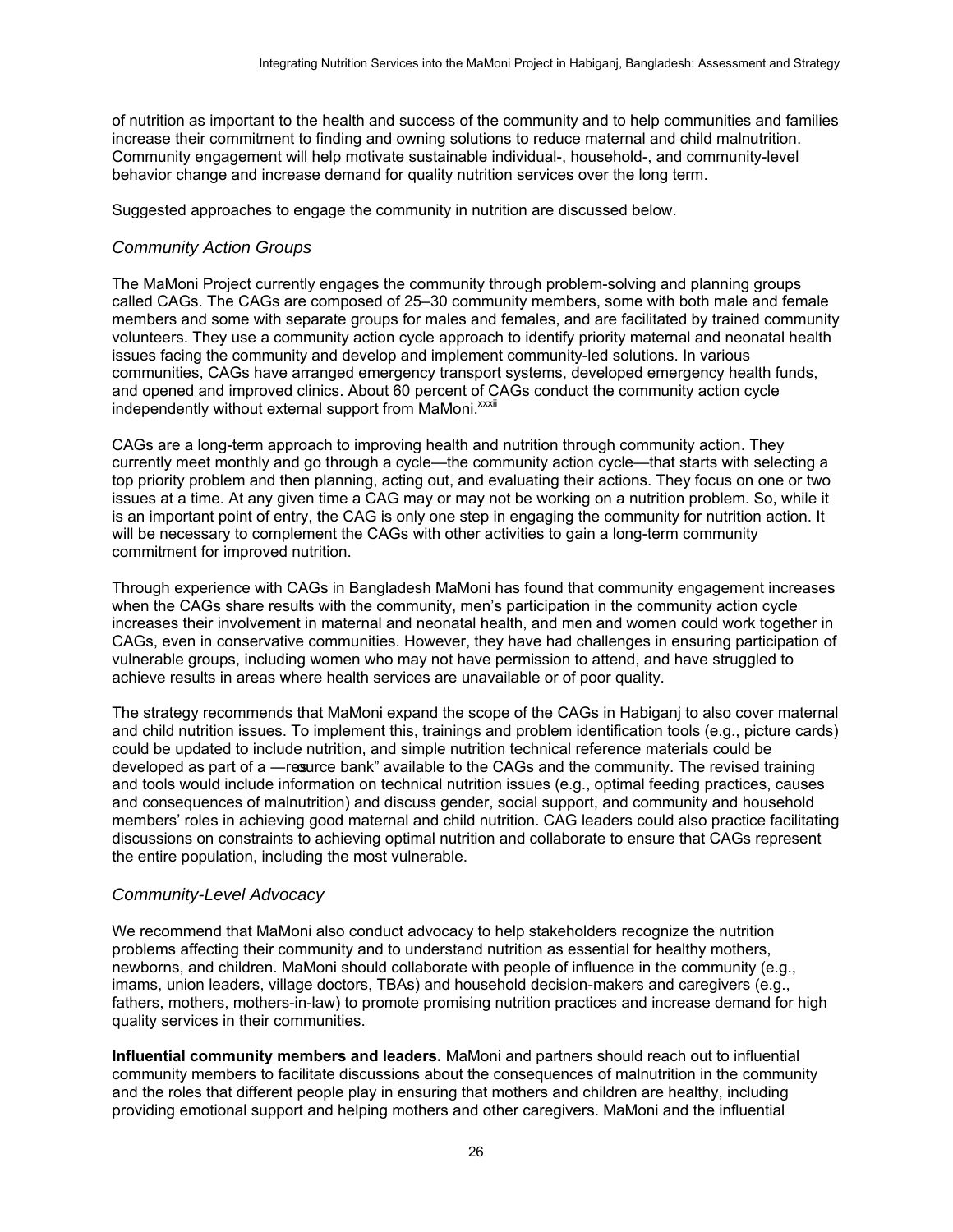community members could work together develop a toolkit of vocation-specific tools, such as *khutbas* (or sermons) for imams; curricula for school-teachers; counseling and job aids for TBAs, village doctors, and other untrained providers; key messages for union leaders; and factsheets for community media. These tools will help them to communicate with community members and encourage community action to improve nutritional status and seek support from health services. Advocacy will be a long-term, ongoing, and iterative process. MaMoni should begin by working with those who have the most influence and contact with community members and household decision-makers and gradually reach out to others.

**Household decision-makers and caregivers.** In addition to actively engaging community leaders, we recommend that MaMoni conduct outreach to household decision-makers and caregivers with information about the importance of nutrition. This includes providing information in locations where people commonly gather, such as reaching men at tea stalls and during *Jumma* prayer on Fridays, reaching caregivers at EPI sessions, and working through market committees and vendors, as well as appropriate community media segments, to raise people's interest in nutrition as an important issue for the health of women, children, and the community.

### <span id="page-34-0"></span>**3.1.2. Conduct Behavior Change Activities**

#### *Identifying Key Target Groups, Desired Change, and Materials/Activities*

The social and behavior change plan should be based on formative research that identifies and outlines the target audience, the desired change, key barriers, communication objectives, and specific activities and materials. The program would focus on the highest priority and achievable actions, recognizing that promoting too many actions at once may result in confusion and dilution. Formative research to understand the nutrition situation in Habiganj is recommended to identify and prioritize achievable actions and specific behaviors to promote and the most appropriate messages and methods of promoting nutrition behavior change in Habiganj. For example, in Habiganj, continued breastfeeding, which has a very high prevalence (92 percent), would probably be a lower priority focus than achieving minimum dietary diversity or EBF, which each have low prevalences (33 percent and 54 percent, respectively). xxxiii

Though relevant, age-specific messages are an essential part of social and behavior change, messaging is not enough. Interpersonal communication, counseling, negotiation for adoption of behaviors, and involvement of a support team are all essential elements of achieving changes in behavior. **Table 3**  provides an illustrative list of desired changes associated with each target group. Change relevant to Habiganj and ways to promote change should be identified for the population in Habiganj through formative research.

| <b>Target Group</b>                    | <b>Desired Practices</b>                                                                                                                                                                                                                                                                                                                                                                                      |  |
|----------------------------------------|---------------------------------------------------------------------------------------------------------------------------------------------------------------------------------------------------------------------------------------------------------------------------------------------------------------------------------------------------------------------------------------------------------------|--|
| Adolescent girls/pre-pregnant<br>women | Delay marriage.<br>$\bullet$<br>Ensure healthy timing and spacing of pregnancy, including delayed first<br>$\bullet$<br>pregnancy.<br>Eat a balanced, varied, and sufficient diet.<br>$\bullet$<br>Practice good hygiene, including hand washing with soap at key times, safe<br>$\bullet$<br>disposal of feces, and safe preparation and storage of food.<br>Get dewormed.<br>Take IFA supplementation.<br>٠ |  |
| Pregnant women                         | Eat a healthy diet, including more protein and one extra meal per day.<br>٠<br>Gain adequate weight.<br>٠<br>Take IFA supplementation.<br>٠<br>Plan for immediate breastfeeding.<br>٠<br>Plan for EBF.<br>٠                                                                                                                                                                                                   |  |
| Husbands/fathers                       | Support the health and nutritional needs of children and mothers.<br>٠<br>Help mothers to have time and support for EBF.<br>٠                                                                                                                                                                                                                                                                                 |  |

<span id="page-34-1"></span>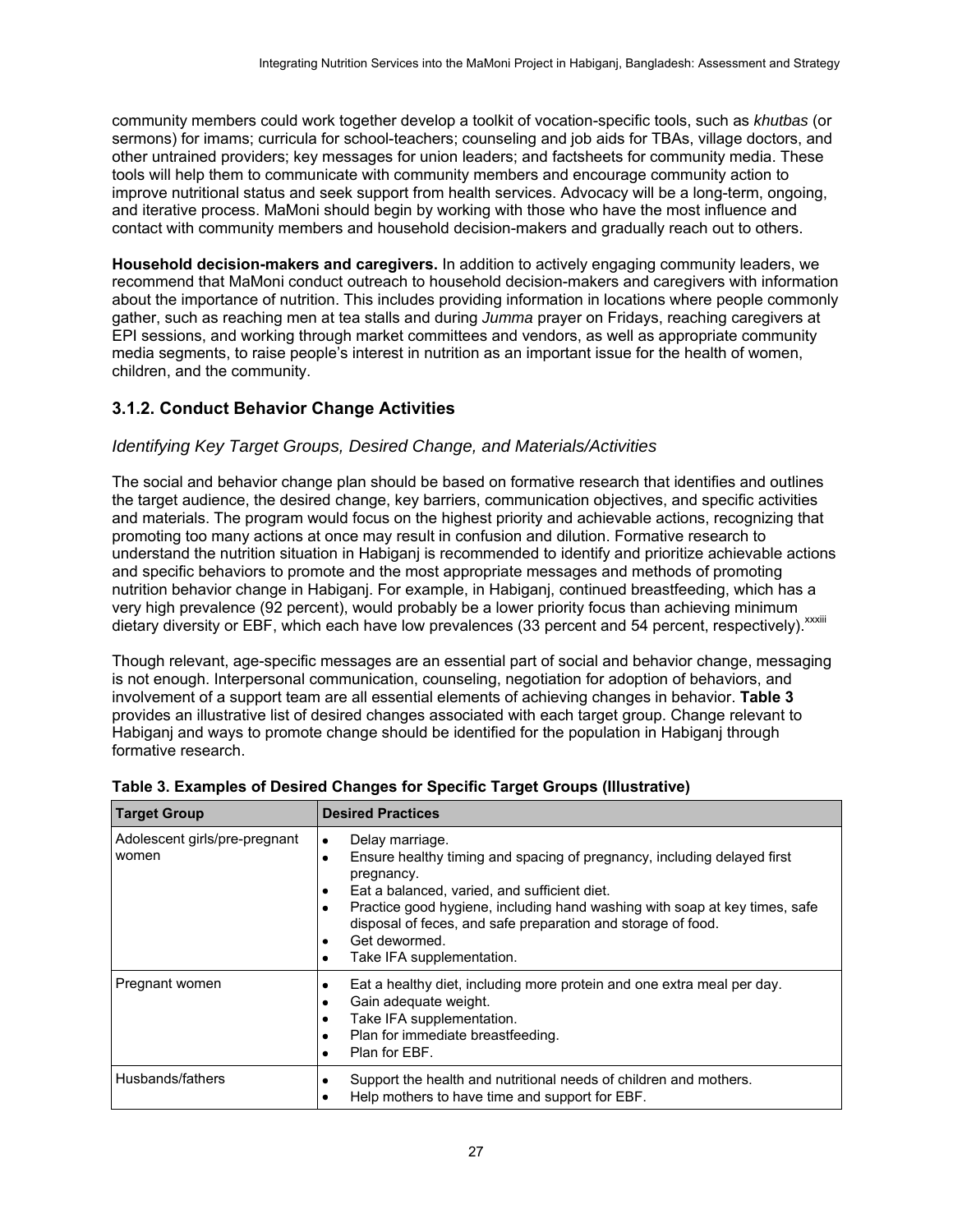| <b>Target Group</b>                                     | <b>Desired Practices</b>                                                                                                                                                                                                                                                                                                                                                                                                                                                                                                                                                                                                                                                                                                                                                                                  |  |
|---------------------------------------------------------|-----------------------------------------------------------------------------------------------------------------------------------------------------------------------------------------------------------------------------------------------------------------------------------------------------------------------------------------------------------------------------------------------------------------------------------------------------------------------------------------------------------------------------------------------------------------------------------------------------------------------------------------------------------------------------------------------------------------------------------------------------------------------------------------------------------|--|
|                                                         | Help mothers to have extra food during pregnancy and lactation to support the<br>$\bullet$<br>growth of the child.<br>Help mothers to receive ANC and have safe delivery.<br>$\bullet$<br>Ensure mothers and children have early treatment for illness or emergency.<br>$\bullet$<br>Support mothers to access peer support.<br>٠<br>Support/provide a healthy diet for the whole family.<br>$\bullet$                                                                                                                                                                                                                                                                                                                                                                                                    |  |
| Mothers-in-law/grandmothers                             | Support the health and nutritional needs of children and mothers.<br>$\bullet$<br>Help mothers to have time and support for EBF.<br>$\bullet$<br>Help mothers to have extra food during pregnancy and lactation to support the<br>$\bullet$<br>growth of the child.<br>Help mothers to receive ANC and have safe delivery.<br>$\bullet$<br>Support mothers to access peer support.<br>٠<br>Help mother to have adequate rest and a reduced workload.<br>٠<br>Support a healthy diet for the whole family.<br>$\bullet$                                                                                                                                                                                                                                                                                    |  |
| Mothers/caregivers of children<br>under 6 months of age | $\bullet$<br>Get post-partum vitamin A supplementation.<br>Exclusively breastfeed, on demand.<br>$\bullet$<br>Use correct positioning and attachment.<br>$\bullet$<br>Maintain milk supply by feeding on demand.<br>٠<br>Identify and address common breastfeeding challenges and solutions.<br>٠<br>Eat a healthy diet, including two additional meals per day.<br>$\bullet$<br>Recognize danger signs of child illness and seek care early.<br>$\bullet$<br>Continue breastfeeding when the child is ill and increase when the child is<br>$\bullet$<br>better.<br>Begin providing other foods in addition to breast milk at 6 months.<br>٠                                                                                                                                                             |  |
| Mothers/caregivers of children<br>6-24 months of age    | Introduce complementary foods at 6 months of age:<br>$\bullet$<br>Give an age-appropriate quantity, consistency, and frequency.<br>$\circ$<br>Family foods can be given to the child if mashed and lightly seasoned<br>$\circ$<br>(children do not need a special meal if its balanced).<br>o Safely prepare and store food.<br>o Wash hands before preparing food and feeding the child.<br>o Give responsive feeding.<br>o Provide a variety of foods.<br>Practice optimal feeding of the sick child: continue feeding, increase liquids,<br>٠<br>and increase feeding when better.<br>Take the child for twice-yearly vitamin A supplementation.<br>٠<br>Provide your child with iron/micronutrient supplementation (sprinkles).<br>٠<br>Recognize danger signs and seek appropriate health care.<br>٠ |  |

#### *Community-Level Social and Behavior Change Approaches*

Below are potential social and behavior change approaches MaMoni could incorporate into its program.

**Household visits.** As part of the MaMoni program, community volunteers, FWAs, and CHWs conduct household visits to provide maternal and neonatal counseling and services. The community volunteers visit monthly while the FWAs and CHWs make bimonthly visits. The FWAs and CHWs may be trained to conduct nutrition screening (see **Section 3.2**). Based on results of nutrition screening, community volunteers may identify mothers, children, and families who are more or less vulnerable and increase or decrease visits based on who is in most need.

We recommend adapting this model and piloting it on a small scale to include age-specific and tailored nutrition counseling in the existing household visits (see age-specific behaviors in **Table 3**) and strengthening the community volunteers' role from one of reinforcing generic messages to also providing counseling to the household. Counseling includes applying what has been learned from the nutrition assessment, talking with the caregiver and household members, negotiating for behavior change, and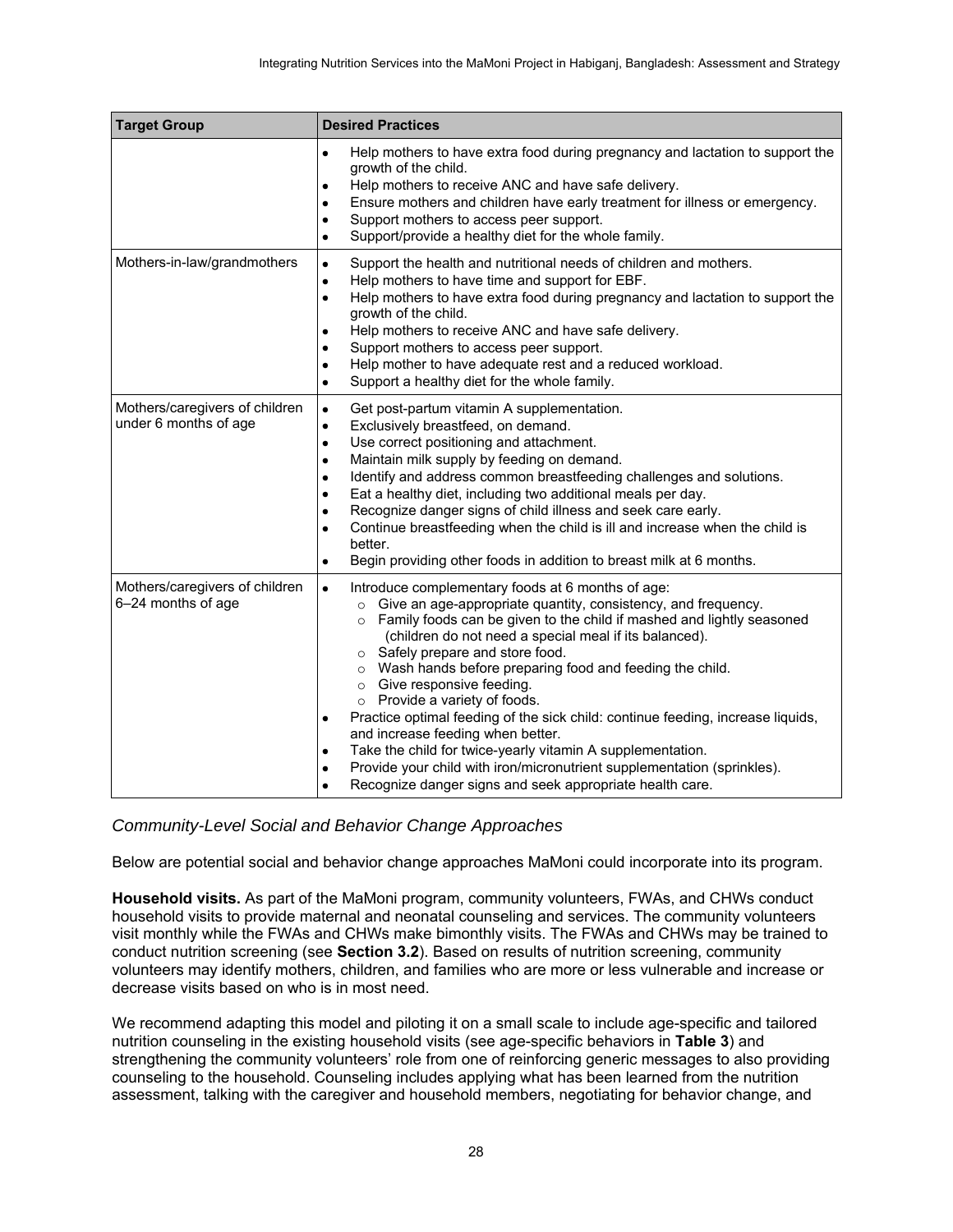providing encouragement. For the maternal and neonatal period, key nutrition actions should be incorporated into regular household visits that are already taking place. Community volunteers should also visit households of children up to 24 months of age to support complementary feeding practices. Job aids should be produced for the community volunteers, and simple, focused communication materials that address barriers to the desired change, such as brochures, pamphlets, and posters, should be developed for households.

In the Bangladesh context, there are several other important decision-makers whose support is needed for a mother to be able to care properly for her child while ensuring that other household work is completed. Counseling should target fathers, mothers-in-law, and other caregivers to discuss the family's role in raising healthy children. While specific care and feeding advice should focus on children under 2 years of age, nutrition should also be placed in the context of achieving health for the whole family (e.g., having an older daughter miss school to help with household chores is not a recommended strategy for helping a mother also care for her younger child).

While community volunteers currently have a reasonable caseload of about 60 households, of which, at any given time, 8–10 will have children under 2, FWAs already are overburdened. This program should integrate nutrition into the work that they already do, especially focused on ways that nutrition supports healthy maternal and neonatal outcomes. If this approach is successful, MaMoni should advocate with the GOB to scale it up in Habiganj and beyond. This may require recruiting additional community volunteers and increasing supervision, (as described in section 3.2.2), and therefore would require financial and policy support from the GOB for this to be included as part of a sustainable, at-scale program.

**Community health groups.** Once community volunteers are successfully conducting household visits, we recommend that MaMoni consider training them to facilitate participatory community health groups (CHGs) that reach a wide range of community members, including fathers, mothers, adolescents, and older women. The CHGs meet regularly and combine learning and action. Sessions involve active discussion of important nutrition-related topics and end with members committing to try a particular action. The group concept involves peer support between sessions to help each other improve behaviors. Members of each CHG are provided with a membership card that is stamped at the completion of the CHG course.

The CHGs are designed to involve various members of a community; however, special sessions with particular target groups, in which sensitive issues may be discussed that are uncomfortable to discuss in mixed groups, could be held as well. Community volunteers should work together to facilitate these groups and, as needed, call on health specialists, such as TBAs, medical officers, and nurses, who can provide technical support to the process, while also forming a stronger link between the community and its health providers. These groups are distinct from the CAGs in that any community member can choose to participate and they focus more on actions that individuals can collectively take to improve their own and their communities' health.

Peer support networks. In addition to evidence from other countries, a 2000 study by Haider et al. found that peer support networks in Dhaka increase initiation and duration of EBF, which is currently practiced by just over 50 percent of mothers in Habiganj.<sup>xxxiv</sup> EBF, which requires providing nothing but breast milk to a child, on demand, 8–12 times per day for the first 6 months of life, can be challenging for women who have other responsibilities to juggle. Individual peer support through household visits from other mothers who have successfully exclusively breastfed can help a woman overcome the challenges of EBF. A peer support network for key practices that need reinforcement would complement the larger community-wide effort of CHGs, and household visits can be scheduled in a way that is more flexible for the new mother than a weekly group meeting.

We recommend that women who have successfully breastfed be recruited and trained to provide peer support. They would begin household visits with mothers and other key family members in the last trimester of pregnancy and continue visits throughout the first 6 months of the child's life. The minimum schedule of visits should be determined through program planning, and peers should have flexibility to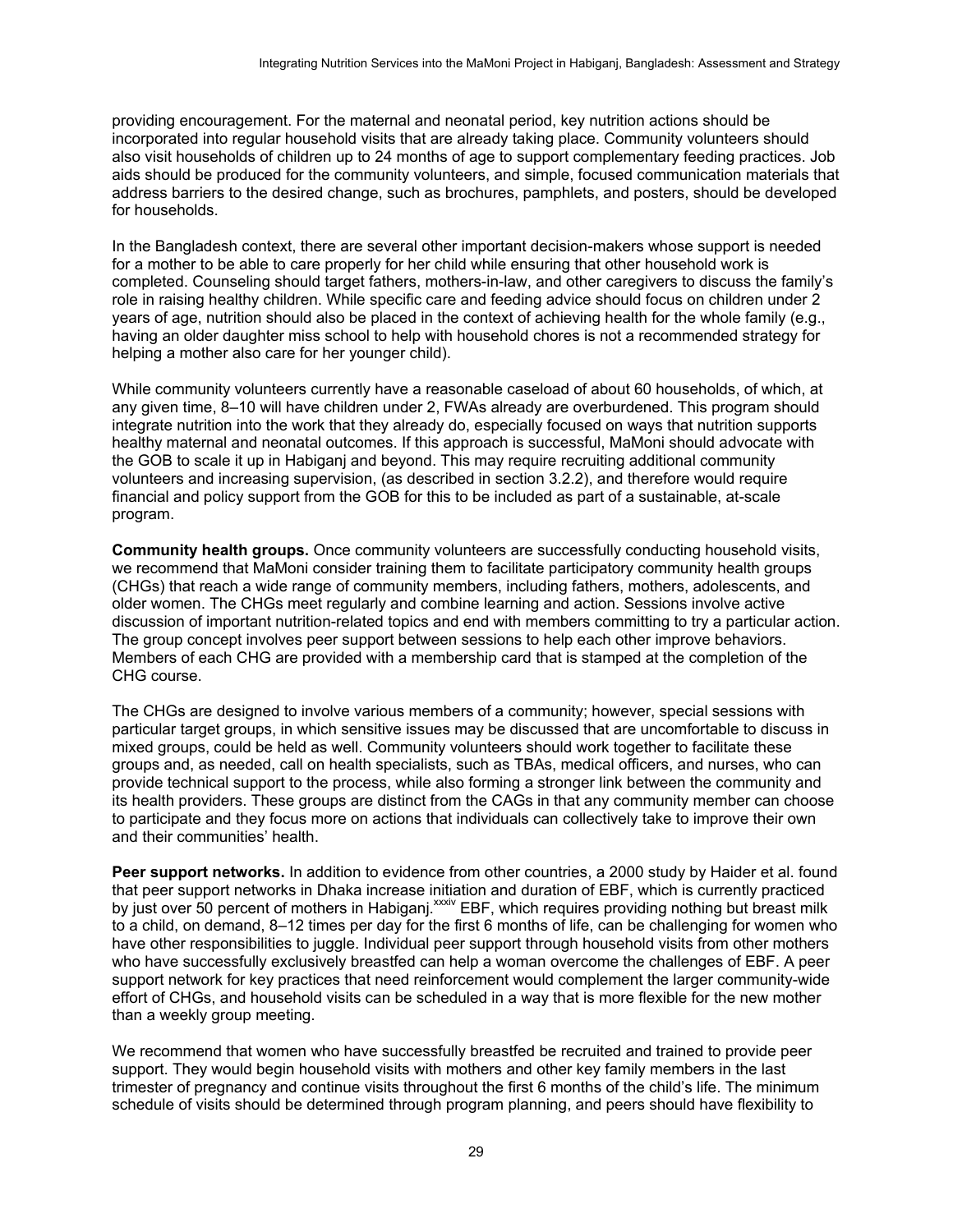visit more, as needed or wanted. As a point of reference, the study in Dhaka, mentioned in the previous paragraph, included two visits at the end of the first trimester, one visit within 48 hours of birth, and fortnightly visits thereafter until the child was 6 months of age. Peers will require a brief training to help them effectively support and encourage other mothers and provide consistent, accurate information. Peer support networks should be done in collaboration with government health services to ensure that messages and information are harmonized. Whether this method could also be used to support complementary feeding (as only 30 percent of children in Sylhet are fed a minimum acceptable diet, according to 2007 DHS) should also be considered.

**Facility-level approaches.** Government health facilities supported by MaMoni offer ANC, post-partum care, immunization services, and sick child visits. During these visits, health service personnel should provide appropriate nutrition services (such as IFA or vitamin A supplementation) and age-appropriate nutrition counseling based on the child's unique needs. We recommend that providers be trained in twoway dialogue and counseling skills and on how to integrate nutrition messages into other services as appropriate. We recommend that the program develop technical reference materials and job aids to assist health care providers in counseling caregivers, based on the results of the formative research. For example, brochures, pamphlets, and reminder cards could be available for caregivers to bring home with them.

To reinforce the nutrition messages, public health facilities should display posters and pamphlets with the information generated during individual counseling and collective learning sessions. By doing this, ―saturation‖ of consistent, coherent information and action is reached. All displayed materials should target a low-literacy audience.

#### <span id="page-37-0"></span>**3.2. STRENGTHEN NUTRITION SERVICE DELIVERY AT THE FACILITY AND COMMUNITY LEVELS**

The MaMoni Project has worked to strengthen delivery of essential maternal and newborn care services in Habiganj. Building on that experience, the program should integrate into these services high-quality and consistent nutrition services that are accessible to all adolescent girls, non-pregnant married women, PLW, and children under 2 years of age. The nutrition services, provided in facilities and communities, should focus on preventing malnutrition and promoting healthy growth and should provide appropriate counseling and therapeutic treatment for children who become malnourished, particularly those suffering from SAM. Recommendations are provided in the sections below.

#### <span id="page-37-1"></span>**3.2.1. Community-Level Provision of Nutrition Services**

#### *Nutrition Assessment/Screening, Counseling, and Referral*

One key aspect to improving the nutritional status of women and children is early detection of health problems and appropriate action whenever a problem is detected, whether it is slowed growth, a child's lack of appetite, feeding during illness, or early signs that a child is suffering from acute malnutrition. As part of their routine care at static and outreach clinics, health providers should assess the diet/eating habits of the mother and child through conversation, counsel the mother and other family members who are present on the child's growth (where growth information is available), assess children for acute malnutrition using mid-upper arm circumference (MUAC), and refer acutely malnourished children for specialized care when necessary.

In addition, we recommend that nutrition assessment, counseling, and referral at the household level be initiated. Though FWAs already have a very high workload, as mothers' most frequent and accessible contact with the health system they are well placed to help caregivers overcome feeding problems and recognize when a child needs more specialized care for illness or malnutrition. As part of household visits, MaMoni should pilot a program in which community volunteers and FWAs also conduct dietary assessment of the mother and child, provide appropriate nutrition counseling, screen children for acute malnutrition using MUAC, and refer children with MAM or SAM to MaMoni static and satellite clinics.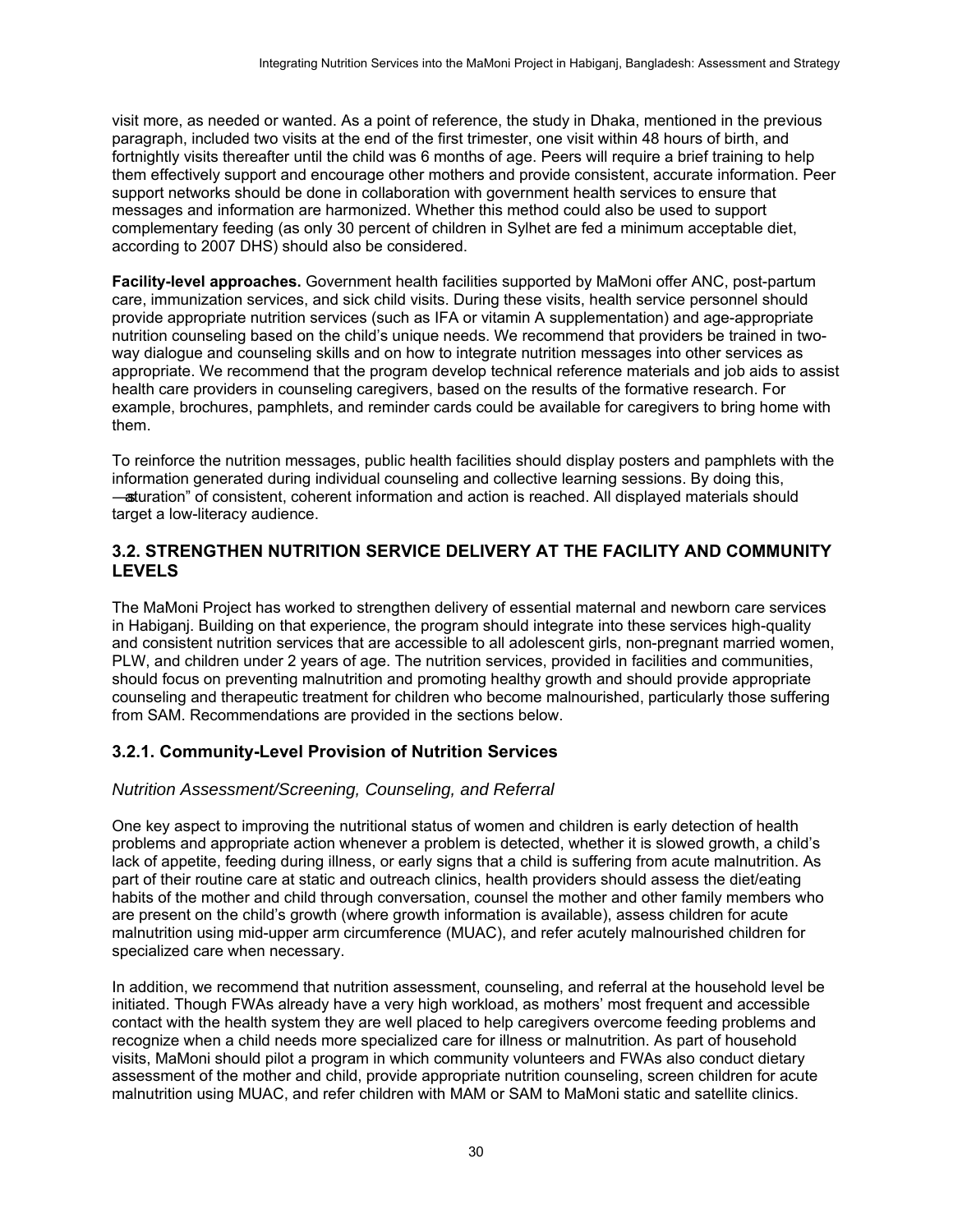Community volunteers can also use the opportunity of household visits to identify women, children, and families who are more vulnerable/at risk and provide increased visits if necessary. Community volunteers and FWAs should initially take on this role in Habigani, with support from the GOB. If, after testing and modifying the program, it is found to be a successful way to identify, support, and refer children with malnutrition or growth problems, MaMoni could advocate for the GOB to hire enough community volunteers and FWAs to assess, counsel, and refer children on a national scale. If this activity were to go to scale, it would be most effective if there are sufficient staff to conduct assessment at every household. (**Note:** Assessment and referral using MUAC should only take place when treatment for SAM is readily available.)

#### *Management of SAM, MAM, and LBW*

Children with SAM require specialized care, which is currently provided only in inpatient care and is not widely available in Bangladesh. As providers are trained to assess nutritional status and refer cases, it is important that there be an adequate place for children with SAM to be referred for treatment. A recent study initiating community-based case management of SAM in Bangladesh was very successful,<sup>xxxv</sup> and the GOB has recently approved guidelines for Community-Based Management of Acute Malnutrition (CMAM). The constraint in implementing CMAM is access to a steady, uninterrupted supply of ready-touse therapeutic food (RUTF), which is an essential element of the CMAM program. Once access to RUTF is assured, we recommend that MaMoni incorporate CMAM into its health services, providing necessary and effective treatment for SAM. Meanwhile, MaMoni should focus on optimal care of sick children, among other ENA, and initiate programs to manage MAM to reduce the number of children who develop SAM.

LBW babies, born weighing less than 2,500 g, have increased risk of compromised growth and cognitive development, as well as disease and death during infancy and childhood. Improved care of these vulnerable newborns can significantly reduce mortality. Proper nutrition care for LBW babies should be included in delivery services provided by birth attendants in Habiganj.

These services are essential to save lives of newborns, infants, and children in Bangladesh, and it makes sense for MaMoni and the GoB clinics with which they work to provide them because they are already leading health service provision in Habigiganj. However, offering management of MAM, SAM, and LBW will probably require an increase in staffing and funding.

#### <span id="page-38-0"></span>**3.2.2. Recruit Staff**

There are currently many unfilled health provider positions in the GOB health system, and current providers, particularly FWAs, are already overwhelmed. If the quality of services is to be maintained and coverage improved, additional staff will be needed to handle the workload and implement this strategy. MaMoni should work with the government to fill these positions or, similar to what MaMoni and A&T did in Sylhet: create a cadre of CHWs that will take on the responsibilities of an FWA. In addition, to implement comprehensive nutrition services at the community level, more community volunteers will be needed, as they will be a primary part of the community-level social support and behavior change programming. Based on feedback from MaMoni's experiences in Sylhet, around 200 households per volunteer, which at any time means 8–10 households with PLW and children under 2, would be manageable. MaMoni estimates that it would need to hire an additional 120 CHWs, 20 paramedics, 6, nurses and 12 field support officers to implement this strategy.

#### <span id="page-38-1"></span>**3.2.3. Improve the Quality of Services**

#### *Revise Job Descriptions and Service Protocols*

A key first step in ensuring the quality of services is to clarify expectations with service providers and patients. Job descriptions of each cadre are expected to be revised as one activity of the new NNS, led by the GOB and its Institute for Public Health Nutrition (IPHN), with participation from MaMoni. In these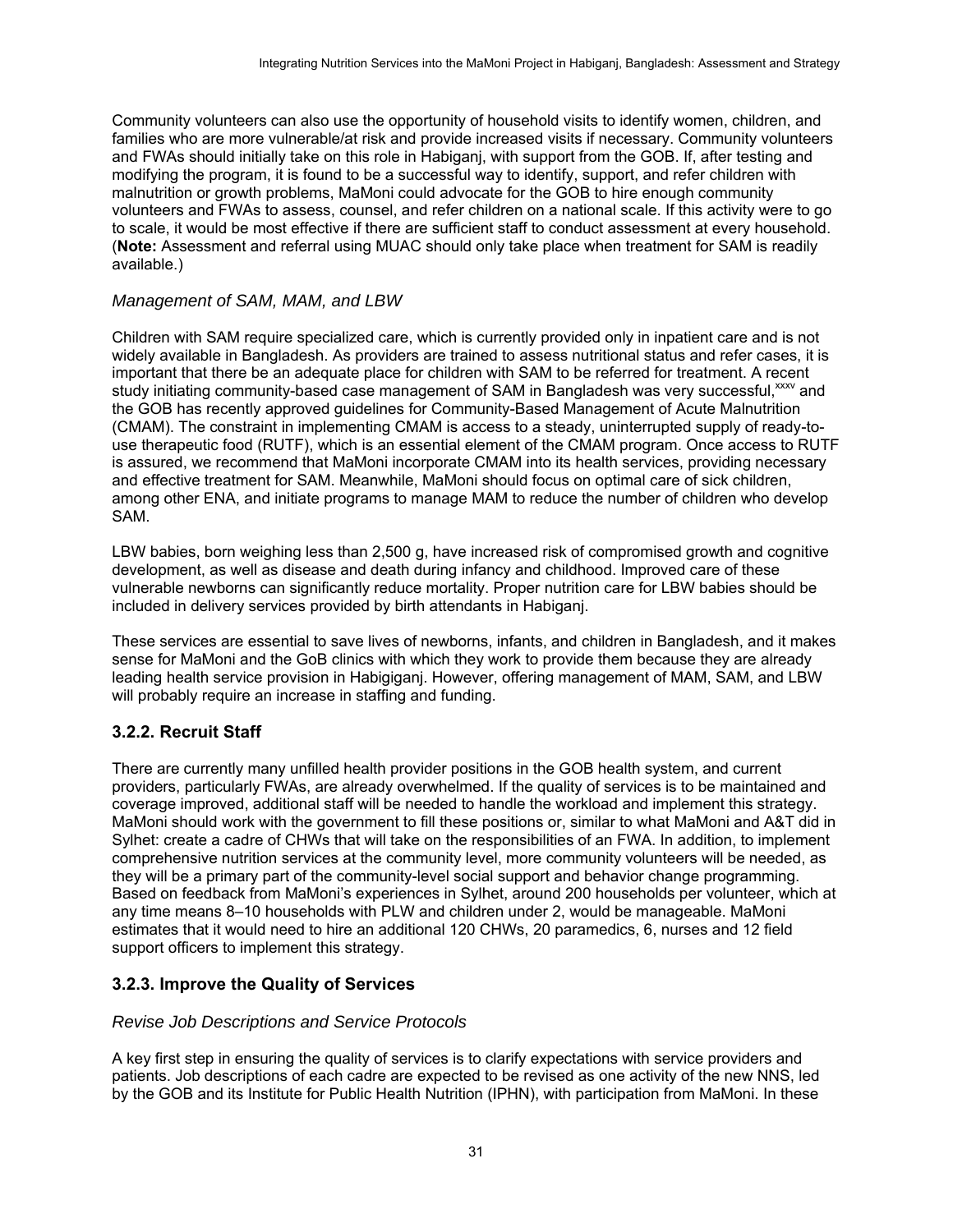discussions, MaMoni should advocate for GOB and IPHN to clearly define nutrition services that each health worker will provide and to update protocols for routine service visits to include ENA appropriate to that contact point and stage in the life cycle of the patient. However, in adjusting job descriptions and service protocols, the team will need to ensure that the practitioners are equipped to perform the additional functions, including technical skills, and have the necessary time and resources to fulfill their jobs. Suggested additions to protocols are included in **Annex 6**.

#### *Provide Job Aids and References*

To reinforce the information that providers learn in training and help them provide situation-specific counseling and treatment, simple job aids and reference guides should be adapted to include nutrition guidance.

#### *Strengthen Supervision Systems/Quality Improvement Tools*

An important part of strengthening the capacity of health service providers is providing clear standards and adequate supervision that helps them to continually strengthen skills. MaMoni has a QI system currently in use based on observations and checklists and has incorporated supportive supervision into its programming. Supervision and QI tools should be updated to include nutrition-appropriate actions, based on service protocols.

#### *Train Health Service Providers*

Health service providers receive cadre-specific training in the ENA and on how to effectively incorporate them into their work. **Table 4** lists the skills likely to be required for each cadre of health provider. Some of these skills may already be covered in other trainings, and this training should be designed to complement existing trainings. Informal providers, such as TBAs and village doctors, should also receive an orientation. As these are the most commonly sought providers, it will be important to ensure that they provide accurate information and know when to refer children and mothers for more skilled care, even though they are not GOB providers.

In addition to training, the health service providers will need tools to support their work, such as job aids and IEC materials. Health service professionals should be consulted on the adaption of job descriptions and protocols and provide input as to the type of support they need to fulfill their new roles.

| Cadre               | <b>Skills Needed</b>                                                                                                                                                                                                                                                                   |
|---------------------|----------------------------------------------------------------------------------------------------------------------------------------------------------------------------------------------------------------------------------------------------------------------------------------|
| Community volunteer | Nutritional assessment/screening<br><b>MUAC</b><br>$\Omega$<br>Feeding practices<br>Interpreting growth cards<br>Nutrition/health problem identification and problem-solving skills<br>Counseling<br>Group facilitation<br><b>IYCF</b> practices<br>Knowing when referral is necessary |
| TBA                 | Maternal dietary counseling<br>٠<br>Maternal nutrition assessment<br>Knowledge of IFA supplementation and managing side effects<br>٠<br>Counseling for immediate EBF with no prelacteal feeds<br>Correct positioning and attachment                                                    |

<span id="page-39-0"></span>

| Table 4. Health Service Provider Skills |  |  |  |
|-----------------------------------------|--|--|--|
|-----------------------------------------|--|--|--|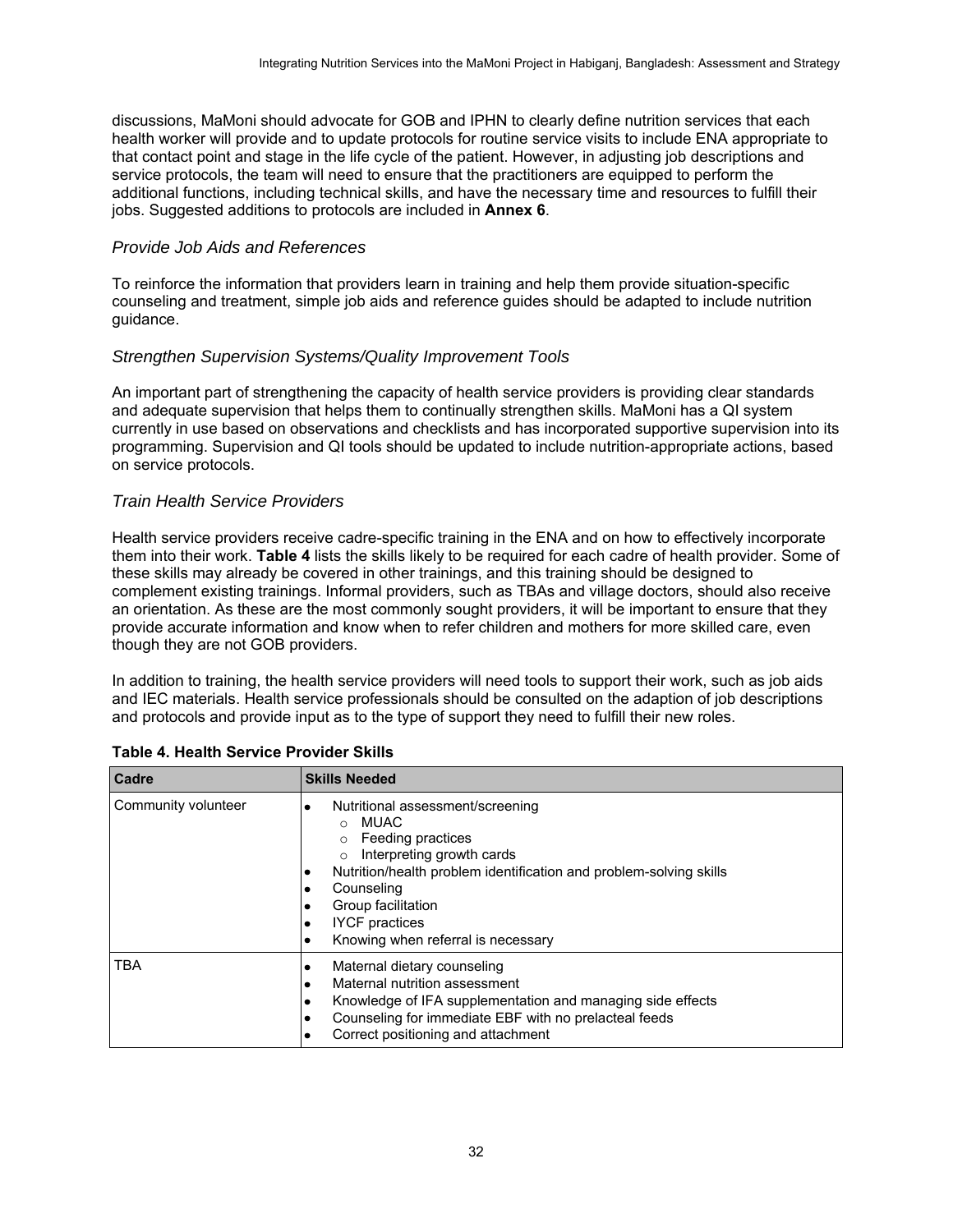| Cadre              | <b>Skills Needed</b>                                                                                                                                                                                                                                                                                                                 |
|--------------------|--------------------------------------------------------------------------------------------------------------------------------------------------------------------------------------------------------------------------------------------------------------------------------------------------------------------------------------|
| Village doctor     | Nutrition assessment<br>$\bullet$<br><b>MUAC</b><br>$\circ$<br>Feeding practices<br>$\circ$<br>Identification of when referral is necessary<br>٠<br>Optimal feeding of the sick child<br>$\bullet$                                                                                                                                   |
| <b>HA</b>          | Group facilitation skills (EPI session message delivery)<br>$\bullet$<br>Knowledge of optimal breastfeeding and complementary feeding practices<br>۰                                                                                                                                                                                 |
| <b>FWA and CHW</b> | Nutrition assessment/screening<br>$\bullet$<br>o MUAC<br>Feeding practices<br>$\circ$<br>Interpreting growth cards<br>$\circ$<br>Counseling skills<br>٠<br>Supportive supervision skills for supporting community volunteers<br>Thorough knowledge of all ENA<br>Group facilitation skills<br>٠<br><b>CMAM</b> referral<br>$\bullet$ |
| <b>FWV</b>         | Nutrition assessment/screening<br>$\bullet$<br>o MUAC<br>o Feeding practices<br>Interpreting growth cards<br>$\circ$<br>Counseling skills<br>Thorough knowledge of all ENAs<br>٠<br>Group facilitation skills<br>٠                                                                                                                   |
| <b>SACMO</b>       | Nutrition assessment/screening<br>٠<br><b>MUAC</b><br>$\circ$<br>Feeding practices<br>$\circ$<br>Interpreting growth cards<br>$\circ$<br>Counseling skills<br>Supportive supervision skills<br>Thorough knowledge of all ENA<br>٠<br>Group facilitation skills<br>٠<br>Management of SAM<br>٠                                        |
| <b>MO</b>          | Nutrition assessment/screening<br>٠<br>o MUAC<br>Feeding practices<br>$\circ$<br>Interpreting growth cards<br>$\circ$<br>Counseling skills<br>Supportive supervision skills<br>٠<br>Thorough knowledge of all ENA<br>$\bullet$<br>Group facilitation skills<br>$\bullet$<br>Management of SAM<br>$\bullet$                           |
| Civil surgeon      | Supportive supervision<br>$\bullet$<br>Advocacy for government support<br>٠<br>Managing using data<br>$\bullet$                                                                                                                                                                                                                      |

**Capacity strengthening strategy.** Training/capacity strengthening must be hands on, draw from the experience of participants and facilitators, and provide saturation of information and experiences with multiple opportunities to learn and share. Rather than a traditional cascade methodology, where training starts at a high level and cascades down to a lower level, a horizontal approach should be used that is carefully targeted to each group.

A two-stage, three-pronged approach to training for nutrition integration should be used. The two stages differ in terms of emphasis. The first stage of training focuses on integrating nutrition and hygiene (the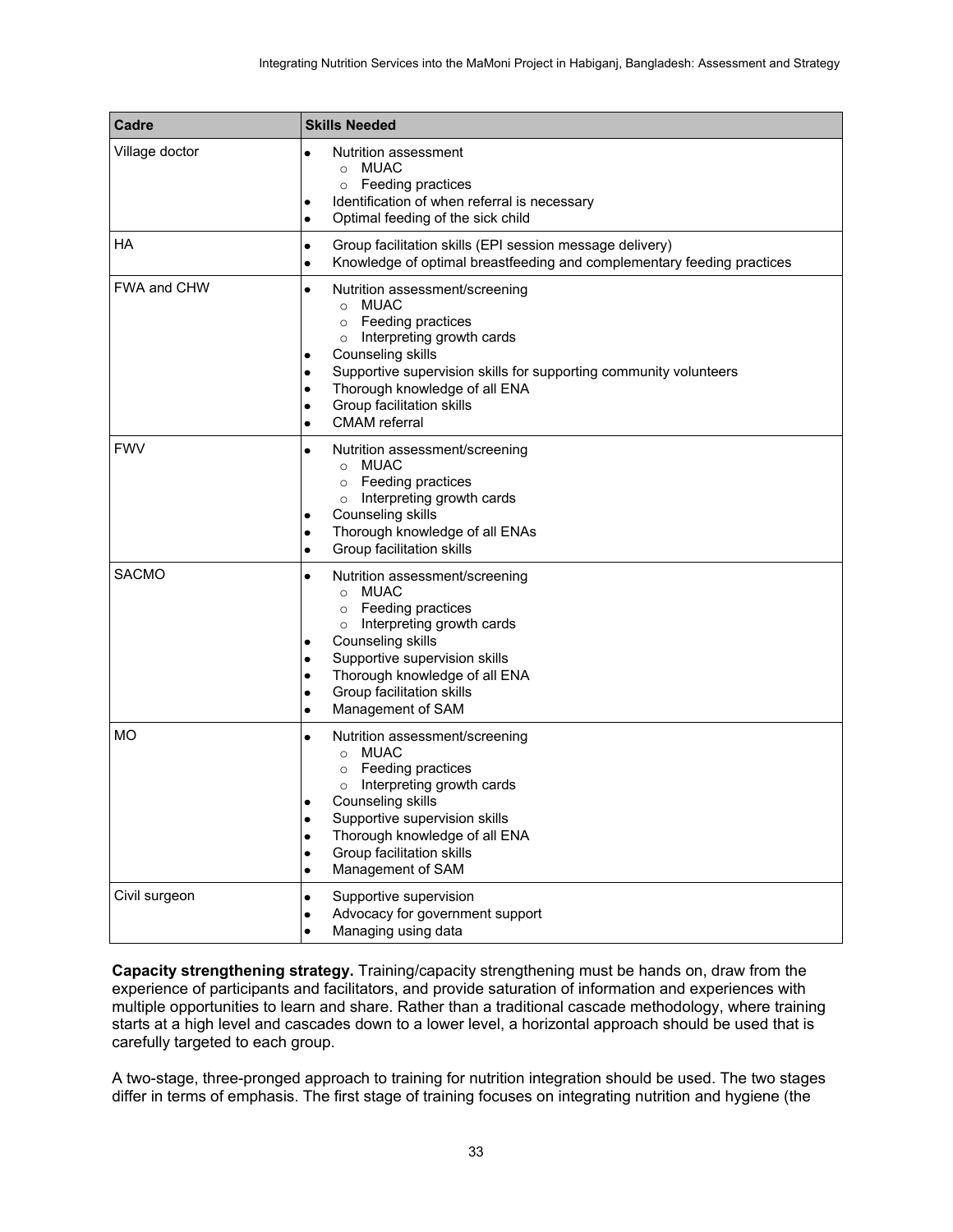ENA) into existing actions and activities. The second stage emphasizes multiplying/extending nutrition knowledge and behavior change. The three-pronged approach means that at both stages the training is directed towards three target groups:

- Community volunteers
- Community members more generally (including members of CAGs, adolescents, imams, TBAs, and village doctors)
- Health providers, including decision-makers

**Stage 1** concentrates on integrating nutrition into existing MaMoni actions, particularly through capacity strengthening.

1. **Community volunteers** are expected to develop:

- Detailed nutrition knowledge and skills on ANC, postnatal care, and well-child/household visits
- Understanding of optimal breastfeeding practices
- Understanding of complementary foods and feeding
- In-depth understanding of issues related to gender and other constraints to behavior change  $\bullet$
- Insight into nutrition in a context of competing interests
- Skills and experience in counseling
- Nutrition/health problem identification and problem-solving skills
- Organizational skills to facilitate the formation of CHGs

We recommend that community volunteers be trained through an initial 2-day orientation workshop followed by two 1-day workshops that are each composed of four sessions. In between training sessions, participants are expected to apply their new insights in field practice.

2. **CAGs** are expected to strengthen community-level problem identification and action planning for nutrition through the use of technical reference materials and related training that will ensure accurate guidance on community-level nutrition problems.

3. **Health providers** are expected to strengthen their technical nutrition skills for integrating nutrition into services that they provide, and **health sector leadership** are expected to strengthen their supportive supervision capacities. Each cadre will participate in orientation workshops targeted to their responsibilities that provide first-hand experience. The workshop outcomes should include:

- The ability to articulate the importance of including nutrition in health work
- A commitment to supporting community volunteers
- A critical understanding of gender as a crucial component of nutrition practices
- Insight into the effectiveness of dialogue, negotiation, and participatory processes in teaching, learning, and action

Stage 1 concludes with a public celebration of achievements and acknowledgement of community volunteers.

**Stage 2** further develops the knowledge and skills of community volunteers and health providers*.* 

1. **Community volunteers** will prepare for intense work on behavior change with different members of the community through GHGs. This would involve a training process conducted once a week for 10 weeks, the basis of which are HKI/Save the Children materials on integrated mother/child and nutrition education (-Nutrition, Family, Community"). XXXVI The training would prepare them to run CHG participatory sessions. These action-oriented -courtyard" sessions encourage ongoing commitment to nutrition as a household and community issue.

2. **Health providers** will participate in a series of three 2-hour sessions that build on Stage 1 sessions that introduced concepts. Stage 2 would focus specifically on how to integrate nutrition information into the provision of other services and focus on strengthening interpersonal communication skills for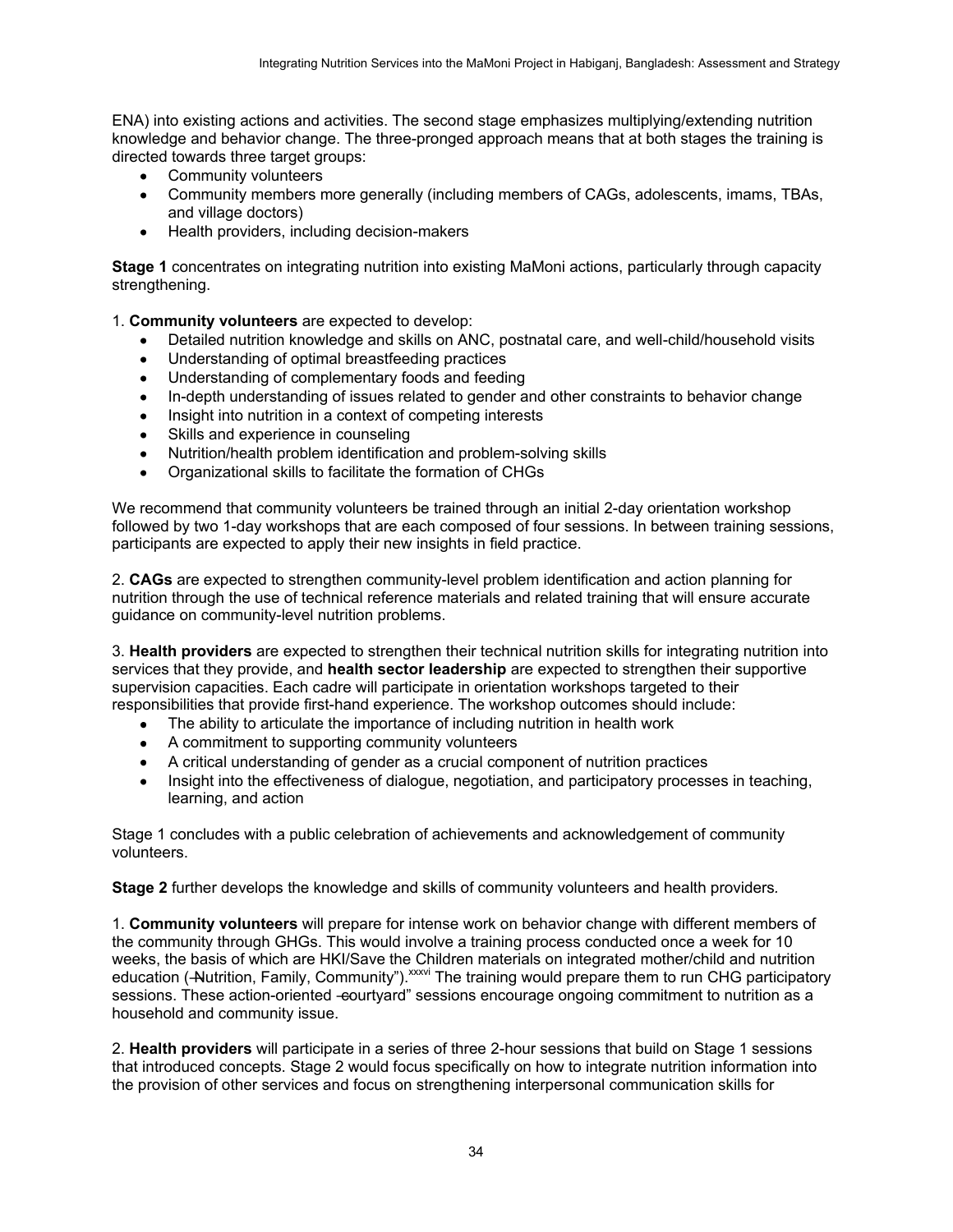conversations between provider and patients. New job aids and protocols developed for the health service providers would be used.

**Training materials.** Some materials for training service providers, community workers, volunteers, and conducting SBCC on the ENA and nutrition exist. These include the CORE Group 2010 training materials on ENA<sup>xxxvii</sup> and the HKI/Save the Children Bangladesh —Nutrition, Family, Community" materials, Any additional materials should be developed or adapted from these and other existing materials, as necessary.

**The trainers.** The training should be facilitated by a group experienced in participatory, action-oriented training. This group will strengthen the capacity of the MaMoni and GOB team to carry out activities, as well as their capacity in participatory, dialogue-based education methods.

#### <span id="page-42-0"></span>**3.2.4. Incorporating Additional Nutrition Indicators in the Management Information System**

At this time, the only nutrition indicator reported in the Bangladesh health management information system (HMIS) is coverage of vitamin A supplementation in children under 5. The system is being updated by a team from the International Centre for Diarrhoeal Disease Research, Bangladesh (ICDDR,B) and MEASURE Evaluation to include more indicators, including nutrition indicators. This will be initiated by the GOB in two districts, including Habiganj, in 2013. Potential indicators include prevalence of underweight among children under 5, prevalence of stunting among children under 5, EBF among children under 6 months, proportion of children eating a minimum acceptable diet, coverage of IFA supplementation, and potential measures of maternal nutrition. Measuring and reporting on the selected nutrition indicators will be an important step in making nutrition a priority for health service providers.

MaMoni should incorporate the new nutrition indicators into its management information and reporting systems. In addition, data from simple indicators should be aggregated and shared with the CAGs and the community so they can see their progress in addressing nutrition problems.

#### <span id="page-42-1"></span>**3.2.5. Strengthen Multisectoral Linkages**

Nutrition is a multisectoral problem with multisectoral solutions. For many years, the NNP operated alone to deal with nutrition issues. Meanwhile, many different organizations throughout Bangladesh have pursued nutrition activities with limited collaboration. However, now is an opportunity to engage all of the stakeholders who can influence nutrition within the health system, other government ministries, and NGOs to ensure that nutrition is addressed in a comprehensive way. Key stakeholders include the MOHFW, including the Directorates of Family Planning and Health, the IPHN, and the IMCI Program; the Ministries of Local Government and Rural Development, Disaster Management and Risk Reduction, Agriculture, and Education; ICDDR,B; BRAC; MEASURE Evaluation: and local NGOs in Habigani. Before program design, it will be imperative to take a full inventory of nutrition work already underway and of materials and tools that already exist to develop a state of the art program.

### <span id="page-42-2"></span>**3.3. PHASED IMPLEMENTATION, WITH PILOT TESTING BEFORE SCALE-UP**

This strategy is very ambitious and comprehensive, requiring changes to a system and increasing staff skills. It is an iterative process. We recommend that integration of nutrition begin in one initial area of Habiganj and occur in phases, with modifications being made progressively. After testing and modifications, nutrition can be integrated on a larger scale, also in phases, based on lessons learned in the initiation.

#### <span id="page-42-3"></span>**3.3.1. Team**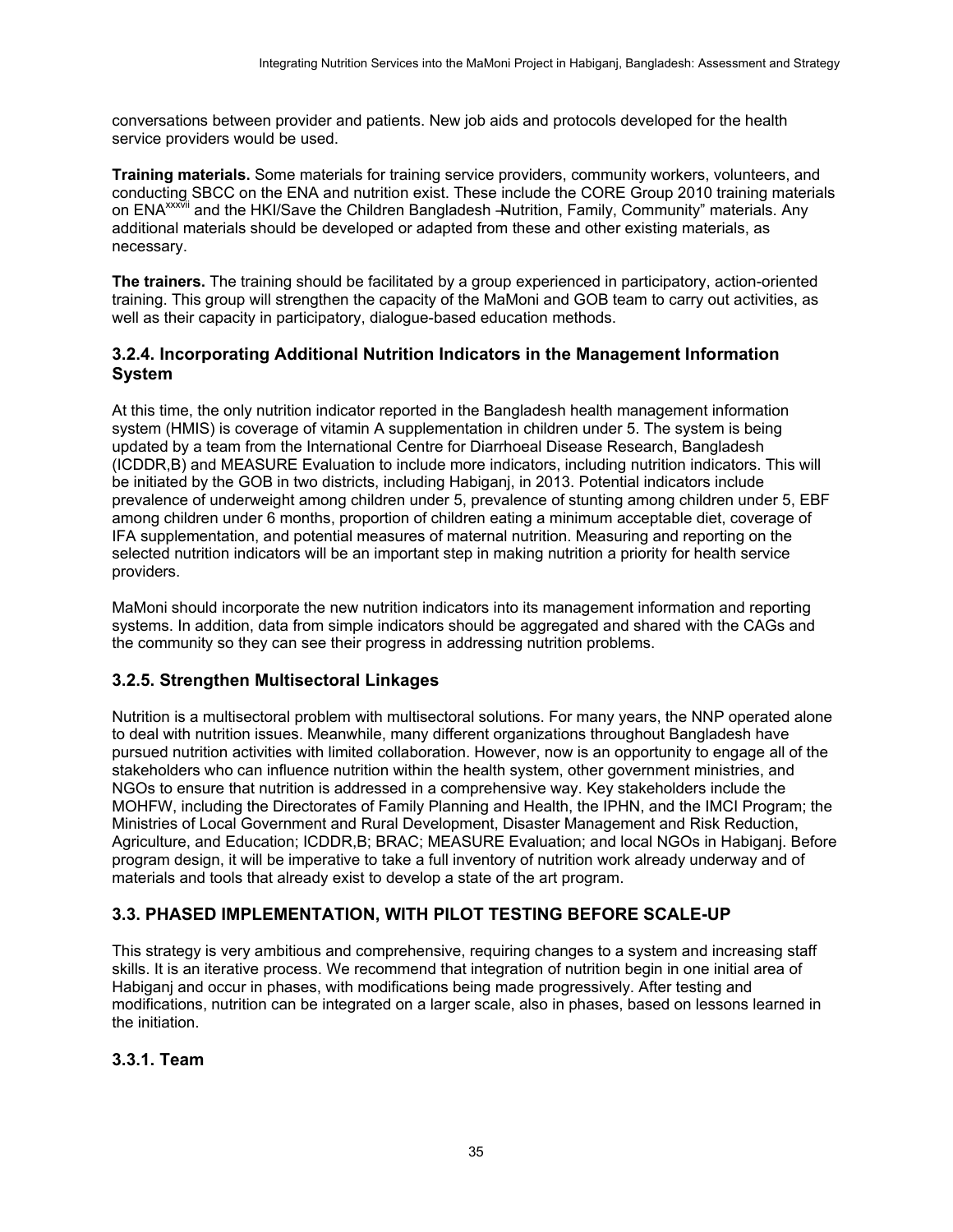To implement this strategy, there should be a key contact person at MaMoni to coordinate the integration of nutrition and a team to help that person develop and implement the operational plan. In the short-term the team will need to develop an implementation plan, training materials, job descriptions, job aids, and IEC materials. Technical assistance from a nutrition support mechanism, such as the newly awarded Food and Nutrition Technical Assistance III Project (FANTA III), will be necessary to complete the initial work toward integrating nutrition in MaMoni.

### <span id="page-43-0"></span>**3.3.2. Schedule**

A specific operational/implementation plan and timeline should be established by the nutrition integration team that will be responsible for the integration process. **Table 5** can be used to help determine the early steps in the process.

| <b>ACTION ITEMS</b>                             |                    |                 |  |
|-------------------------------------------------|--------------------|-----------------|--|
| <b>Action</b>                                   | <b>Responsible</b> | <b>Timeline</b> |  |
| Identify integration team                       |                    |                 |  |
| Select pilot areas                              |                    |                 |  |
| Conduct workshop to develop<br>operational plan |                    |                 |  |
| Complete operational plan                       |                    |                 |  |

<span id="page-43-2"></span>**Table 5. Example of Operational/Implementation Plan and Timeline** 

### <span id="page-43-1"></span>**3.3.3. Financial Resources**

Though this strategy builds on the MaMoni Project's current activities, the recommendations increase the services provided and the target groups reached. Therefore there are both up-front one-time costs, such as development and printing of training materials, and long-term costs and sustained investments, such as increasing numbers of field workers and collecting additional data in the HMIS. This strategy is meant to provide a direction for the program to move in as it integrates nutrition, however detailed cost estimates are not possible at this time. **Table 6** provides a summary of three different packages, the relative amount of financial resources that would be needed to implement them, and the expected level of impact.

In the near term as these recommendations are piloted, we recommend that USAID and/or other donors provide additional funds to MaMoni and a nutrition technical assistance mechanism, such as FANTA III,,for the activities related to integrating nutrition. For ongoing long-term costs, such as continued funding of personnel, it will be necessary to advocate with the GOB to provide the additional resources to its health system.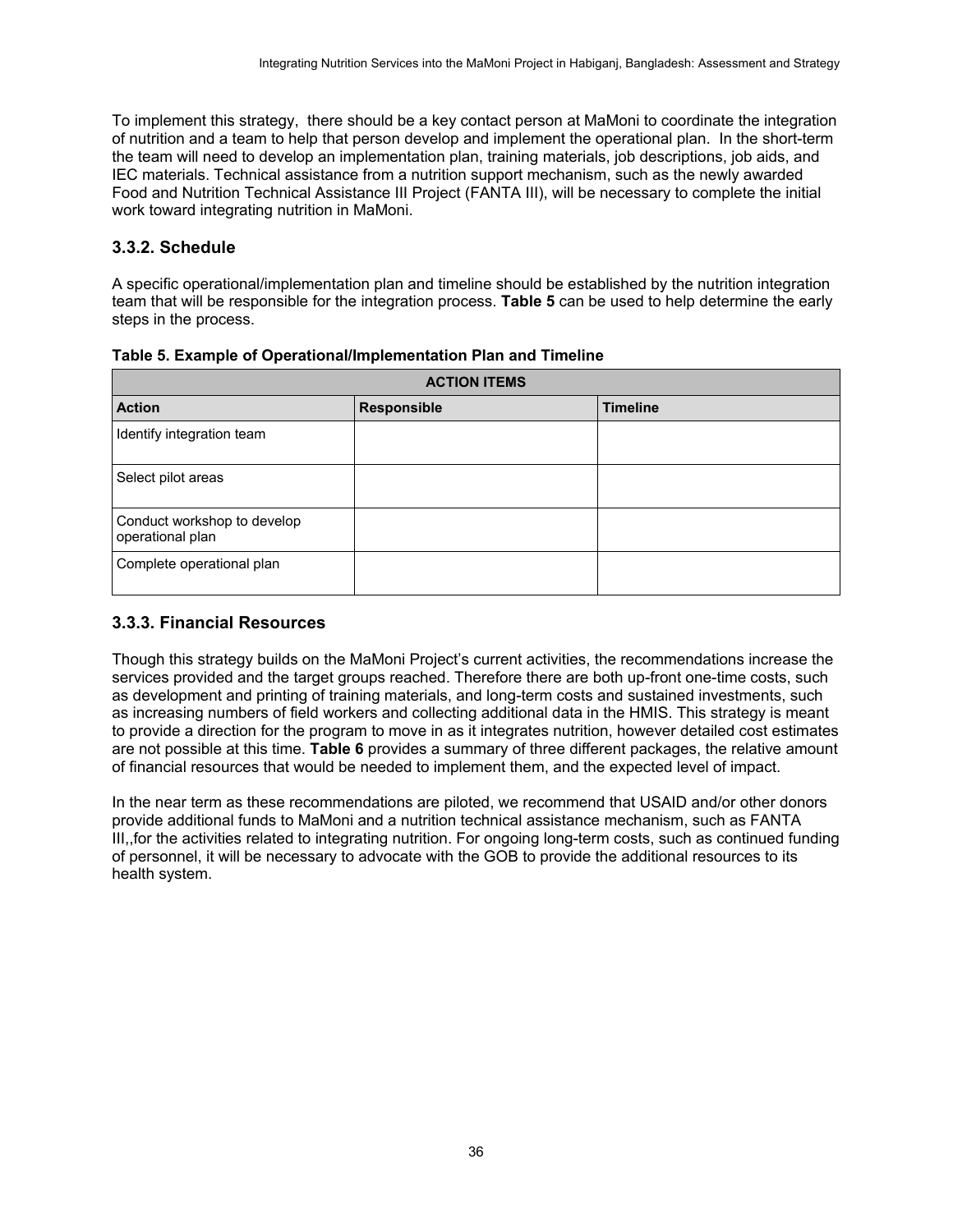| <b>Description of Package</b>                                                                                                                                                                                                                                                              | <b>Additional Short-Term</b><br><b>Activities</b>                                                                                                                                                                                                                                                                                                                                                                                                           | <b>Additional Long-Term</b><br><b>Activities</b>                                                                                                                                                                  | Advantages/Disadvantages                                                                                                                                                                                                                                                                                                                                                                                                                                                                                                                                                                                                                                                                                                               | <b>Expected Nutrition Impact</b>                                                                          |
|--------------------------------------------------------------------------------------------------------------------------------------------------------------------------------------------------------------------------------------------------------------------------------------------|-------------------------------------------------------------------------------------------------------------------------------------------------------------------------------------------------------------------------------------------------------------------------------------------------------------------------------------------------------------------------------------------------------------------------------------------------------------|-------------------------------------------------------------------------------------------------------------------------------------------------------------------------------------------------------------------|----------------------------------------------------------------------------------------------------------------------------------------------------------------------------------------------------------------------------------------------------------------------------------------------------------------------------------------------------------------------------------------------------------------------------------------------------------------------------------------------------------------------------------------------------------------------------------------------------------------------------------------------------------------------------------------------------------------------------------------|-----------------------------------------------------------------------------------------------------------|
|                                                                                                                                                                                                                                                                                            | Minimum Financial Resources: Strengthen the Existing MaMoni Services                                                                                                                                                                                                                                                                                                                                                                                        |                                                                                                                                                                                                                   |                                                                                                                                                                                                                                                                                                                                                                                                                                                                                                                                                                                                                                                                                                                                        |                                                                                                           |
| Focus on pregnancy and<br>neonatal period:<br>Include nutrition assessment.<br>counseling, and services at all<br>appropriate MaMoni contact<br>points (e.g., ANC, delivery,<br>PNC); referrals; conducting<br>advocacy through existing<br>mechanisms; community<br>mobilization; and QI. | Update ANC, delivery, and<br>PNC protocols.<br>Update job descriptions.<br>Develop job aids for clinic<br>counseling and services.<br>Train staff.<br>Train CAGs/provide CAG<br>toolkits.<br>Develop advocacy toolkits for<br>community leaders.<br>Train supervisors.<br>Develop QI tools.<br>Purchase assessment<br>equipment (e.g., scales,<br>MUAC tapes).<br>Receive technical assistance<br>from FANTA III or another<br>nutrition support mechanism. | Provide ongoing supervision of<br>staff.<br>Continuously strengthen the<br>capacity of staff.<br>Provide continued support to<br>CAGs.<br>Provide ongoing advocacy.<br>Provide ongoing QI.<br>Maintain equipment. | <b>Advantages:</b><br>There are no major changes to<br>MaMoni's existing system.<br>This can be achieved with<br>minimal-to-no increase in staff.<br>Most expenses are up-front,<br>The ongoing costs are<br>minimal.<br>Disadvantages:<br>This only targets part of the<br>nutrition window of opportunity<br>(conception to 2 years of age).<br>The focus is on health services<br>only.<br>Community-, household-, and<br>individual-level knowledge,<br>attitudes, and practices are<br>unlikely to improve.<br>Facility-based services/the<br>focus is mostly on the supply<br>side, with minimal focus on the<br>demand side.<br>There is no treatment for acute<br>malnutrition, just referral<br>(probably to inpatient care). | This is minimal.<br>This would provide a<br>foundation on which to build a<br>more comprehensive program. |
|                                                                                                                                                                                                                                                                                            |                                                                                                                                                                                                                                                                                                                                                                                                                                                             | Moderate Financial Resources: Strengthen and Expand MaMoni Services, including Community-Level Social Behavior Change                                                                                             |                                                                                                                                                                                                                                                                                                                                                                                                                                                                                                                                                                                                                                                                                                                                        |                                                                                                           |
| Focus on conception to 2<br>years:                                                                                                                                                                                                                                                         | (In addition to above<br>expenses:)                                                                                                                                                                                                                                                                                                                                                                                                                         | (In addition to above<br>expenses:)                                                                                                                                                                               | <b>Advantages:</b><br>This reaches the window of                                                                                                                                                                                                                                                                                                                                                                                                                                                                                                                                                                                                                                                                                       | This is moderate.<br>If the community-level social                                                        |

## **Table 6. Summary of Nutrition Integration Packages Requiring Different Levels of Financial Resources**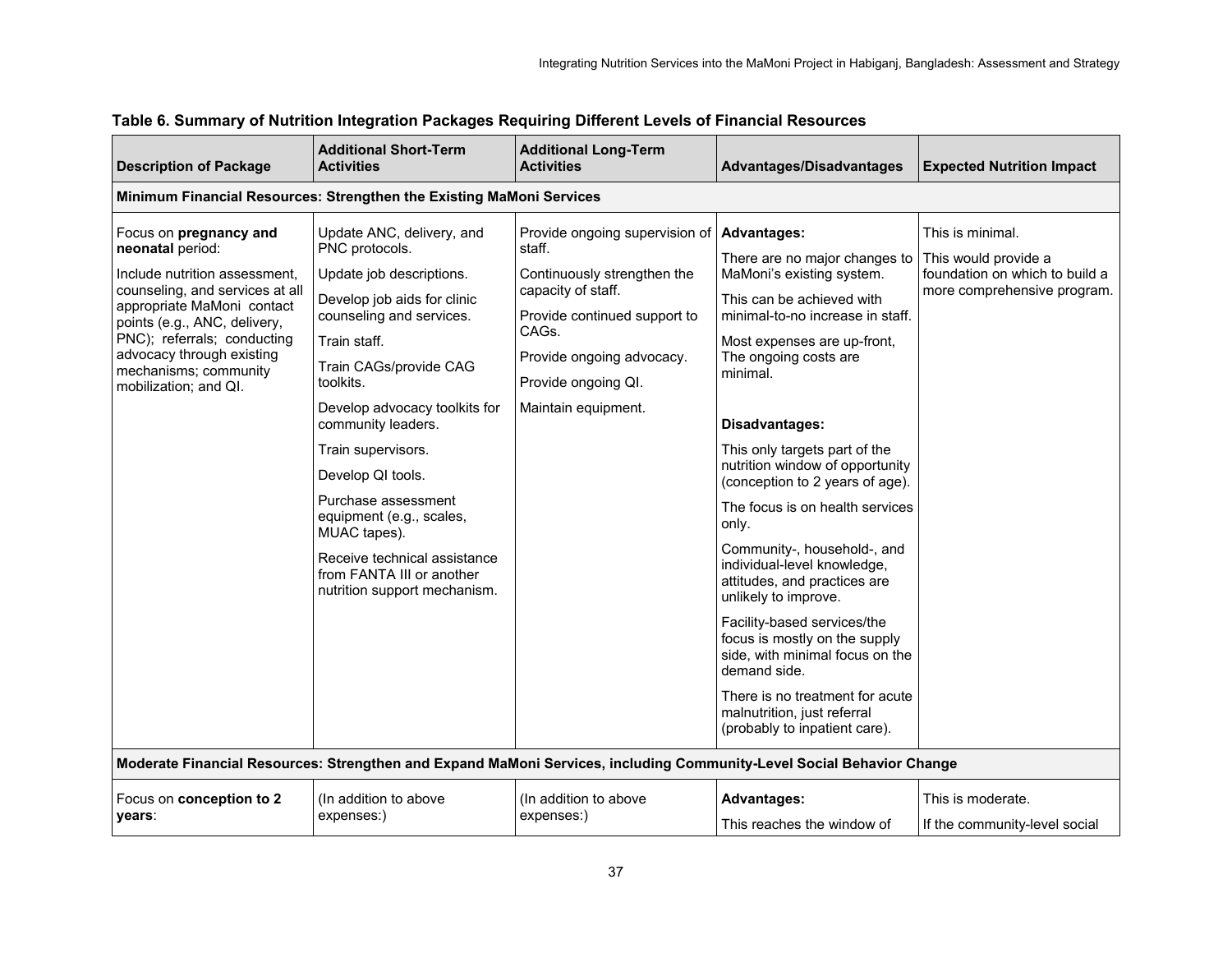| <b>Description of Package</b>                                                                                                                                                                                                                                                                                                                                                                                                                      | <b>Additional Short-Term</b><br><b>Activities</b>                                                                                                                                                                                                                                                                                                                                                                                                                                                     | <b>Additional Long-Term</b><br><b>Activities</b>                                                                                                                                                                                                                                                                                         | Advantages/Disadvantages                                                                                                                                                                                                                                                                                                                                                                                                                                                                                                                                                                                                                                                                                                     | <b>Expected Nutrition Impact</b>                                                                                                                                                                                                                                      |  |
|----------------------------------------------------------------------------------------------------------------------------------------------------------------------------------------------------------------------------------------------------------------------------------------------------------------------------------------------------------------------------------------------------------------------------------------------------|-------------------------------------------------------------------------------------------------------------------------------------------------------------------------------------------------------------------------------------------------------------------------------------------------------------------------------------------------------------------------------------------------------------------------------------------------------------------------------------------------------|------------------------------------------------------------------------------------------------------------------------------------------------------------------------------------------------------------------------------------------------------------------------------------------------------------------------------------------|------------------------------------------------------------------------------------------------------------------------------------------------------------------------------------------------------------------------------------------------------------------------------------------------------------------------------------------------------------------------------------------------------------------------------------------------------------------------------------------------------------------------------------------------------------------------------------------------------------------------------------------------------------------------------------------------------------------------------|-----------------------------------------------------------------------------------------------------------------------------------------------------------------------------------------------------------------------------------------------------------------------|--|
| Include nutrition assessment,<br>counseling, and services at all<br>appropriate health service<br>contact points up to 2 years;<br>referrals; community<br>mobilization and advocacy;<br>conducting social and behavior<br>change activities at the<br>community level; conducting<br>social and behavior change<br>activities at the household<br>level using the current<br>structure (every 2+ months);<br>community MUAC<br>assessment; and QI | Hire additional FWAs/CHWs<br>and some supervisor<br>positions.<br>Recruit additional community<br>volunteers.<br>Conduct formative research.<br>Develop social and behavior<br>change messages and related<br>materials.<br>Update protocols for well-<br>child/immunization and sick-<br>child visits.<br>Develop and disseminate job<br>aids for counseling at the<br>household level.<br>Train CHG leaders.<br>Train and organize peer<br>support networks.<br>Develop CHG curricula and<br>tools. | Support salaries for additional<br>staff.<br>Provide incentives for<br>community volunteers.<br>Provide ongoing supervision of<br>a wider array of activities.<br>Continue providing support<br>and capacity strengthening for<br>staff, CHGs, and leaders.<br>Continue providing supportive<br>supervision to peer support<br>networks. | opportunity.<br>This can be achieved with<br>minimal staff increases.<br>This includes community-level<br>SBCC to address issues<br>related to the underlying<br>nutrition situation.<br>This takes advantage of<br>MaMoni's existing structure to<br>conduct some household<br>visits.<br>Disadvantages:<br>Nutrition services are still<br>mostly facility-based.<br>There are minimal household-<br>level social and behavior<br>change services.<br>Pre-pregnant/ adolescent girls<br>are not reached (and this is a<br>key group in Bangladesh<br>because so many women<br>enter pregnancy already<br>malnourished).<br>There is no treatment for acute<br>malnutrition, just referral<br>(probably to inpatient care). | and behavior change work<br>successfully changes<br>community attitudes and<br>norms, there may be some key<br>individual-level behavior<br>change and uptake of facility-<br>based nutrition services.<br>However, access to nutrition<br>services is still limited. |  |
|                                                                                                                                                                                                                                                                                                                                                                                                                                                    | Higher Financial Resources: Strengthen and Further Expand MaMoni Services, including Household-Level Social and Behavior Change and<br><b>Community-Level Provision of Nutrition Services</b>                                                                                                                                                                                                                                                                                                         |                                                                                                                                                                                                                                                                                                                                          |                                                                                                                                                                                                                                                                                                                                                                                                                                                                                                                                                                                                                                                                                                                              |                                                                                                                                                                                                                                                                       |  |
| Focus on adolescence/pre-<br>pregnancy to 2 years:<br>Include nutrition assessment.<br>counseling, and services at all                                                                                                                                                                                                                                                                                                                             | (In addition to above:)<br>Hire approximately 120 CHWs,<br>20 paramedics, 6 nurses, and<br>12 field support officers.                                                                                                                                                                                                                                                                                                                                                                                 | (In addition to above:)<br>Continue supporting staff<br>salaries.<br>Support transport costs for                                                                                                                                                                                                                                         | <b>Advantages:</b><br>This reaches all of the most<br>vulnerable groups.<br>This is comprehensive,                                                                                                                                                                                                                                                                                                                                                                                                                                                                                                                                                                                                                           | This is significant.<br>Because this involves a<br>system shift that engages<br>stakeholders at all levels and                                                                                                                                                        |  |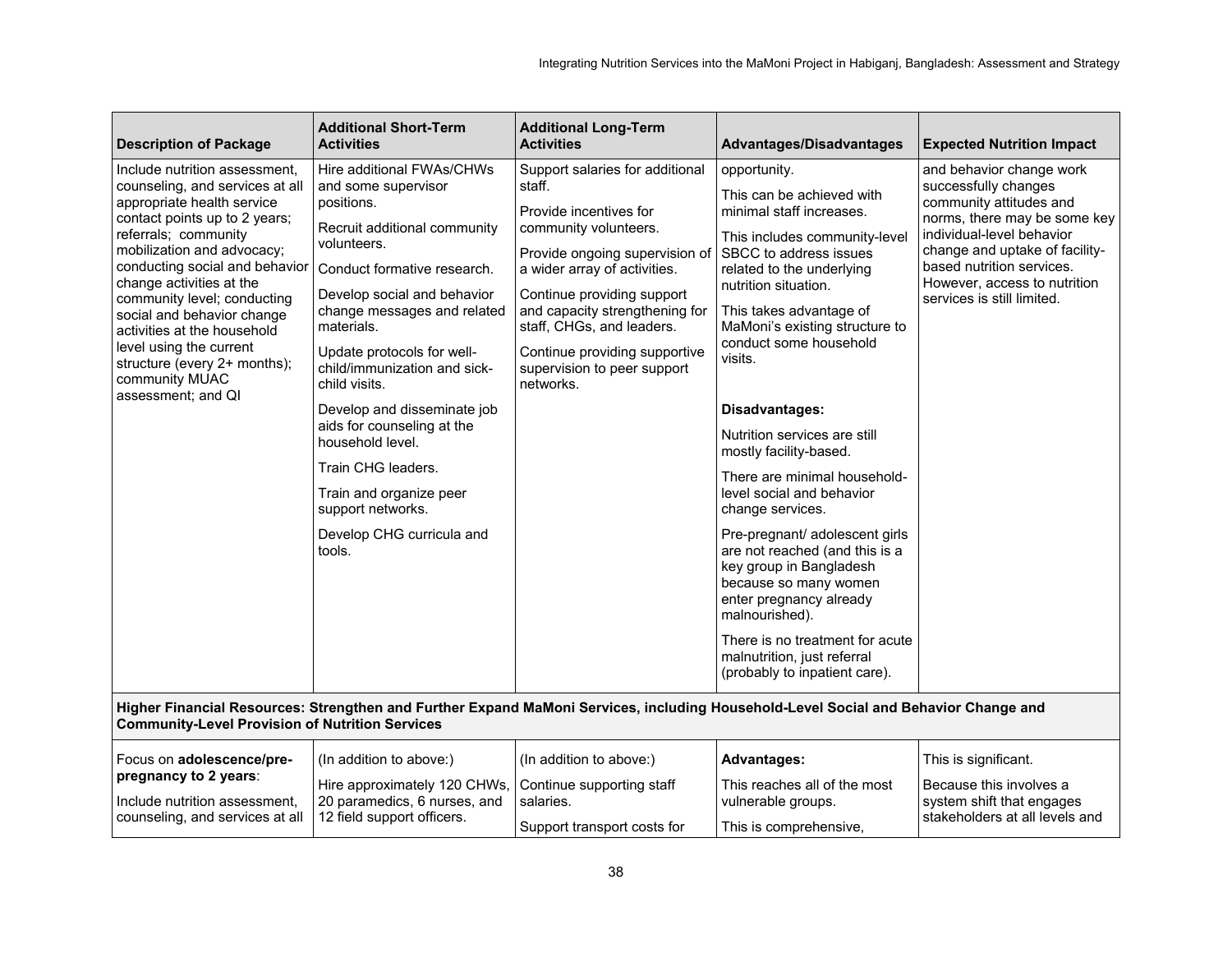| <b>Description of Package</b>                                                                                                                                                                                                                                                                                                                                                                                                                                                         | <b>Additional Short-Term</b><br><b>Activities</b>                                                                                                                                                                                                                                                                                                                                                    | <b>Additional Long-Term</b><br><b>Activities</b>                                                                                                                                                                                                    | Advantages/Disadvantages                                                                                                                                                                                                                                                                                                            | <b>Expected Nutrition Impact</b>                                                                                                             |
|---------------------------------------------------------------------------------------------------------------------------------------------------------------------------------------------------------------------------------------------------------------------------------------------------------------------------------------------------------------------------------------------------------------------------------------------------------------------------------------|------------------------------------------------------------------------------------------------------------------------------------------------------------------------------------------------------------------------------------------------------------------------------------------------------------------------------------------------------------------------------------------------------|-----------------------------------------------------------------------------------------------------------------------------------------------------------------------------------------------------------------------------------------------------|-------------------------------------------------------------------------------------------------------------------------------------------------------------------------------------------------------------------------------------------------------------------------------------------------------------------------------------|----------------------------------------------------------------------------------------------------------------------------------------------|
| appropriate health service<br>contact points up to 2 years.<br>Provide nutrition services at<br>the community level, including<br>SAM and MAM management;<br>referrals; community MUAC<br>assessment; community<br>mobilization and advocacy;<br>and QI.<br>Conduct social and behavior<br>change activities at the<br>community and household<br>levels, the latter using the<br>current structure (every 2+<br>months).<br>Update the HMIS with<br>additional nutrition indicators. | Develop dietary assessment<br>tools, counseling tools, and job<br>aids for community-based and<br>household-based services.<br>Help the GOB establish<br>outpatient care sites for SAM<br>and establish a community-<br>based referral system.<br>Develop and pilot test<br>programs for the management<br>of MAM.<br>Select new indicators and<br>update the HMIS with data<br>collection protocols | increased community- and<br>household-level work.<br>Continuously collect and<br>analyze HMIS indicators.<br>Maintain a steady, predictable<br>supply of RUTF.<br>Provide ongoing capacity<br>strengthening and supervision<br>of additional staff. | addressing immediate and<br>underlying causes through<br>multiple channels.<br>This addresses the continuum<br>from prevention to treatment.<br>This extends access by<br>reaching communities and<br>households.<br>Disadvantages:<br>Significant staffing increases<br>are required, which is a long-<br>term funding commitment. | improves access to nutrition<br>services to address the<br>nutrition problem, it is likely to<br>have a significant and<br>sustained impact. |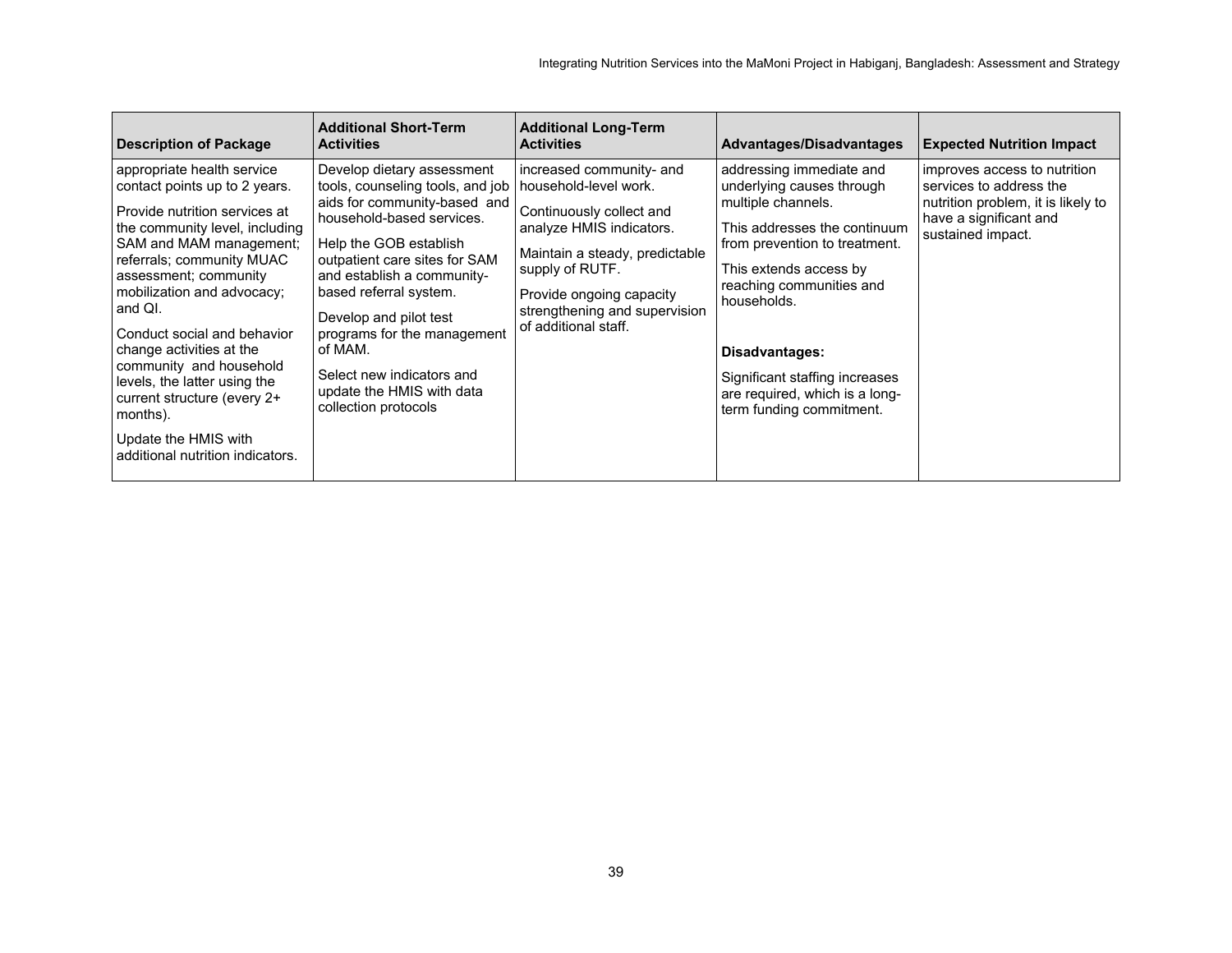

## <span id="page-47-0"></span>**Annex 1. Simplified Organogram of MOHFW Service Providers**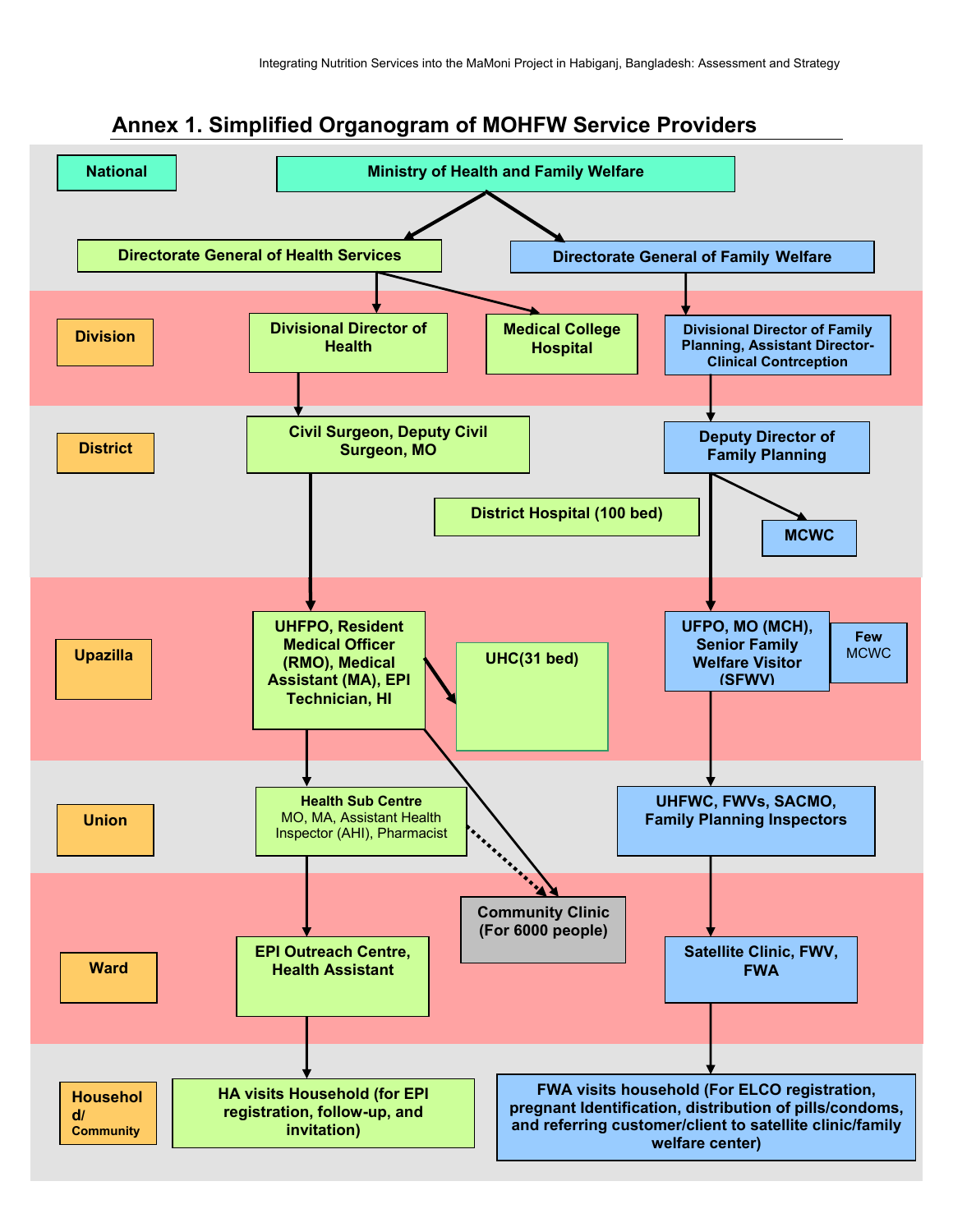# **Annex 2. Training Schedule for Data Collectors**

<span id="page-48-0"></span>

|                | Sunday, 05 June                                  | Monday, 06 June                                 | Tuesday, 07 June              | Wednesday, 08 June       | Thursday, 09 June                                   |  |
|----------------|--------------------------------------------------|-------------------------------------------------|-------------------------------|--------------------------|-----------------------------------------------------|--|
| $9:00 - 9:30$  | Welcome and overview of<br>training objectives   | Reflections on day one                          |                               |                          | Reflection, question and<br>answer on the week thus |  |
| $9:30 - 10:00$ | Overview of ENA<br>approach                      | Interview skills: active<br>listening           | Review of interview<br>guides |                          | far                                                 |  |
| 10:00-10:30    | Overview of the projects:                        | Qualitative field note                          |                               |                          |                                                     |  |
| 10:30-11:00    | MaMoni and Smiling Sun<br>Franchise Program      | process                                         |                               |                          | Research ethics                                     |  |
| 11:00-11:15    | Tea                                              | Tea                                             | Tea                           | Translation of interview | Tea                                                 |  |
| 11:15-12:00    | Understanding qualitative                        | Summary of interview<br>basics and a sample day | Review of interview           |                          | Round robin interview                               |  |
| 12:00-12:30    | research: key concepts                           | Review of interview                             | guides                        |                          | practice using interview<br>guides                  |  |
| 12:30-13:00    |                                                  | quides                                          |                               |                          |                                                     |  |
| 13:00-13:30    |                                                  |                                                 |                               | guides                   | Lunch                                               |  |
| 13:00-14:00    | Lunch                                            | Lunch                                           | Lunch                         |                          |                                                     |  |
| 14:00-14:30    | Introduction to semi-<br>structured interviewing |                                                 |                               |                          | More interview practice:<br>probing using interview |  |
| 14:30-15:00    | What's wrong with the                            | Review of interview                             | Review of interview           |                          | guides                                              |  |
| 15:00-15:30    | question: types of                               | quides                                          | quides                        |                          |                                                     |  |
| 15:30-15:45    | interview questions                              |                                                 |                               |                          | Team contracts                                      |  |
| 15:45-16:00    | Tea                                              | Tea                                             | Tea                           |                          | Tea                                                 |  |
| 16:00-16:30    |                                                  | Review of interview                             | Review of interview           |                          |                                                     |  |
| 16:30-17:00    | Interview skills: probing                        | quides                                          | quides                        |                          | Preparation for field work                          |  |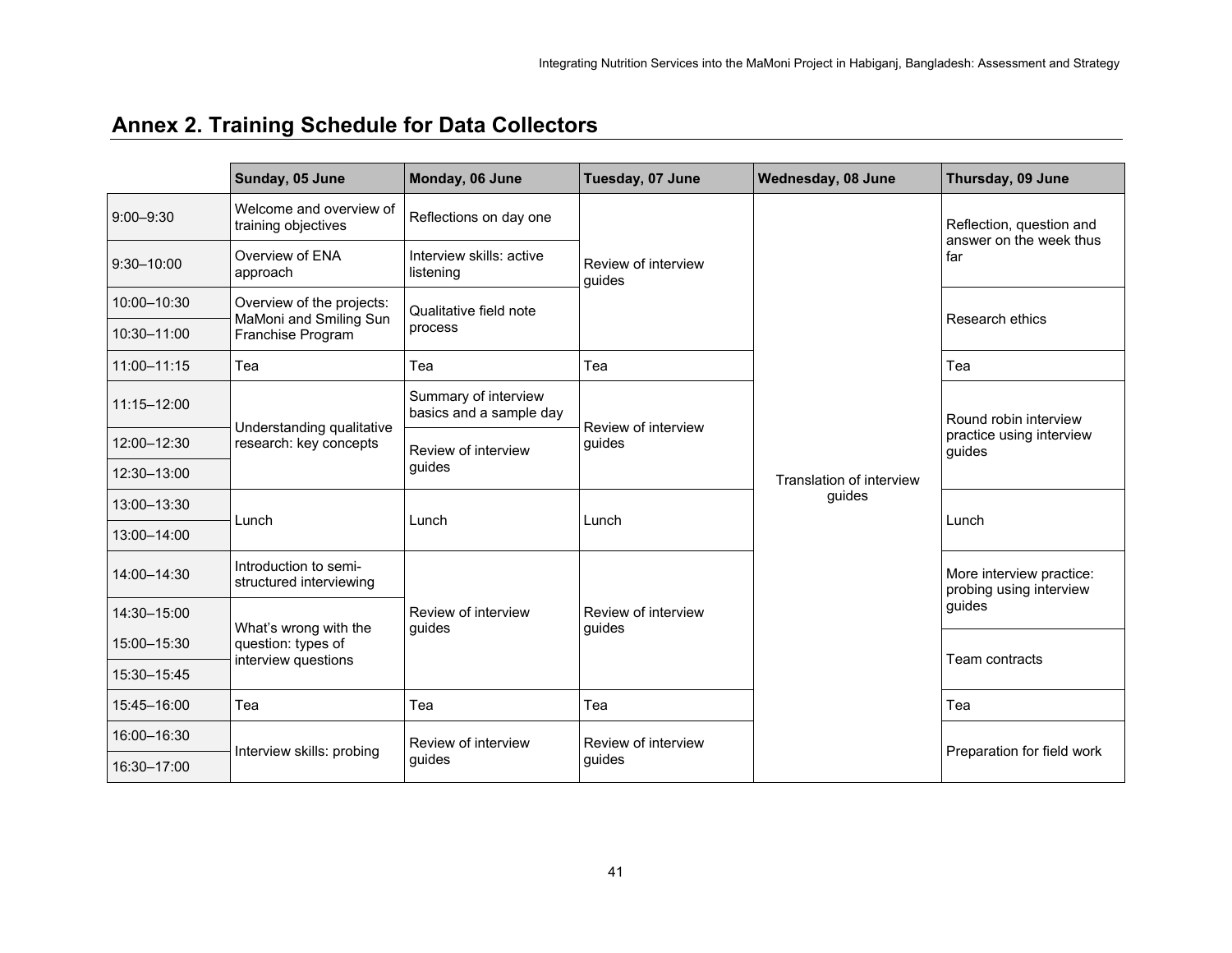|                 | Sunday, 12 June | Monday, 13 June                                                          | Tuesday, 14 June                  | Wednesday, 15 June                         | Thursday, 16 June                       |
|-----------------|-----------------|--------------------------------------------------------------------------|-----------------------------------|--------------------------------------------|-----------------------------------------|
| $9:00 - 9:30$   |                 |                                                                          |                                   | Reflections on field work                  |                                         |
| $9:30 - 10:00$  |                 |                                                                          |                                   | Review and modification                    |                                         |
| $10:00 - 10:30$ |                 |                                                                          |                                   | of interview guides                        |                                         |
| $10:30 - 11:00$ |                 |                                                                          |                                   | based on field work                        |                                         |
| $11:00 - 11:15$ |                 |                                                                          |                                   | Tea                                        |                                         |
| $11:15 - 12:00$ |                 |                                                                          |                                   | Review and modification                    |                                         |
| $12:00 - 12:30$ |                 | Translation of interview<br>Translation of interview<br>guides<br>guides | Field testing<br>assessment tools | of interview guides<br>based on field work |                                         |
| $12:30 - 13:00$ |                 |                                                                          |                                   |                                            | Completion of interview                 |
| $13:00 - 13:30$ |                 |                                                                          |                                   | Lunch                                      | guides; final field<br>preparations and |
| $13:00 - 14:00$ |                 |                                                                          |                                   |                                            | logistics                               |
| $14:00 - 14:30$ |                 |                                                                          |                                   | Participant observation                    |                                         |
| $14:30 - 15:00$ |                 |                                                                          |                                   |                                            |                                         |
| $15:00 - 15:30$ |                 |                                                                          |                                   |                                            |                                         |
| $15:30 - 15:45$ |                 |                                                                          |                                   |                                            |                                         |
| $15:45 - 16:00$ |                 |                                                                          |                                   | Tea                                        |                                         |
| $16:00 - 16:30$ |                 |                                                                          |                                   | Plan and logistics for                     |                                         |
| $16:30 - 17:00$ |                 |                                                                          |                                   | data collection                            |                                         |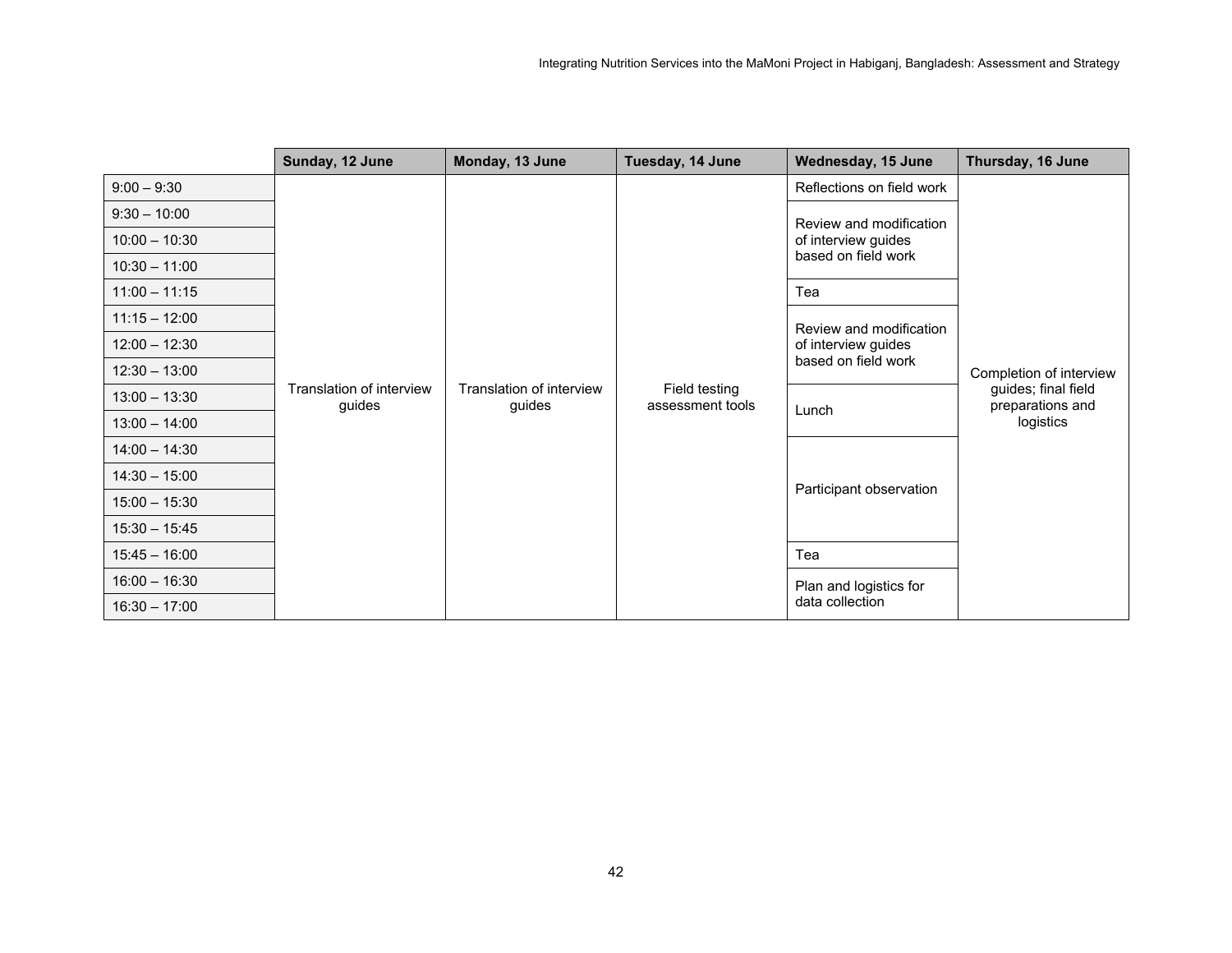## <span id="page-50-0"></span>**Annex 3. Field Work Schedule and Level of Field Staff Interviewed**

The data collection team traveled to Habiganj district on June 19–24, 2011, to collect data at MaMoni health facilities and communities served by MaMoni clinics. The team first met with MaMoni district coordinators in Habiganj, Rowshon Jahan (Save the Children), Mohammad Faiz Kawser (Shimantik, an NGO partner), and Mosarouf Hossain (Friends in Village Development Bangladesh [FIVDB], an NGO partner) to discuss the assessment and complete logistics for the week. Data collection took place in MaMoni sites in the following areas: Habiganj Sadar, Nabiganj *upazila*, and Lakhai *upazila*. In Nabiganj Sadar, the team conducted interviews with one district-level informant (an MO) and with *upazila*-level staff who had made themselves available to meet offsite after working hours (one UHFPO and one paramedic). In Nabiganj and Lakhai *upazilas*, the team visited each *upazila*'s UHC and multiple unionlevel centers (family welfare centers) to conduct interviews with staff. The majority of interviews were completed for MaMoni sites during the 3½ days of field work. The team then returned to Habiganj on August 1, 2011, to complete the remaining interviews, observations, and checklists for MaMoni clinics.

In each *upazila*, the team interviewed the following cadres of providers:

- $\bullet$  HA (1)
- $\bullet$  FWAs (2)
- $\bullet$  FWV  $s(2)$
- $\bullet$  Paramedic (1)
- $\bullet$  SACMO (1)
- $\bullet$  MO (1)

They also interviewed the following supervisors in each *upazila*:

- HI or FPI (1)
- UHFPO **or** UFPO (1)

Finally, at the community level, they interviewed the following individuals in each *upazila*:

- TBAs (2)
- Female community member who had received services recently from the GOB health system (1)
- Husband of a female community member who had received services recently from the GOB health system (1)
- Community leader (1)

With the addition of the district-level MO, a total of 31 interviews were completed through this process.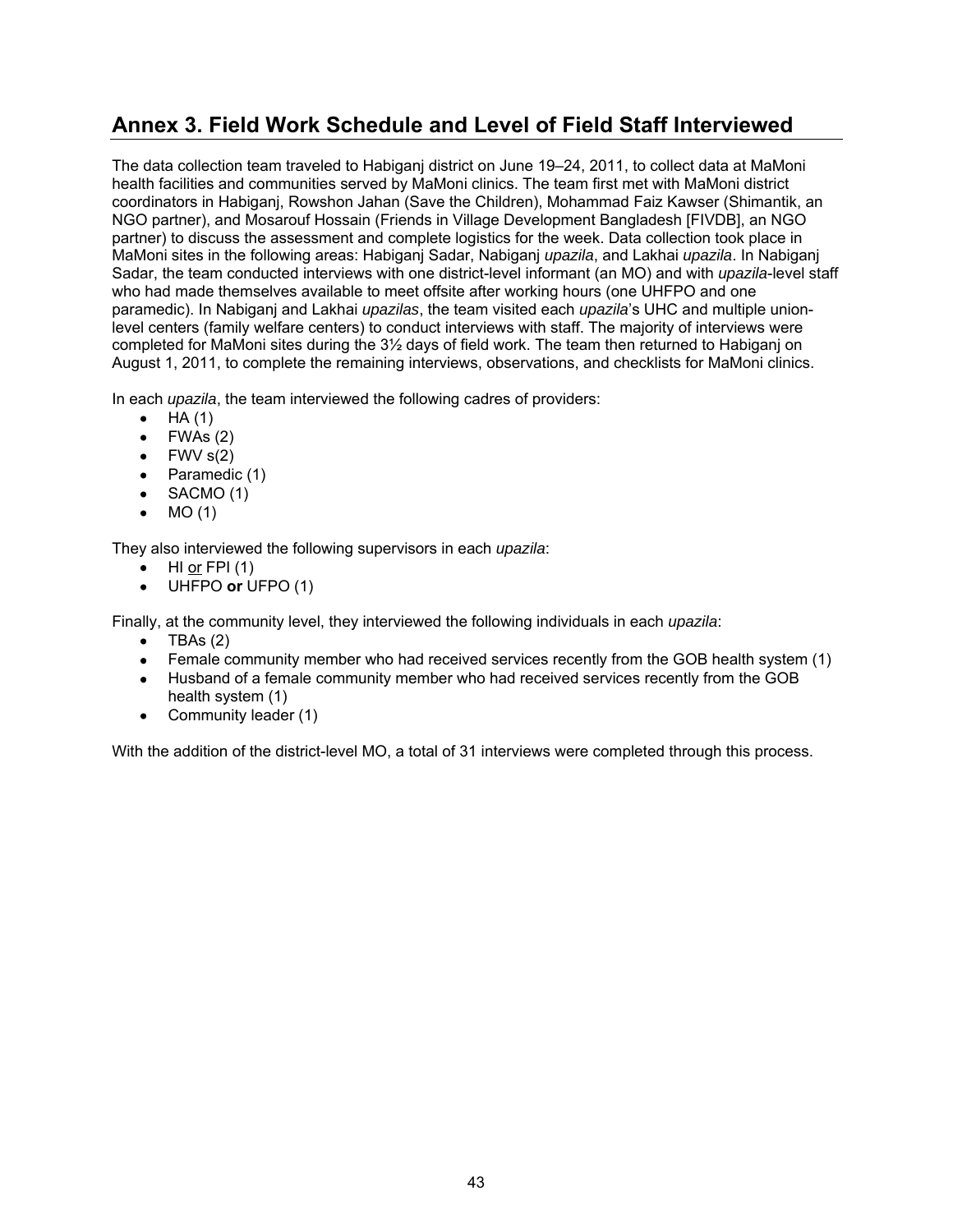# <span id="page-51-0"></span>**Annex 4. Essential Nutrition Actions**<sup>XXXVIII</sup>

#### **1. Promotion of optimal breastfeeding during the first 6 months**

- Initiate breastfeeding early (within 1 hour of birth).
- Do not give prelacteal feeds (any food or liquid other than breast milk given in the first 3 days of life).
- Breastfeed exclusively (no other liquids or foods, except ORS, medicines, and vitamin/mineral drops).
- Breastfeed on demand, day and night (8–12 times per day) for an adequate amount of time at each feeding. Empty one breast before offering the other. Offer the second breast after the infant releases the first.
- Practice correct positioning and attachment.

#### **2. Promotion of optimal complementary feeding starting at 6 months with continued breastfeeding to 2 years and beyond**

- Continue frequent, on-demand breastfeeding.
- Introduce complementary foods at 6 months.
- Increase the quantity of complementary food as the child gets older.
	- o 6–8 months: 200 kcal/day
	- o 9–11 months: 300 kcal/day
	- o 12–23 months: 550 kcal/day
- Increase the frequency of feeding as the child gets older.
	- $\circ$  6–8 months: 2–3 meals/day
	- $\circ$  9–23 months: 3–4 meals/day plus 1–2 snacks/day
- Increase food consistency and variety gradually as the child gets older.
- Feed a variety of foods daily, including animal products, fortified foods, and vitamin A-rich fruits and vegetables.
- Practice responsive feeding: feed infants directly, assist older children, encourage children to eat but do not force feed, minimize distractions, and show love by talking to child and making eye contact.

#### **3. Promotion of optimal nutritional care of sick and severely malnourished children**

- During illness, continue feeding and increase fluids.
	- o Under 6 months: increase frequency of breastfeeding
	- o 6–24 months: increase fluid intake, including breast milk, and offer food
- After illness, increase feeding until the child gains weight and is growing well.
- For diarrhea, provide zinc supplementation according to national protocol and provide ORS.
- For measles, provide vitamin A treatment, according to national protocol.
- Refer severely malnourished children for treatment (CMAM or inpatient care).

#### **4. Prevention of vitamin A deficiency**

- Exclusively breastfeed children for 6 months and continue breastfeeding to 2 years and beyond.
- Consume vitamin A-rich foods, including liver; fish; egg; dark yellow and orange fruits (papaya, mango); dark leafy green vegetables; and orange- or yellow-fleshed vegetables (carrots), roots, and tubers.
- Provide high-dose vitamin A supplementation to children 6–59 months of age, according to national protocol.
- Provide post-partum high-dose vitamin A supplementation to women as soon as possible after delivery.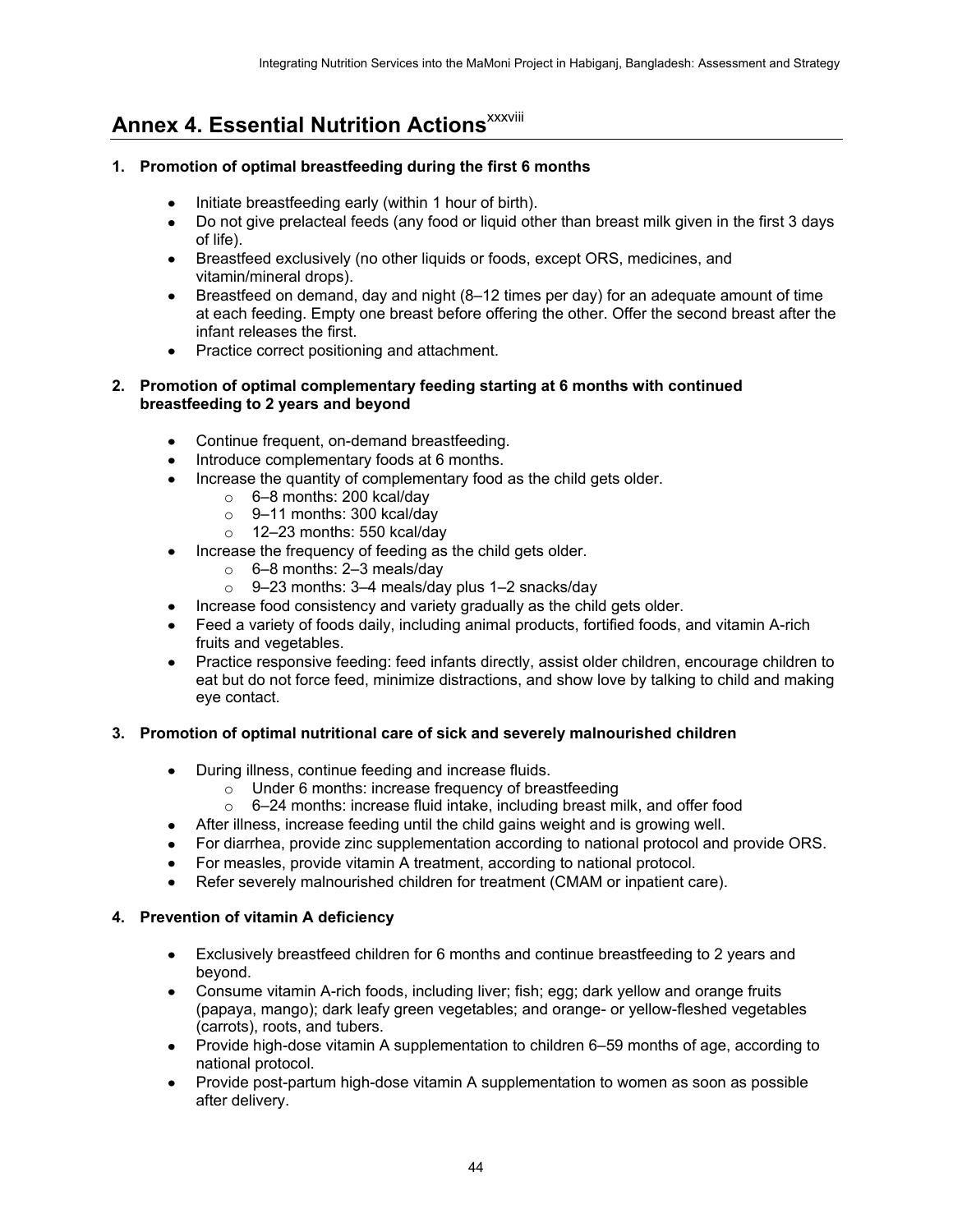#### **5. Promotion of adequate intake of iron and folic acid and prevention and control of anemia for women**

- Consume iron-rich foods, especially animal products and fortified foods.
- Provide IFA supplementation to all pregnant women according to national protocol.
- Provide iron supplements to children in areas where there is no malaria.
- Deworm children over 12 months of age, pregnant women after the first trimester, and lactating women according to national protocol.
- Prevent and control malaria, including intermittent preventive treatment of pregnant women in malarial zones and sleeping under long-lasting insecticide-treated bednets.

#### **6. Promotion of adequate iodine intake**

• Consume iodized salt.

#### **7. Promotion of optimal nutrition for women**

- Consume more food during pregnancy and lactation.
	- o Pregnancy: 285 extra kcal/day (one additional small meal)
	- o Lactation: 500 extra kcal/day (two additional small meals)
- Increase protein intake during pregnancy and lactation (e.g., *dal*, beans, legumes, animal source foods [egg, milk], oilseeds).
- Provide IFA supplementation for all pregnant women, according to national protocol.
- Treat and prevent malaria.
- Deworm after the first trimester of pregnancy in areas where parasitic worms are a common cause of anemia.
- Provide post-partum vitamin A supplementation, according to national protocol.
- Promote consumption of iodized salt.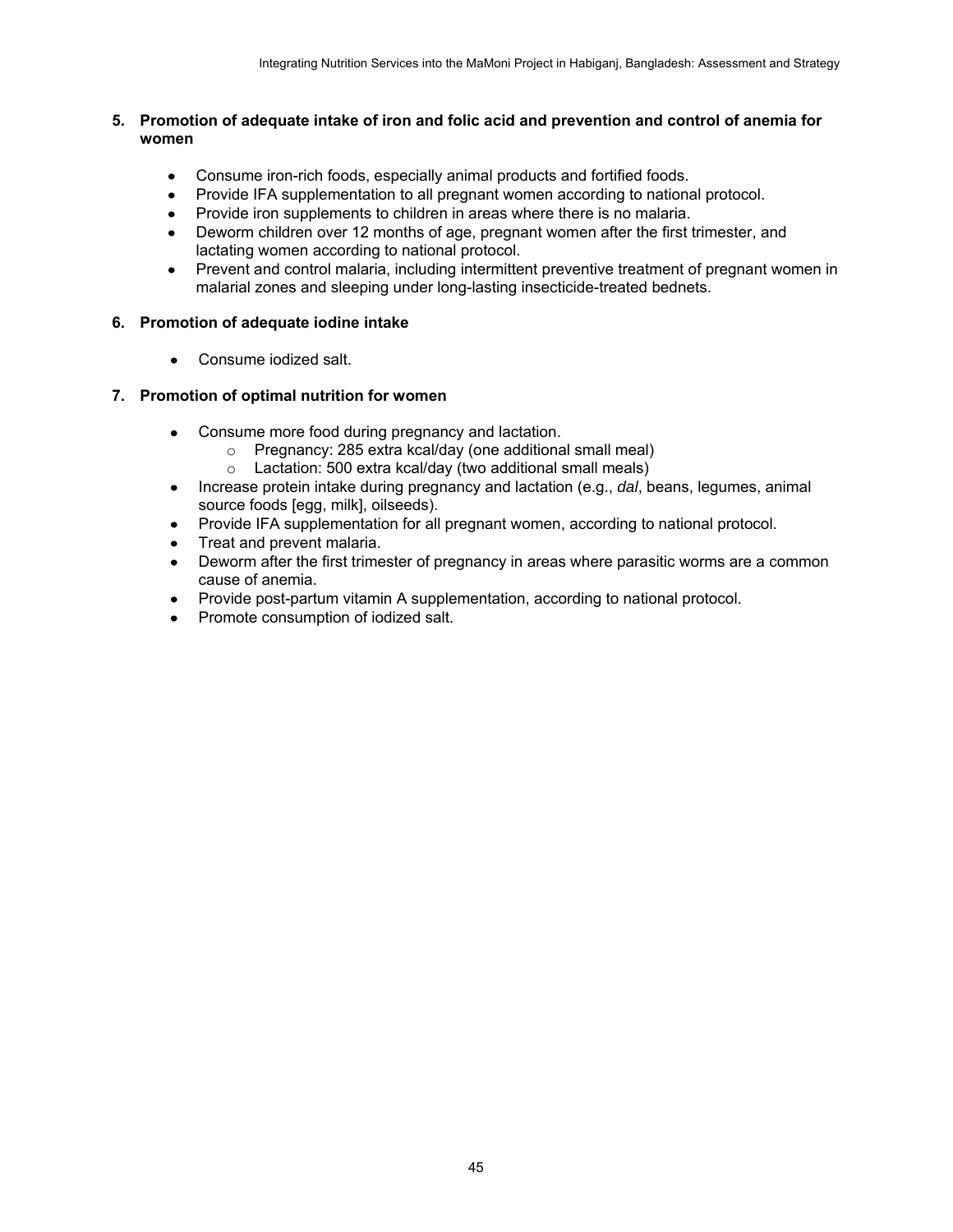# <span id="page-53-0"></span>**Annex 5. Key Hygiene Practices for Nutrition**

#### **1. Safe treatment and storage of water at point-of-use**

- Treat water to make it safe to drink. Treatment options include:
	- o Hypochlorite (chlorine) solution
		- o Boiling
	- o Solar disinfection (SODIS)
	- o Commercial filter
- Store treated water safely in a covered narrow-neck container with a tap, if possible. Pour water into a clean pitcher to serve or use a ladle that hangs on the wall to dispense water. Do not touch the water inside the container with hands.

#### **2. Safe preparation and storage of food**

- Wash hands before preparing food and feeding children.
- Use clean utensils and dishes.
- Clean food preparation areas with soap and water.
- Cover food with netting or cloth or store food in covered containers to protect it from insects, pests, and other animals.
- Separate raw and cooked food.
- **Eat food within 6 hours of preparation.**
- Use treated water to wash raw foods.
- Cook food thoroughly.

#### **3. Wash hands using correct technique at critical times**

- Hand washing with **soap** is the best way to prevent the spread of infection from person to person.
- Just rinsing hands is not enough. You have to use soap or ash every time you wash your hands.
- Wash hands under poured or flowing water. This removes the dirt and germs. A wash basin in which many people wash their hands in the same water does not prevent infection.
- Wash your hands **before** handling, preparing, or eating food and before feeding someone or giving medicines, and wash hands often during food preparation.
- Wash your hands **after** going to the toilet, cleaning a person who has defecated, blowing your nose, coughing, sneezing, or handling an animal or animal waste
- Wash your hands both before and after tending to someone who is sick.

#### **4. Sanitary disposal of human feces**

- Always use a latrine.
- Dispose of the infant/child's feces in a latrine.
- Wash hands after going to the toilet, changing a child's diaper, or cleaning a person who has defecated.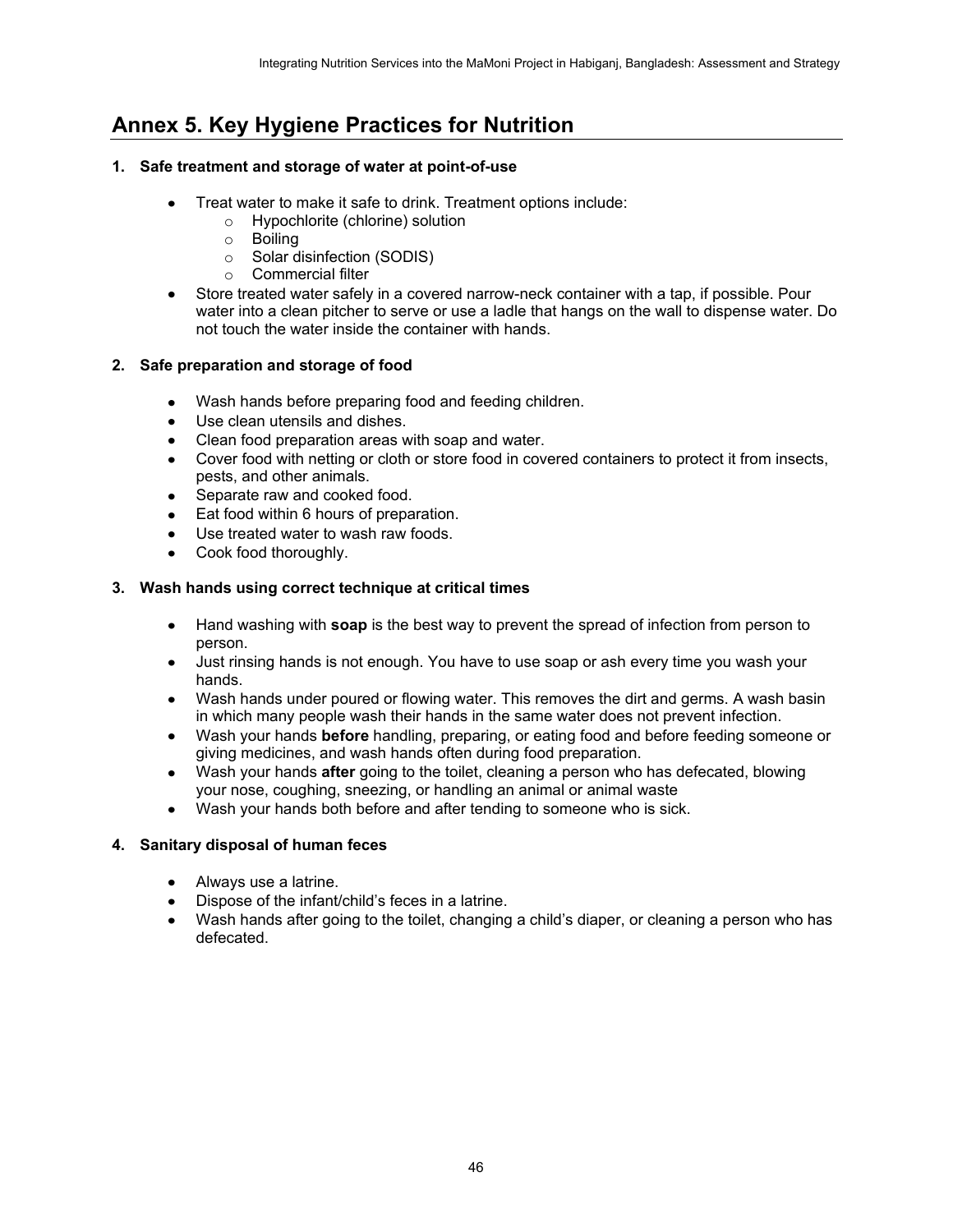<span id="page-54-0"></span>

| <b>Service</b>              | <b>Target group</b>                                                  | Action(s)                                                                                                                                                                                                                                                                                                                                                                                                                                                                                                                | Any present family<br>members, especially<br>decision-makers                                                                                                   | Tools to be developed<br>that will support this                                                                                                                                                              |
|-----------------------------|----------------------------------------------------------------------|--------------------------------------------------------------------------------------------------------------------------------------------------------------------------------------------------------------------------------------------------------------------------------------------------------------------------------------------------------------------------------------------------------------------------------------------------------------------------------------------------------------------------|----------------------------------------------------------------------------------------------------------------------------------------------------------------|--------------------------------------------------------------------------------------------------------------------------------------------------------------------------------------------------------------|
| Adolescent<br>counseling    | Adolescent girls<br>(married and<br>unmarried) and<br>their families | Assess nutritional status:<br>Discuss diet<br>$\bullet$<br>Test hemoglobin<br>$\bullet$<br>Measure weight<br>٠<br>Counsel and negotiate for:<br>Improved diet: discuss what foods she is eating and how much<br>and discuss ways that she can eat a balanced diet with enough<br>calories and variety<br>Improved self-care<br>$\bullet$<br>Delay marriage<br>Delay pregnancy<br>Provide brochures designed for low-literacy audiences, based on the                                                                     |                                                                                                                                                                | <b>Brochures designed</b><br>for low-literacy<br>audiences, based on<br>the counseling that<br>took place at the<br>session<br>Counseling guides                                                             |
| Newly married<br>counseling | Newly married<br>couples and<br>families                             | counseling that took place at the session.<br>Assess nutritional status:<br>Discuss diet<br>$\bullet$<br>Test hemoglobin<br>Measure weight<br>$\bullet$<br>Counsel and negotiate for:<br>Improved diet: discuss what foods she is eating and how much<br>and discuss ways that she can eat a balanced diet with enough<br>calories and variety<br>o Nutrition to stay health in marriage<br>○ Nutrition to be healthy in pregnancy<br>Improved self-care<br>Delay pregnancy<br>Healthy timing and spacing of pregnancies |                                                                                                                                                                | • Brochures designed<br>for low-literacy<br>audiences, based on<br>the counseling that<br>took place at the<br>session<br>Counseling guides                                                                  |
| ANC at home or<br>in clinic | Pregnant women                                                       | Review records of any previous visits and adjust this visit accordingly<br>Assess nutritional status:<br>Discuss diet<br>Test hemoglobin<br>Measure weight<br>Measure MUAC<br>Provide medications and supplements:<br>IFA for all pregnant women<br>Deworming for women in second or third trimester                                                                                                                                                                                                                     | Counsel and negotiate<br>for:<br>Providing support to<br>woman to eat more<br>and a better quality<br>diet<br>Support for helping<br>the woman to rest<br>more | Clear protocols for<br><b>ANC</b> services<br>Job aids targeted to<br>different providers<br>with specific guidance<br>based on which ANC<br>visit and the stage of<br>pregnancy<br><b>IEC</b> materials for |

# **Annex 6. Suggested Nutrition Actions to Include in Existing Service Protocols for Health Workers**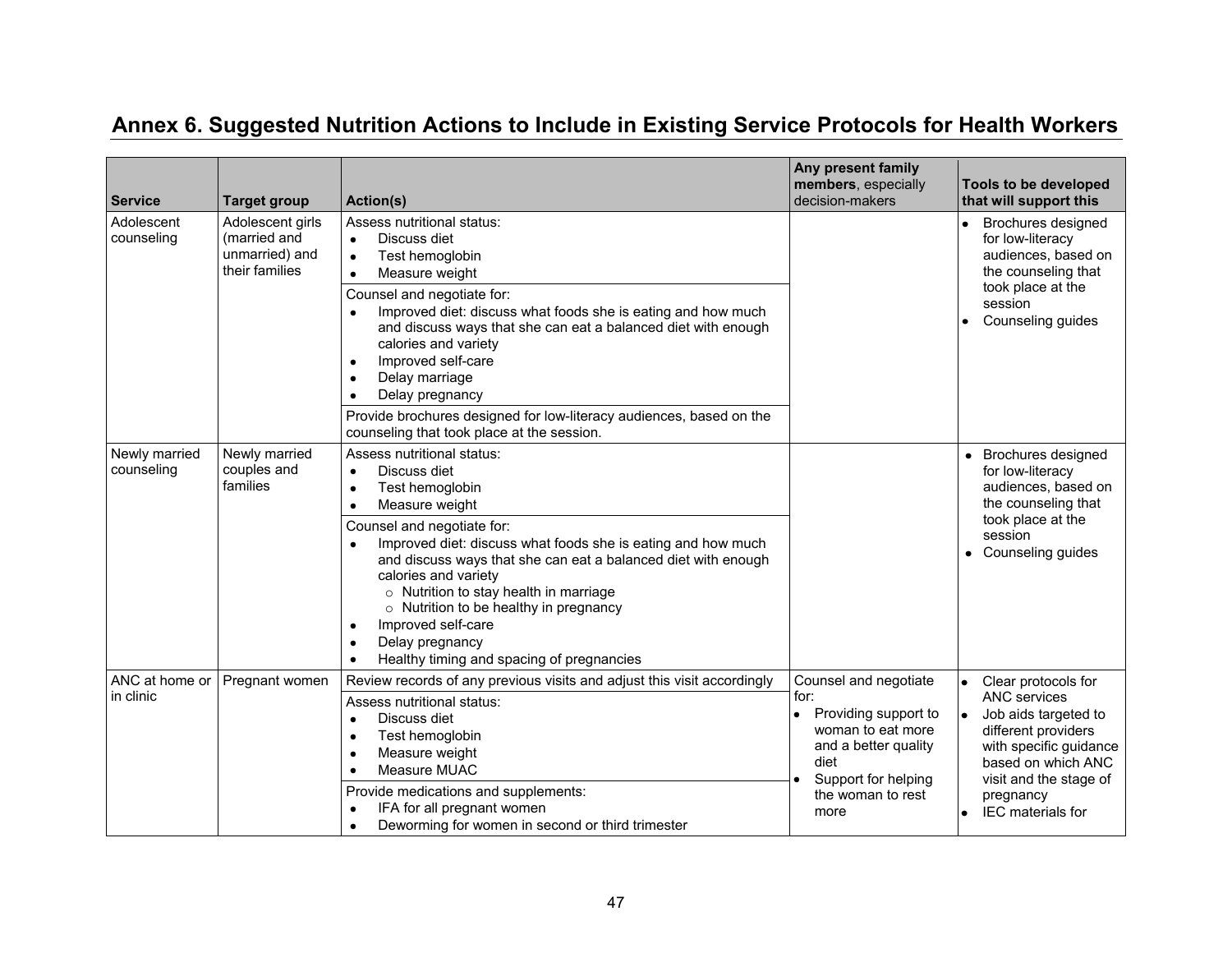| <b>Service</b>                               | <b>Target group</b>         | <b>Action(s)</b>                                                                                                                                                                                                                                                                                                                                                                                                                                                                                                                                                                                                                                                                                                                                                                                                                                                                                                                                                                                                                                                                                                                                                                                                                                                                                                                                                                                      | Any present family<br>members, especially<br>decision-makers                                                                                       | Tools to be developed<br>that will support this                                                                                                                                      |
|----------------------------------------------|-----------------------------|-------------------------------------------------------------------------------------------------------------------------------------------------------------------------------------------------------------------------------------------------------------------------------------------------------------------------------------------------------------------------------------------------------------------------------------------------------------------------------------------------------------------------------------------------------------------------------------------------------------------------------------------------------------------------------------------------------------------------------------------------------------------------------------------------------------------------------------------------------------------------------------------------------------------------------------------------------------------------------------------------------------------------------------------------------------------------------------------------------------------------------------------------------------------------------------------------------------------------------------------------------------------------------------------------------------------------------------------------------------------------------------------------------|----------------------------------------------------------------------------------------------------------------------------------------------------|--------------------------------------------------------------------------------------------------------------------------------------------------------------------------------------|
|                                              |                             | In malaria zones, intermittent preventive treatment<br>$\bullet$<br>Treatment of illness, such as malaria<br>$\bullet$<br>Counsel and negotiate for improved:<br>Diet: discuss what foods she is eating and how much and discuss  <br>ways that she can<br>o Eat more food each day (determine local equivalent of 285<br>kcal)<br>○ Eat a variety of foods, including animal source foods and<br>fruits and vegetables<br>Increased consumption of locally available iron- and vitamin<br>$\circ$<br>A-rich foods<br>○ Consume iodized salt<br>Self-care: rest more, as possible<br>Compliance with IFA supplements, as necessary: suggestions for<br>$\bullet$<br>coping with side effects<br>Attendance at ANC<br>$\bullet$<br>Depending on the need for counseling on maternal diet, and the stage<br>of pregnancy, begin counseling on (note: job aids would specify which<br>is important at which stage):<br>Initiating breastfeeding immediately (within 1 hour)<br>$\bullet$<br>Avoiding prelacteal feeds<br>$\bullet$<br>Correct positioning and attachment through demostration<br>$\bullet$<br>EBF, i.e., providing nothing but breast milk for the first 6 months<br>$\bullet$<br>of life<br>How to maintain good milk supply<br>Provide brochures designed for low-literacy audiences, based on the<br>counseling that took place at the session.<br>Record notes for follow-up visits. | Support for seeking<br>health care as<br>needed<br>Finding ways to<br>support new mother<br>after baby arrives so<br>she can care for the<br>child | pregnant women to<br>take home for<br>reinforcement                                                                                                                                  |
| Delivery at<br>home or in<br>health facility | Mother and<br>newborn child | Assess nutritional status:<br>Weigh and measure baby (if facility-based delivery and/or scale is<br>$\bullet$<br>available)<br>MUAC of mother<br>$\bullet$<br>Discuss mother's diet<br>$\bullet$<br>Provide medications and supplements:<br>IFA for mother, as needed according to national policy<br>٠<br>Post-partum vitamin A supplementation: one high dose within 6<br>$\bullet$<br>weeks postpartum<br>Counsel, negotiation, and support for:                                                                                                                                                                                                                                                                                                                                                                                                                                                                                                                                                                                                                                                                                                                                                                                                                                                                                                                                                   | Counsel and negotiate<br>for mother's time to<br>exclusively breastfeed                                                                            | Clear protocols for<br>$\bullet$<br>delivery services<br>Counseling job aid for<br>$\bullet$<br>delivery<br>IEC materials for<br>pregnant women to<br>take home for<br>reinforcement |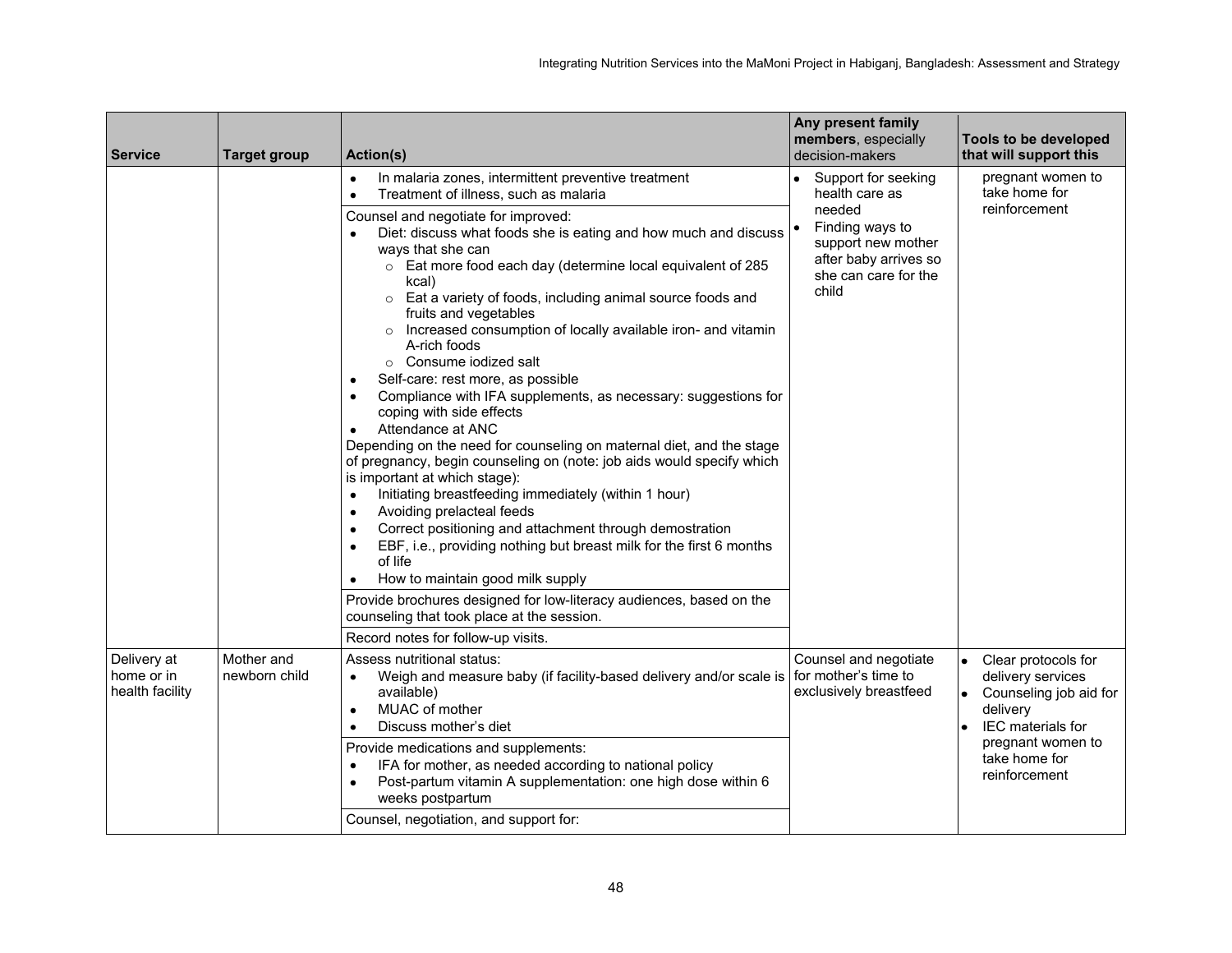| <b>Service</b>                                          | <b>Target group</b>   | <b>Action(s)</b>                                                                                                                                                                                                                                                                                                                                                                                                                                                                                                                                                                                                                                                                                                                                                                                                                                                                                                                                                | Any present family<br>members, especially<br>decision-makers                                                                                                                                                                                                                                                     | <b>Tools to be developed</b><br>that will support this                                                                                                                                             |
|---------------------------------------------------------|-----------------------|-----------------------------------------------------------------------------------------------------------------------------------------------------------------------------------------------------------------------------------------------------------------------------------------------------------------------------------------------------------------------------------------------------------------------------------------------------------------------------------------------------------------------------------------------------------------------------------------------------------------------------------------------------------------------------------------------------------------------------------------------------------------------------------------------------------------------------------------------------------------------------------------------------------------------------------------------------------------|------------------------------------------------------------------------------------------------------------------------------------------------------------------------------------------------------------------------------------------------------------------------------------------------------------------|----------------------------------------------------------------------------------------------------------------------------------------------------------------------------------------------------|
|                                                         |                       | Initiating breastfeeding immediately (within 1 hour)<br>$\bullet$<br>Correct positioning and attachment<br>$\bullet$<br>Avoiding prelacteal feeds<br>٠<br>Breastfeeding on demand, 8-12 times per day<br>$\bullet$<br>Emptying one breast completely before offering the other breast<br>٠<br>EBF for 6 months<br>Maternal diet: discuss what foods she is eating and how much<br>٠<br>and discuss ways that she can<br>Eat more food each day (determine local equivalent of 500<br>kcal)<br>Eat a variety of foods, including animal source foods and<br>$\circ$<br>fruits and vegetables<br>Increased consumption of locally available iron- and vitamin<br>$\circ$<br>A-rich foods<br>Consume iodized salt<br>$\circ$<br>Maternal compliance with IFA supplements, as necessary:<br>٠<br>suggestions for coping with side effects<br>Explanation of how to maintain good milk supply<br>Provide brochures designed for low-literacy audiences, based on the |                                                                                                                                                                                                                                                                                                                  |                                                                                                                                                                                                    |
| Postpartum<br>Care: at home<br>or in health<br>facility | Mother and<br>newborn | counseling that took place at the session.<br>Review record from any previous post-partum visits and adapt session<br>accordingly (e.g., if there was a problem with correct positioning and<br>attachment, follow-up to be sure it's okay now).<br>Assess nutritional status:<br>Discuss maternal diet<br>$\bullet$<br>Weigh baby if not weighed at birth<br>٠<br>Measure weight<br>٠<br>Measure MUAC of mother<br>If baby weighs less than 2,500 g:<br>Feed every 30 minutes to 1 hour<br>Note: care of LBW baby requires intensive support<br>Provide medications and supplements, as necessary:<br>IFA as needed, according to national policy<br>High-dose vitamin A supplementation for mother: one time within<br>first 6 weeks of delivery                                                                                                                                                                                                              | Counsel and negotiate<br>for:<br>Support to mother to<br>care for herself and<br>child<br>Rest and extra high-<br>quality food for<br>mother<br>Feed child only<br>breastmilk<br>If LBW baby,<br>intensive support for<br>mother and child<br>because the feeding<br>is almost constant -<br>support for someone | Clear protocols for<br>postpartum visits<br>Job aid with specific<br>guidance based on<br>each postpartum visit<br><b>IEC</b> materials for<br>pregnant women to<br>take home for<br>reinforcement |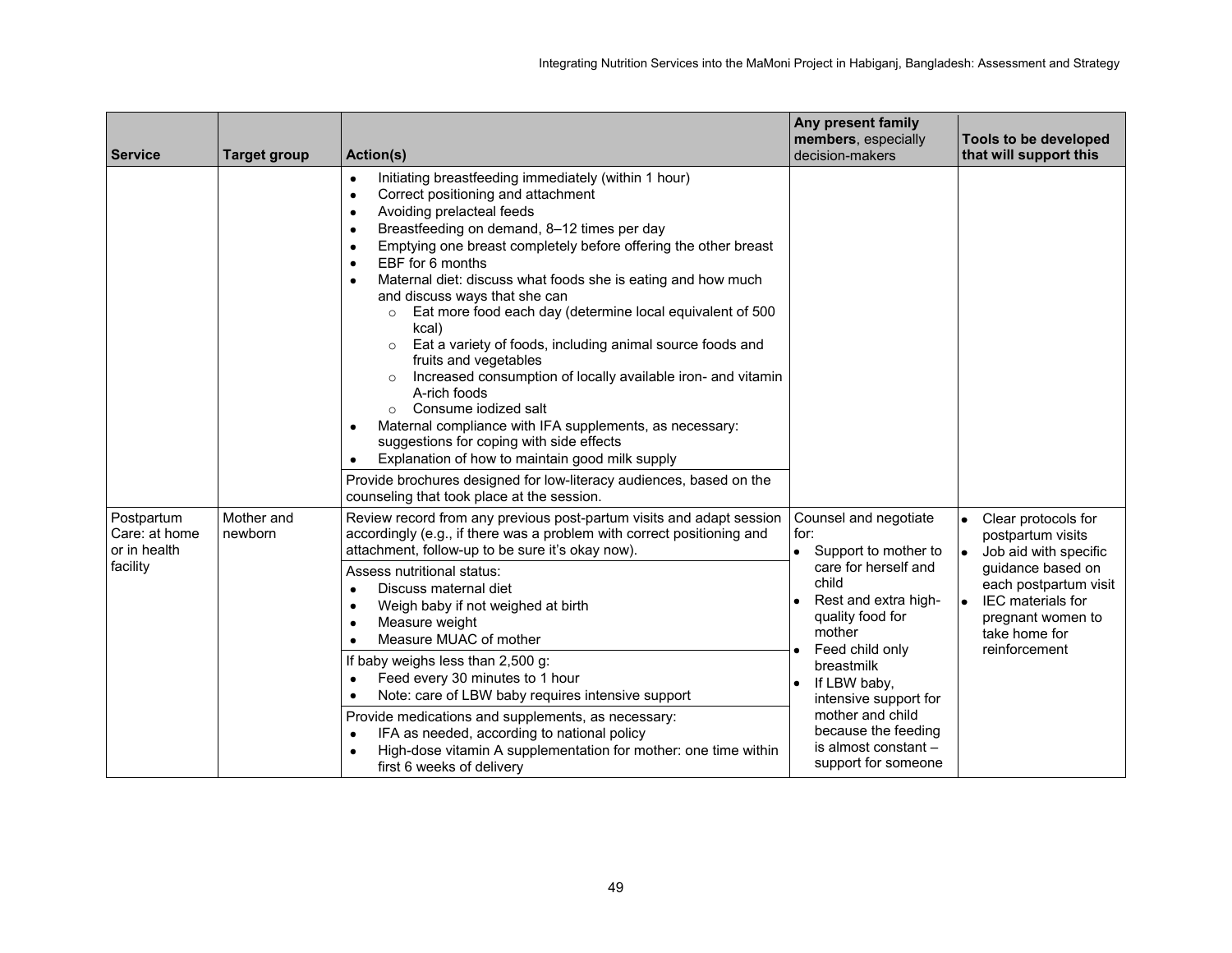| <b>Service</b>                                                              | <b>Target group</b>      | <b>Action(s)</b>                                                                                                                                                                                                                                                                                                                                                                                                                                                                                                                                                                                                                                                                                                                                                                                                                                                 | Any present family<br>members, especially<br>decision-makers            | Tools to be developed<br>that will support this                                         |
|-----------------------------------------------------------------------------|--------------------------|------------------------------------------------------------------------------------------------------------------------------------------------------------------------------------------------------------------------------------------------------------------------------------------------------------------------------------------------------------------------------------------------------------------------------------------------------------------------------------------------------------------------------------------------------------------------------------------------------------------------------------------------------------------------------------------------------------------------------------------------------------------------------------------------------------------------------------------------------------------|-------------------------------------------------------------------------|-----------------------------------------------------------------------------------------|
|                                                                             |                          | Counsel, negotiate and support for :<br>Correct positioning and attachment<br>$\bullet$<br>EBF for 6 months<br>$\bullet$<br>Breastfeeding on-demand, 8-12 times/day<br>$\bullet$<br>Empty one breast completely before offering the other breast<br>٠<br>Assessing milk supply<br>$\bullet$<br>Maintaining milk supply<br>$\bullet$<br>Maternal diet: discuss what foods she is eating and how much<br>$\bullet$<br>and discuss ways that she can:<br>Eat more food each day (determine local equivalent of 500<br>$\circ$<br>kcal)<br>Eat a variety of foods, including animal source foods and<br>$\circ$<br>fruits and vegetables<br>Increased consumption of locally available iron- and vitamin<br>$\circ$<br>A-rich foods<br>○ Consume iodized salt<br>Maternal compliance with IFA supplements, as necessary:<br>suggestions for coping with side effects | to take on mother's<br>chores                                           |                                                                                         |
|                                                                             |                          | Answer any questions that the new mother and/or her family have.<br>Provide brochures designed for low-literacy audiences, based on the<br>counseling that took place at the session.                                                                                                                                                                                                                                                                                                                                                                                                                                                                                                                                                                                                                                                                            |                                                                         |                                                                                         |
| Well-child visit/<br>Immunization/<br>Growth<br>promotion under<br>6 months | Infant under 6<br>months | Assess nutritional status:<br>Measure weight and length of child<br>Discuss what is being fed to child<br>٠<br>Counsel, negotiation, and support for:<br>Discuss any challenges/problems with breastfeeding<br>$\bullet$<br>EBF for 6 months<br>$\bullet$<br>Discuss introduction of complementary foods at 6 months<br>$\bullet$<br>Continue breastfeeding<br>$\circ$<br>Age appropriate consistency and quantity<br>$\circ$<br>Hygiene practices<br>$\bullet$<br>Maternal diet: discuss what foods she is eating and how much<br>٠<br>and discuss ways that she can:<br>Eat more food each day (determine local equivalent of 500<br>$\circ$<br>kcal)<br>Eat a variety of foods, including animal source foods and<br>$\circ$<br>fruits and vegetables<br>Increased consumption of locally available iron- and vitamin<br>$\circ$<br>A-rich foods              | Counsel and negotiate<br>for mother's time to<br>exclusively breastfeed | Protocols<br>$\bullet$<br>Job aids<br>$\bullet$<br>Brochures for family<br>to take home |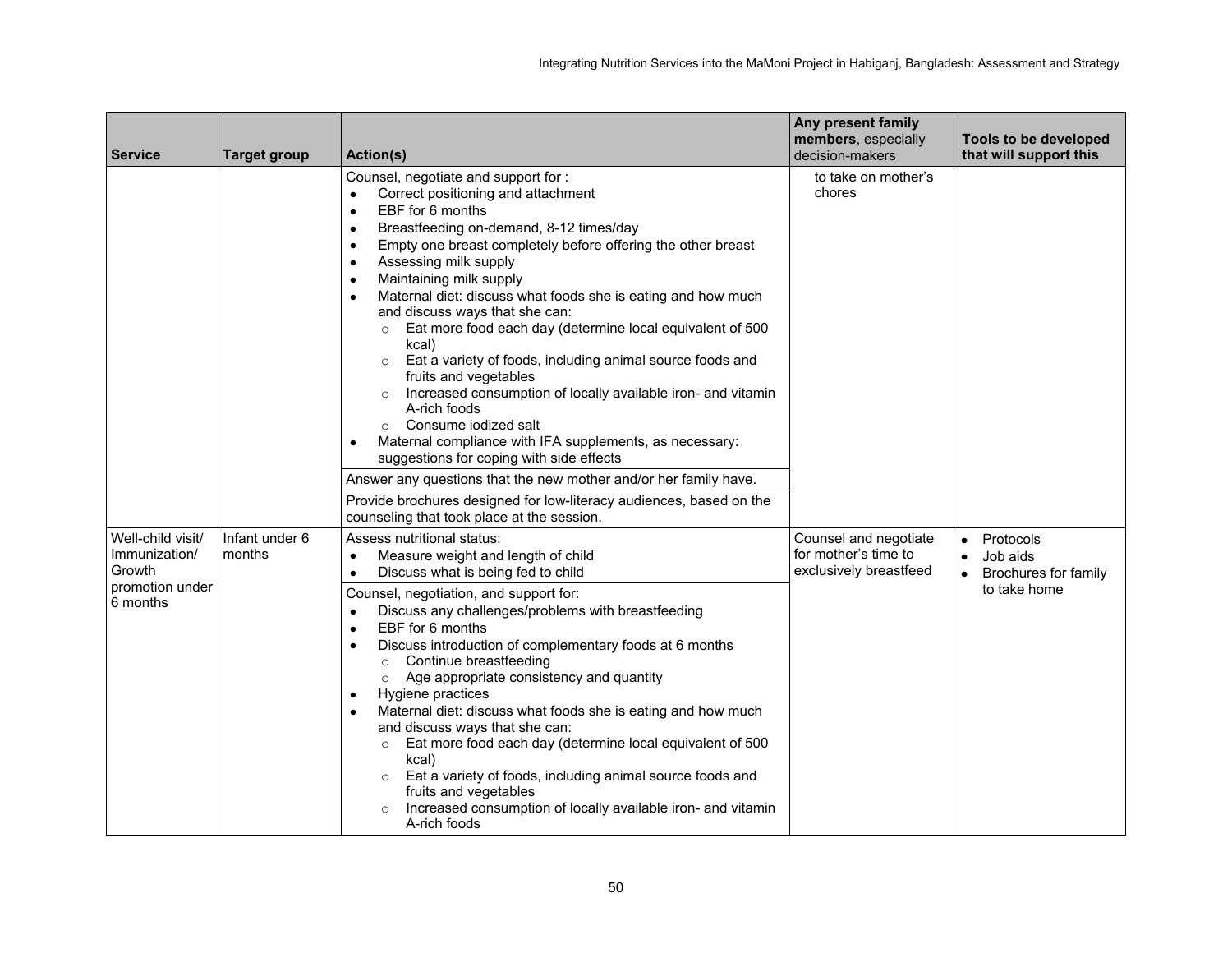| <b>Service</b>                                            | <b>Target group</b>         | Action(s)                                                                                                                                                                                                                                                                                                                                                                                                                                                                                                                                                                                                                                                                                                                                                                                                                                                 | Any present family<br>members, especially<br>decision-makers                                  | Tools to be developed<br>that will support this                                |
|-----------------------------------------------------------|-----------------------------|-----------------------------------------------------------------------------------------------------------------------------------------------------------------------------------------------------------------------------------------------------------------------------------------------------------------------------------------------------------------------------------------------------------------------------------------------------------------------------------------------------------------------------------------------------------------------------------------------------------------------------------------------------------------------------------------------------------------------------------------------------------------------------------------------------------------------------------------------------------|-----------------------------------------------------------------------------------------------|--------------------------------------------------------------------------------|
|                                                           |                             | Consume iodized salt<br>$\circ$<br>Maternal compliance with IFA supplements, as necessary:<br>٠<br>suggestions for coping with side effects                                                                                                                                                                                                                                                                                                                                                                                                                                                                                                                                                                                                                                                                                                               |                                                                                               |                                                                                |
|                                                           |                             | Provide brochures designed for low-literacy audiences, based on the<br>counseling that took place at the session                                                                                                                                                                                                                                                                                                                                                                                                                                                                                                                                                                                                                                                                                                                                          |                                                                                               |                                                                                |
| Well-child visit/<br>Immunization/<br>Growth<br>promotion | Child 6-24<br>months        | Assess nutritional status:<br>Measure weight and length/height of child<br>٠<br>Measure MUAC<br>٠<br>Discuss what is being fed to child<br>$\bullet$                                                                                                                                                                                                                                                                                                                                                                                                                                                                                                                                                                                                                                                                                                      | Counsel and negotiate<br>for support to mother to<br>adequately feed and care<br>for child    | Protocols<br>Job aids according to<br>age of child<br>Brochures for family     |
| 6-24 months                                               |                             | Provide vitamin A supplementation to children according to<br>٠<br>national policy<br>Provide iron supplementation to children in non-malaria areas,<br>$\bullet$<br>according to national policy                                                                                                                                                                                                                                                                                                                                                                                                                                                                                                                                                                                                                                                         |                                                                                               | to take home                                                                   |
|                                                           |                             | Counsel, negotiation, and support for:<br>Discuss any challenges/problems with breastfeeding<br>$\bullet$<br>EBF for 6 months<br>٠<br>Discuss introduction of complementary foods at 6 months:<br>Continue breastfeeding<br>$\circ$<br>Age appropriate consistency and quantity<br>$\circ$<br>Responsive feeding<br>$\circ$<br>Food safety and hygiene practices:<br>Safe preparation and storage<br>$\circ$<br>Hand washing<br>$\circ$<br>Maternal diet: discuss what foods she is eating and how much<br>and discuss ways that she can:<br>Eat more food each day (determine local equivalent of 500<br>$\circ$<br>kcal)<br>Eat a variety of foods, including animal source foods and<br>$\circ$<br>fruits and vegetables<br>Increased consumption of locally available iron- and vitamin<br>$\circ$<br>A-rich foods<br>Consume jodized salt<br>$\circ$ |                                                                                               |                                                                                |
|                                                           |                             | Provide brochures designed for low-literacy audiences, based on the<br>counseling that took place at the session.                                                                                                                                                                                                                                                                                                                                                                                                                                                                                                                                                                                                                                                                                                                                         |                                                                                               |                                                                                |
| Sick child visits                                         | Mother and<br>newborn child | Assess nutritional status.<br>Measure weight and length/height of child<br>٠<br>Measure MUAC<br>٠<br>Discuss foods/liquids being fed to child<br>٠                                                                                                                                                                                                                                                                                                                                                                                                                                                                                                                                                                                                                                                                                                        | Counsel and negotiate<br>for mother's time to<br>exclusively breastfeed<br>and care for child | Clear protocols for<br>delivery services<br>Counseling job aid for<br>delivery |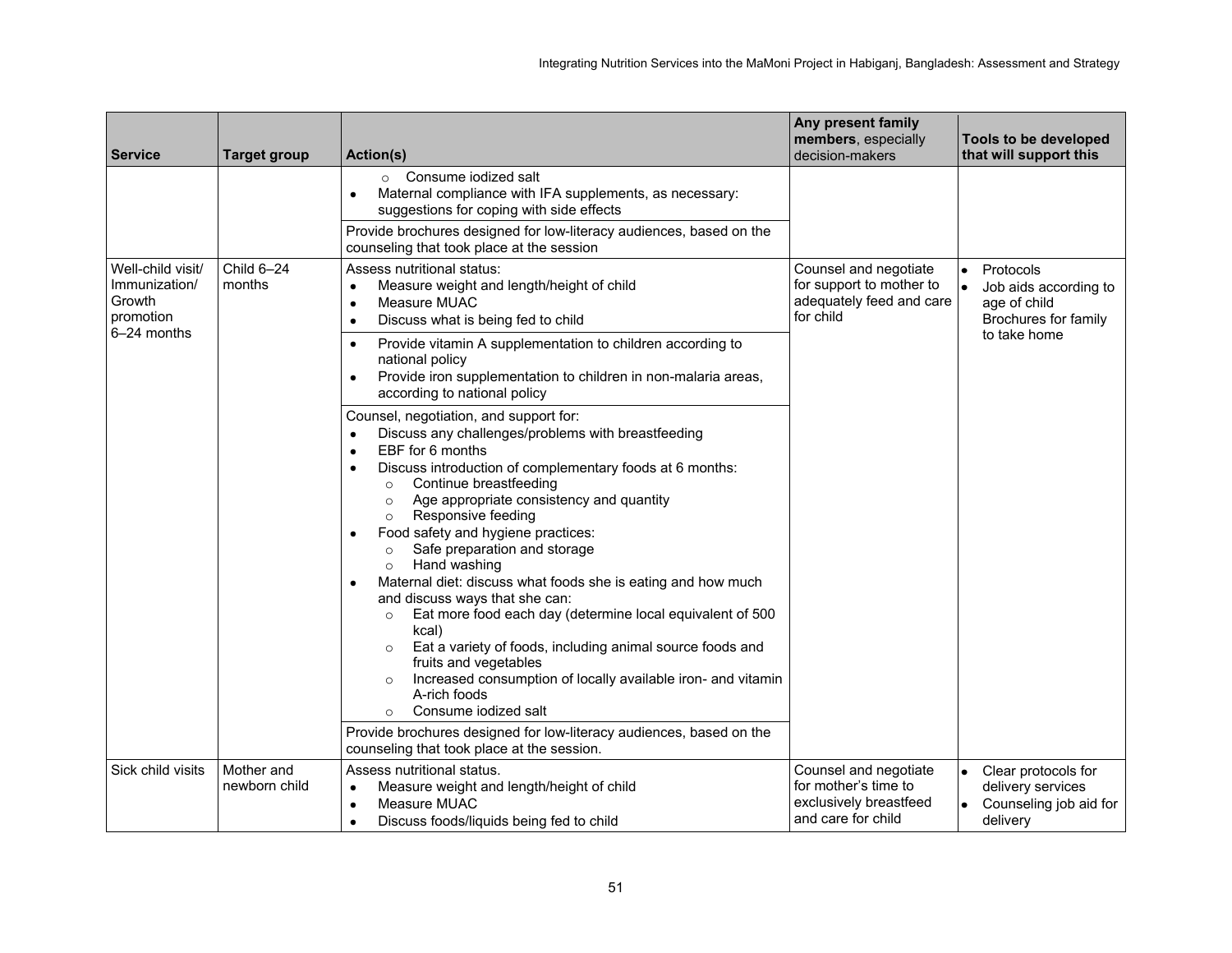| <b>Service</b> | <b>Target group</b> | <b>Action(s)</b>                                                                                                                                                                                                                                                                                                                                                                                                                                                                                                                                                                                                                                                                                                                                                                                                                                                                                                                                         | Any present family<br>members, especially<br>decision-makers | Tools to be developed<br>that will support this                                              |
|----------------|---------------------|----------------------------------------------------------------------------------------------------------------------------------------------------------------------------------------------------------------------------------------------------------------------------------------------------------------------------------------------------------------------------------------------------------------------------------------------------------------------------------------------------------------------------------------------------------------------------------------------------------------------------------------------------------------------------------------------------------------------------------------------------------------------------------------------------------------------------------------------------------------------------------------------------------------------------------------------------------|--------------------------------------------------------------|----------------------------------------------------------------------------------------------|
|                |                     | Provide treatment:<br>ORS for diarrhea<br>$\bullet$<br>Zinc treatment for diarrhea<br>$\bullet$<br>Vitamin A for measles<br>$\bullet$<br>Deworming as necessary<br>٠<br>Referral or therapeutic care for children with SAM<br>٠<br>Referral as necessary for other conditions<br>٠                                                                                                                                                                                                                                                                                                                                                                                                                                                                                                                                                                                                                                                                       |                                                              | <b>IEC</b> materials for<br>$\bullet$<br>pregnant women to<br>take home for<br>reinforcement |
|                |                     | Counsel, negotiation, and support for:<br>Children under 6 months:<br>Continued breastfeeding during illness<br>$\circ$<br>Offer breast milk more often after illness<br>$\Omega$<br>Do not offer food<br>$\circ$<br>Children over 6 months<br>$\bullet$<br>Increase fluids<br>$\circ$<br>Continue to offer food<br>$\circ$<br>Offer extra food after illness<br>$\circ$<br>Maternal diet: discuss what foods she is eating and how much<br>٠<br>and discuss ways that she can:<br>Eat more food each day (determine local equivalent of 500<br>$\circ$<br>kcal)<br>Eat a variety of foods, including animal source foods and<br>$\circ$<br>fruits and vegetables<br>Increased consumption of locally available iron- and vitamin<br>$\circ$<br>A-rich foods<br>Consume jodized salt<br>Maternal compliance with IFA supplements, as necessary:<br>٠<br>suggestions for coping with side effects<br>Explanation of how to maintain good milk supply<br>٠ |                                                              |                                                                                              |
|                |                     | Schedule follow-up<br>Notify community volunteer of need for follow-up at household<br>$\bullet$                                                                                                                                                                                                                                                                                                                                                                                                                                                                                                                                                                                                                                                                                                                                                                                                                                                         |                                                              |                                                                                              |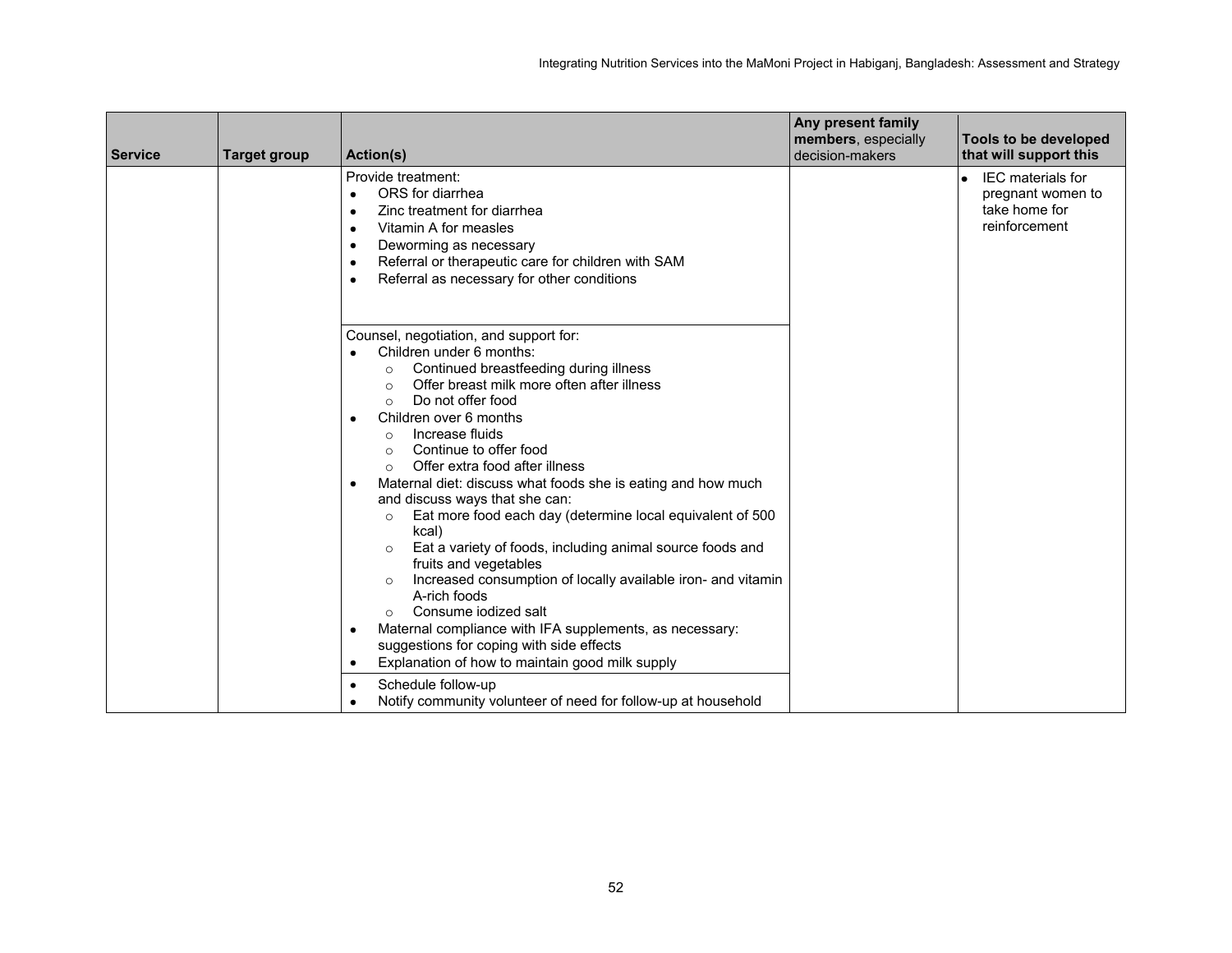<span id="page-60-0"></span>

| <b>Service delivery</b> | <b>MaMoni component</b>                                                                                                                                                                                                                                                                                             | <b>Government component</b>                                                                                                                                                                                                                    | What is required for ENA                                                                                                                                                                                                                                                                                                                                                                                                                                                                                                                |
|-------------------------|---------------------------------------------------------------------------------------------------------------------------------------------------------------------------------------------------------------------------------------------------------------------------------------------------------------------|------------------------------------------------------------------------------------------------------------------------------------------------------------------------------------------------------------------------------------------------|-----------------------------------------------------------------------------------------------------------------------------------------------------------------------------------------------------------------------------------------------------------------------------------------------------------------------------------------------------------------------------------------------------------------------------------------------------------------------------------------------------------------------------------------|
| Satellite clinic        | Strengthen satellite clinic<br>Ensure that:<br>Clinic takes place<br>$\bullet$<br>Family welfare volunteer registers are<br>$\bullet$<br>filled out<br>Counseling happens<br>$\bullet$<br>Pre-eclampsia detection using<br>٠<br>diagnostic strips is done<br>Blood hemoglobin test using lancet<br>and blot is done | A regular government service to screen<br>mothers for anemia and provide IFA<br>supplementation<br>To screen SAM and sick child for referral to<br>the GOB clinics (not yet part of GOB<br>system in Habiganj, but to be rolled out in<br>NNS) | Strengthen: Nutrition counseling<br>(particularly maternal nutrition, EBF [third<br>trimester]), and complementary feeding (at<br>third immunization) maternal anemia<br>prevention, identification and treatment<br>New intervention: An opportunity to bring<br>infants (6-24 months) for screening of<br>MAM/SAM, integrate nutrition into all<br>services, screening for SAM & sick child<br>before GOB brings in<br>Task: Assist NNS director to ensure circular<br>for all upazila of Habiganj adding all new<br>responsibilities |
| <b>Static clinic</b>    | Strengthen clinic services: Ensure ANC<br>Counseling happens<br>$\bullet$<br>Pre-eclampsia detection using<br>$\bullet$<br>diagnostic strips is done<br>Blood hemoglobin test using lancet<br>$\bullet$<br>and blot is done                                                                                         | Conduct training of service providers on<br>nutrition assessment/screening,<br>nutrition counseling for IYCF and maternal<br>nutrition, provision of supplements<br>Equipped facility to treat SAM and child<br>illness                        | Strengthen: nutrition<br>assessment/screening,<br>nutrition counseling for IYCF and maternal<br>nutrition, provision of supplements<br>New intervention: MAM and SAM<br>management, LBW management, integrate<br>nutrition into all services<br>Task: Assist NNS director to ensure circular<br>for all upazila of Habiganj adding all new<br>responsibilities                                                                                                                                                                          |
| Microplanning           | Through microplanning meetings:<br>MaMoni volunteers bring information<br>about new pregnancies, new<br>deliveries, mothers who did not receive $\cdot$<br><b>ANC</b><br>Record information in FWA registers<br>٠<br>Develop action plans for problems in<br>that unit/ward                                         | FWAs and HAs participate in microplanning<br>meetings and:<br>$\bullet$<br>Update their register<br>Follow-up mothers and children<br>Instruct volunteers with appropriate<br>$\bullet$<br>suggestions for specific problems                   | Strengthening: Information about new<br>deliveries can be used to strengthen<br>postnatal care counseling on breastfeeding<br>and ensure early initiation of breastfeeding<br>New information: MUAC may be used to<br>refer children for treatment and names give<br>to HA/FWA for follow-up after micro-<br>planning meeting<br>Task: Develop ENA brochure for micro<br>planning meeting                                                                                                                                               |

# **Annex 7. Summary Table for Integrating ENA into MaMoni**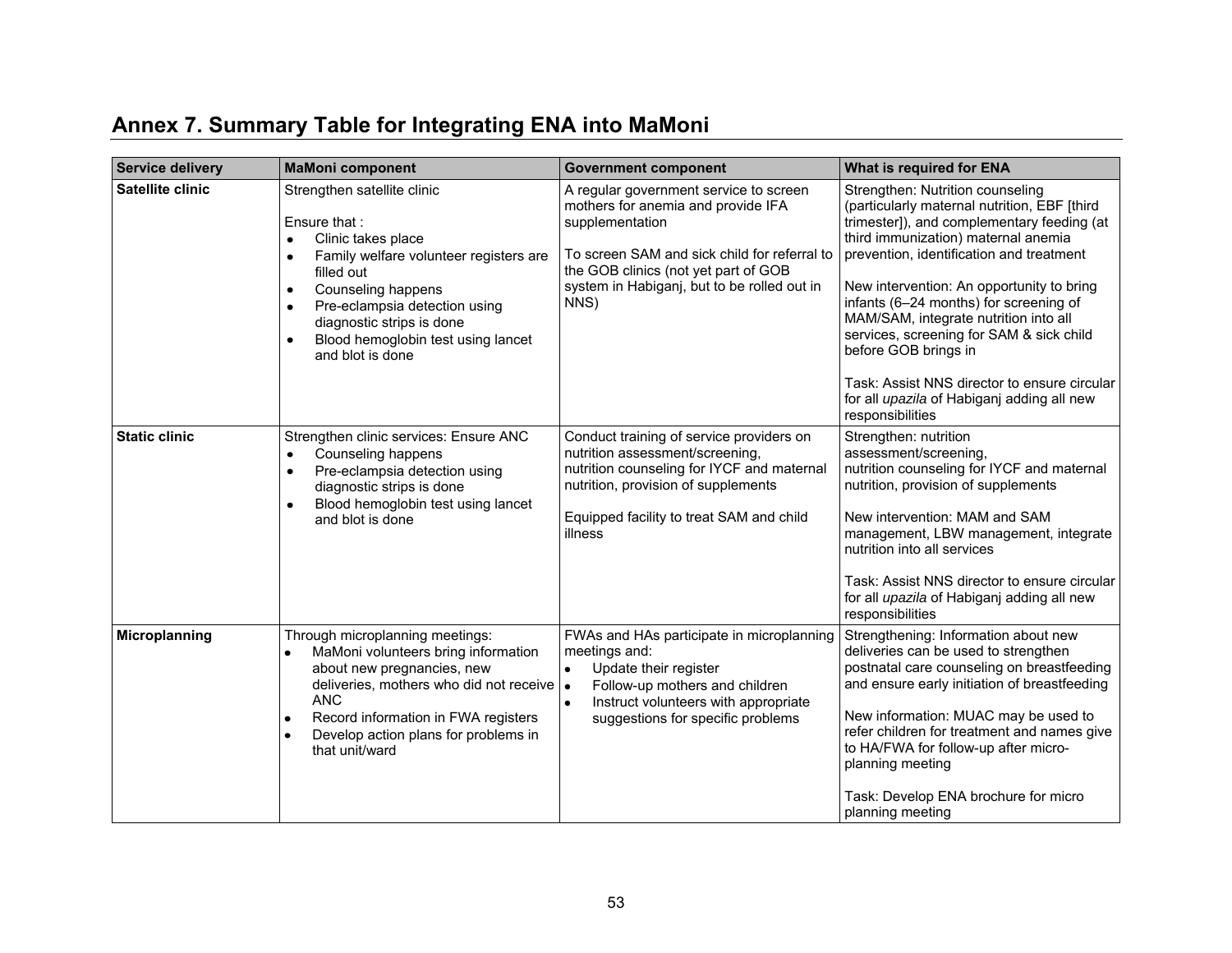| <b>Service delivery</b>                                                                       | <b>MaMoni component</b>                                                                                          | <b>Government component</b>                                                                                                                                                           | What is required for ENA                                                                                                                                                                                                                                                                                                                                                               |
|-----------------------------------------------------------------------------------------------|------------------------------------------------------------------------------------------------------------------|---------------------------------------------------------------------------------------------------------------------------------------------------------------------------------------|----------------------------------------------------------------------------------------------------------------------------------------------------------------------------------------------------------------------------------------------------------------------------------------------------------------------------------------------------------------------------------------|
| <b>Community Action</b><br><b>Groups</b>                                                      | Train CAGs in MCHN issues                                                                                        | CAGs are community run, and identify own<br>problems and solutions.                                                                                                                   | New information: ENA and hygiene can be<br>topics for the CAGs as well; provide<br>training and technical reference materials<br>Task: Assist MaMoni to incorporate ENA<br>and hygiene as a topics for the CAGs<br>members                                                                                                                                                             |
| <b>Advocacy meetings</b>                                                                      | With school teachers, religious leaders,<br>village doctors, elected leaders on MCHN<br>specially on IYCF        | Conduct advocacy meeting led by the<br>$\bullet$<br>Family Planning Inspector<br>Incorporate ENA information for the<br>$\bullet$<br>clinical contraception management<br>team member | New information: causes and<br>consequences of malnutrition<br>New intervention: develop materials for<br>these people to conduct advocacy (e.g.,<br>khutbas, school curricula)<br>Task: Assist MaMoni with all advocacy<br>meeting guideline school teachers,<br>religious leaders, village doctors, elected<br>leaders on ENA and IYCF as a first phase<br>in collaboration with A&T |
| <b>Technical training/</b><br><b>Capacity strengthening</b><br>of health service<br>providers | Develop trainings materials, job aids, and<br>pool of trainers                                                   | Provide cascade trainings on MCHN and<br>IYCF using A&T curriculum which is being<br>endorse by IPHN and IYCF working<br>committee                                                    | Strengthen: trainings to be more<br>participatory and practical, minimize<br>cascade<br>Include new information: IYCF if necessary,<br>maternal nutrition, hygiene practices,<br>counseling skills<br>Tasks: Support revision of protocols/job<br>descriptions                                                                                                                         |
| <b>Supervisory visits</b>                                                                     | Develop supervisory tools<br>$\bullet$<br>Plan for supervisory visit<br>$\bullet$                                | Conduct supervisory visit using the<br>developed tools to provide on-the-job<br>orientation on nutrition                                                                              | New information: nutrition interventions<br>appropriate for each type of service (e.g.,<br>ANC, delivery, postnatal care, well-baby)<br>Task: support in the development of ENA<br>related supervision tools                                                                                                                                                                           |
| <b>Referral network</b>                                                                       | Introduce referral slip for sick child and<br>$\bullet$<br>SAM child<br>Strengthen referral linkage<br>$\bullet$ | Make linkages with facility to ensure quality<br>service for each referral cases                                                                                                      | Strengthen: referral for sick children,<br>including based on nutrition assessment,<br>referral for MAM, SAM, LBW, referral for<br>routine nutrition care<br>Task: Assist GOB to ensure referral slip for<br>sick child and child with SAM in place                                                                                                                                    |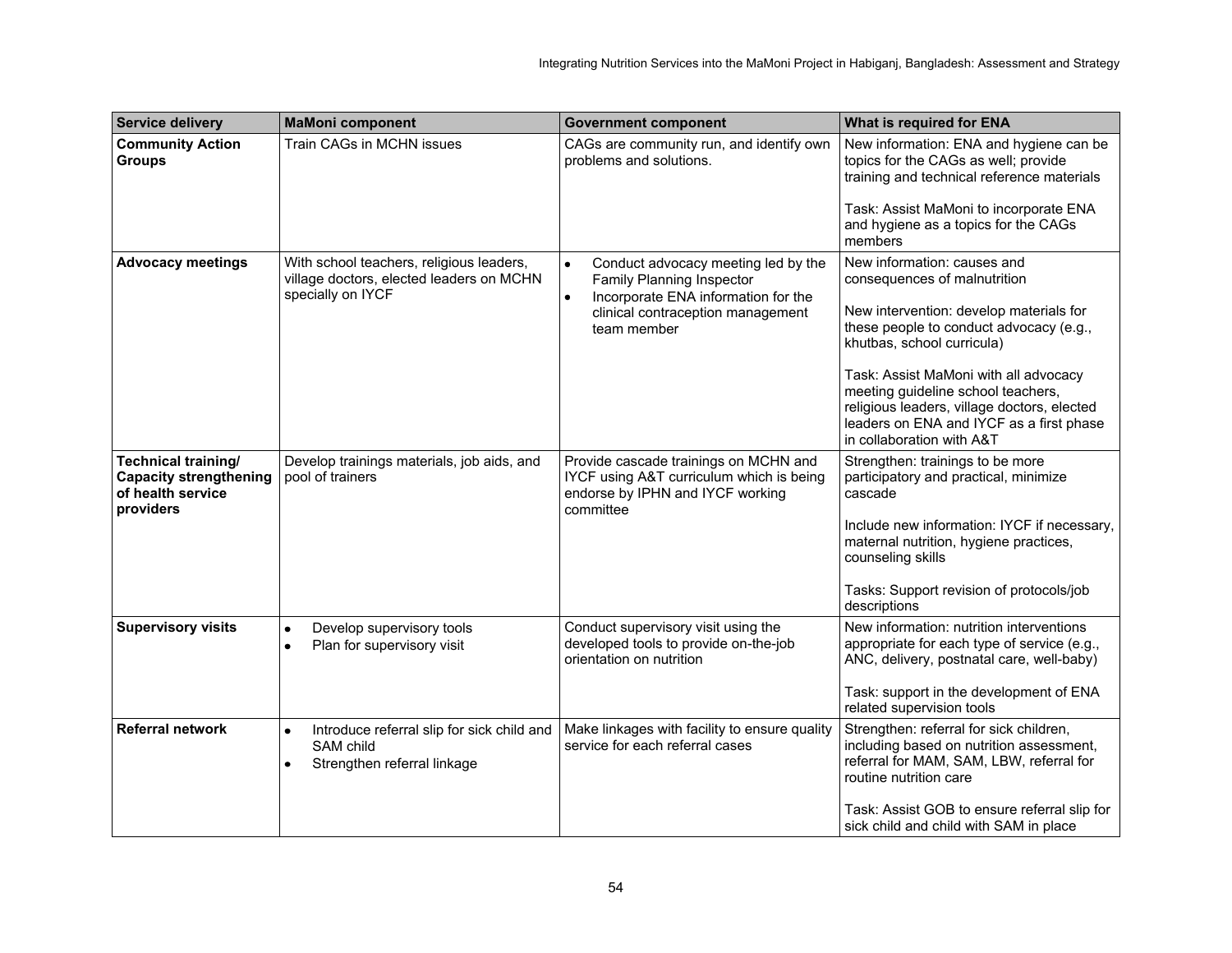| <b>Service delivery</b>               | <b>MaMoni component</b>                                                                                                                         | <b>Government component</b>                                                                                                                                                                                          | What is required for ENA                                                                                                                                                                                                                                                                                                                                                                             |
|---------------------------------------|-------------------------------------------------------------------------------------------------------------------------------------------------|----------------------------------------------------------------------------------------------------------------------------------------------------------------------------------------------------------------------|------------------------------------------------------------------------------------------------------------------------------------------------------------------------------------------------------------------------------------------------------------------------------------------------------------------------------------------------------------------------------------------------------|
| <b>Strengthening of</b><br>facilities | Assessing facilities, small scale renovation,<br>provision of equipment, supplies                                                               | Operates, staffs, and maintains facilities                                                                                                                                                                           | Strengthen: ensure supply of nutrition-<br>related items: IFA, vitamin A, MoniMix,<br>zinc, ORS, calcium; ensure equipped with<br>scales, height boards, MUAC tapes,<br>equipment to test for anemia; make sure all<br>staff have access to updated protocols, job<br>aids, technical information<br>Task: Ensure financial allocation and<br>approval from GOB authority to equip the<br>facilities |
| QI                                    | Monitor QI indicators<br>Make management decisions based on<br>indicators                                                                       | Steps to incorporate the nutrition<br>$\bullet$<br>related indicator into the existing<br>register<br>Send circular to all relevant authority<br>on the revised roles and to use data for<br>decision making process | New information: include nutrition<br>indicators, collect data on ENA, use data<br>for decision making process to improve<br>ENA performance<br>Task: Advocacy work to get adequate<br>support on time from GOB                                                                                                                                                                                      |
| Social and behavior<br>change         | SBCC at individual, family, group and mass<br>level for demand generation, MCHN, and<br>add ENA                                                 | Use of CC management group to follow-up<br>CAG responsibilities of SBCC related<br>activities on ENA                                                                                                                 | Strengthen: from behavior change<br>communication to SBCC, including stronger<br>focus on enabling environment and role of<br>community, formative research, peer<br>support<br>New information: All ENA and hygiene<br>included<br>Task: Assist MaMoni to incorporate ENA in<br>their regular advocacy strategy                                                                                     |
| <b>Household visits</b>               | The MCHIP MaMoni intervention is<br>targeted to FP eligible couples, pregnant<br>women and postpartum mothers up to 6<br>months after delivery. | Distribution of family planning commodities<br>to ELCOs, Vitamin A distribution during<br>post natal mother                                                                                                          | Strengthen: Counseling on exclusive breast<br>feeding and complementary feeding ensure<br>family support to mother and caregiver to<br>ensure quality IYCF<br>New information: All ENA and hygiene<br>included.<br>Task: Assist MaMoni to have GOB circular<br>for GOB front line player to conduct house<br>hold visit                                                                              |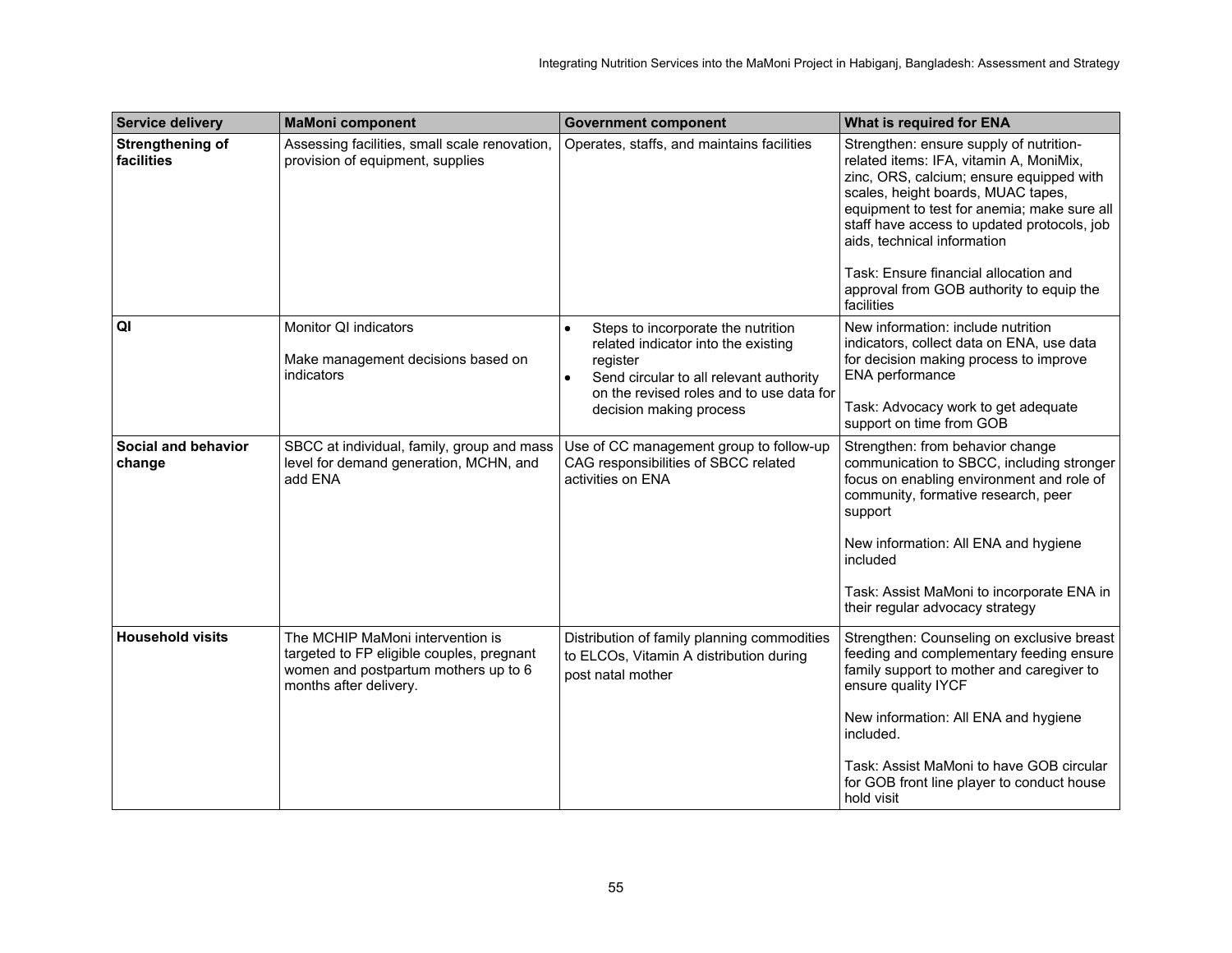## <span id="page-63-0"></span>**References**

- 1. Rasheed, Sabrina, Rukhsana Haider, Nazmul Hassan, Helena Pachón, Sanjeeda Islam, Chowdhury S.B. Jalal, and Tina Sanghvi. 2011. Why does nutrition deterioriate rapidly among children under 2 years of age? Using qualitative methods to understand community perspectives on complementary feeding practices in Bangladesh. *Food and Nutrition Bulletin* 32(3): 192–199.
- 2. Kimmons, Joel E., Kathryn G. Dewey, Emdadul Haque, J. Chakraborty, Saskia J.M. Osendarp, and Kenneth H. Brown. 2004. Behavior-change trials to assess the feasibility of improving complementary feeding practices and micronutrient intake of infants in rural Banglades. *Food and Nutrition Bulletin* 25(3): 228–238.
- 3. Jahan, Rowshon. Accessed November 9, 2011. ―Engaging Communities to Help Mothers and Newborns: MaMoni Experience from Bangladesh." Presentation at the Global Maternal Health Conference in New Delhi." [http://www.mchip.net/node/183.](http://www.mchip.net/node/183)
- 4. Measure DHS. 2009. *Bangladesh 2007 Demographic and Health Survey*. Calverton, MD: ICF Macro. CORE Group Nutritio*n Working Group. 2010. Nutrition Program Design Assistant: A Tool for Program Planners*. Washington, DC: CORE Group.
- 5. Guyon, A.B., and V.J. Quinn. 2011. *Booklet on Key Essential Nutrition Actions Messages.* Washington, DC: CORE Group.
- 6. Guyon, A.B., and V.J. Quinn VJ. 2011. *Essential Nutrition Actions Framework Training Guide for Health Workers*. Washington, DC: CORE Group.
- 7. Guyon, A.B., and V.J. Quinn. *Essential Nutrition Action Framework Training Guide for Community Volunteers.* Washington, DC: CORE Group.
- 8. von Kotze, A. 2008. *Nutrition, Family, Community: Choroibhati*. Dhaka: HKI/Bangladesh and Save the Children USA.
- 9. Haider, Rukhsana, Ann Ashworth, Iqbal Kabir, and Sharon R.A. Huttley. 2000. Effect of Communitybased peer counselors on exclusive breastfeeding practices in Dhaka, Bangladesh: a randomized, controlled trial*. Lancet* 356:9,242:1,643–1,647..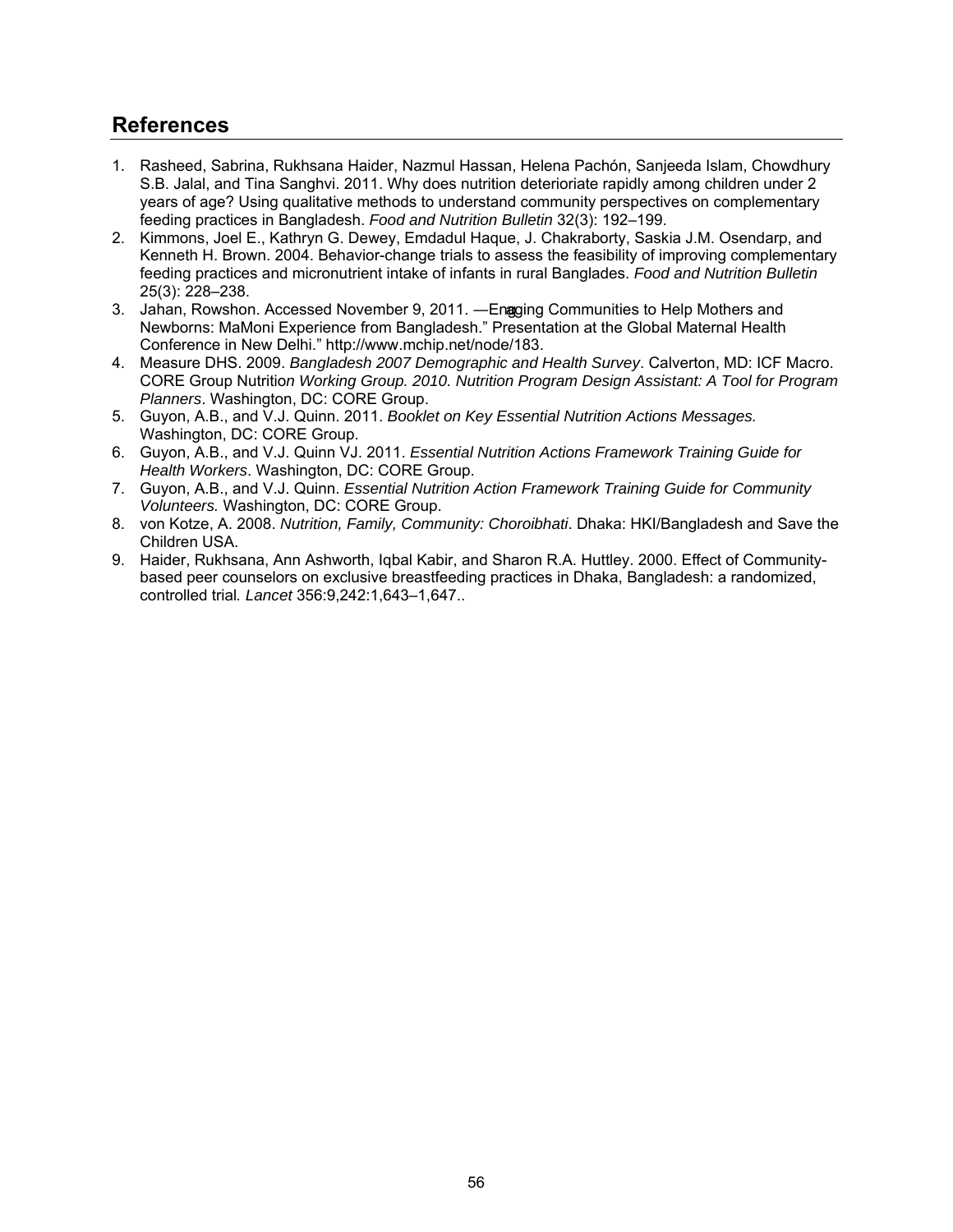## <span id="page-64-0"></span>**Endnotes**

i HKI and James P Grant School of Public Health (JPGSPH). 2011. State of food security and nutrition in Bangladesh: Summary Statistics 2010. Dhaka, Bangladesh: HKI and JPGSPH.

<sup>ii</sup> Black, R.E., L.H. Allen, Z.A. Bhutta, L.E. Caulfield, M. de Onis, et al. 2008. Maternal and child undernutrition: Global and regional exposures and health consequences. *Lancet* 371:243–260.

Barker, David. 2011. The Barker Theory: The Science. <http://www.thebarkertheory.org/science.php> (Accessed 17 February 2012).

UNICEF. 1998. The state of the world's children 1998. [http://www.unicef.org/sowc98/.](http://www.unicef.org/sowc98/)

 $\mathrm{v}$  Save the Children. 2011. Health Worker's Reach Index.

[http://www.savethechildren.org.uk/en/54\\_16352.htm.](http://www.savethechildren.org.uk/en/54_16352.htm)

vi Mridha, M.K., I. Anwar, and M. Koblinsky. 2009/ Public-sector maternal health programmes and services for rural Bangladesh. *Journal of Health Population and Nutrition* 27(2):124–138.

vii HKI and JPGSPH. 2011. *State of food security and nutrition in Bangladesh: Summary Statistics 2010.* Dhaka, Bangladesh.: HKI and JPGSPH.

vill Scaling Up Nutrition Road Map Task Team. 2010. A Road Map for Scaling Up Nutrition (SUN). [http://www.unscn.org/files/Announcements/Other\\_announcements/FINAL\\_SUN\\_Road\\_Map\\_FINAL\\_dn.pdf](http://www.unscn.org/files/Announcements/Other_announcements/FINAL_SUN_Road_Map_FINAL_dn.pdf).

<sup>ix</sup> FANTA-2 was formerly managed by AED, therefore AED's Institutional Review Board was consulted for this assessment. However, FHI 360 acquired AED's programs, expertise, and assets in July 2011, and FANTA-2 is now managed by FHI 360.

x Measure DHS. 2009. *Bangladesh 2007 Demographic and Health Surveyt*. Calverton, MD: ICF Macro. xi Bhutta, Z.A., T. Ahmed, R.E. Black, S. Cousens, K. Dewey, et al. 2008. What works? Interventions for maternal and child undernutrition and survival. *Lancet* 371:417–40.

Shrimpton, R., C.G. Victora, M. de Onis, R.C. Lima, M. Blössner, et al. 2001. Worldwide timing of growth faltering: implications for nutrition interventions. *Pediatrics* 107:75–82.

Victora, C.G., M. de Onis, P.C. Hallal, M. Blössner, and R. Shrimpton. 2010. Worldwide timing of growth faltering: revisiting implications for interventions. *Pediatrics* 125(3):e473–e481.

 $\vec{x}$ <sup>V</sup> Zaman, S., R.N. Ashraf, and J. Martines. 2008. Training in complementary feeding counselling of healthcare workers and its influence on maternal behaviors and child growth: A cluster-randomized controlled trial in Lahore, Pakistan. *Journal of Health Population and Nutrition* 26(2):210–222.

xv Bhandari, N., S. Mazumder, R. Bahl, J. Martines, R.E. Black, et al. 2004. An educational intervention to promote appropriate complementary feeding practices and physical growth in rural Haryana, India. *Journal of Nutrition* 134(9):2,342–2,348.

xvi Penny, M.E., H.M. Creed-Kanashiro, R.C. Robert, M. Rocio Narro, L.E. Caulfield, et al. 2005. Effectiveness of an educational intervention delivered through the health services to improve nutrition in young children: A cluster-randomised controlled trial. *Lancet* 365:1,863–1,872.

xvii Arifeen, S.E., J. Bryce, E. Gouws, A.H. Baqui, R.E. Black, et al. 2005. Quality of care for under-fives in first-level health facilities in one district of Bangladesh. *Bulletin of the World Health Organization* 83(4):260–267.

xvili Pelto, G.H., I. Santos, H. Goncalves, C. Victora, J. Martines, et al. 2004. Nutrition counseling training changes physician behavior and improves caregiver knowledge acquisition. *Journal of Nutrition* 134:357– 362.

xix UNICEF. 2011. State of the world's children 2009. [http://www.unicef.org/sowc09/.](http://www.unicef.org/sowc09/)

<sup>xx</sup> UNICEF. 2011. Newborn health.<http://www.unicef.org/health/newbornhealth.html>(Accessed 17 February 2012).

<sup>xxi</sup> Ahmed, S.M., M.A. Hossain, A.M. Raja Chowdhury, and A.U. Bhuiya. 2011. The health workforce crisis in Bangladesh: Shortage, inappropriate skill mix and inequitable distribution. *Human Resources for Health* 9(3). [http://www.human-resources-health.com/content/9/1/3 \(](http://www.human-resources-health.com/content/9/1/3)Accessed 17 February 2012). xxiì Shrimpton et al. 2001.

xxiii Schroeder, D.G., at al. 1995. Age Differences in the Impact of Nutritional Supplementation on Growth. *Journal of Nutrition* Supplement: The INCAP Follow-Up Study. *Journal of Nutrition* 125(4Suppl): 1051S– 1059S; Letter el al. 1990. Age-specific responsiveness of weight and length to nutritional

supplementation. *American Journal of Clinical Nutrition* 51: 359–364; Shrimpton et al. 2001.

xxiv BASICS. 1999. *Nutrition Essentials: A Guide for Health Managers*.